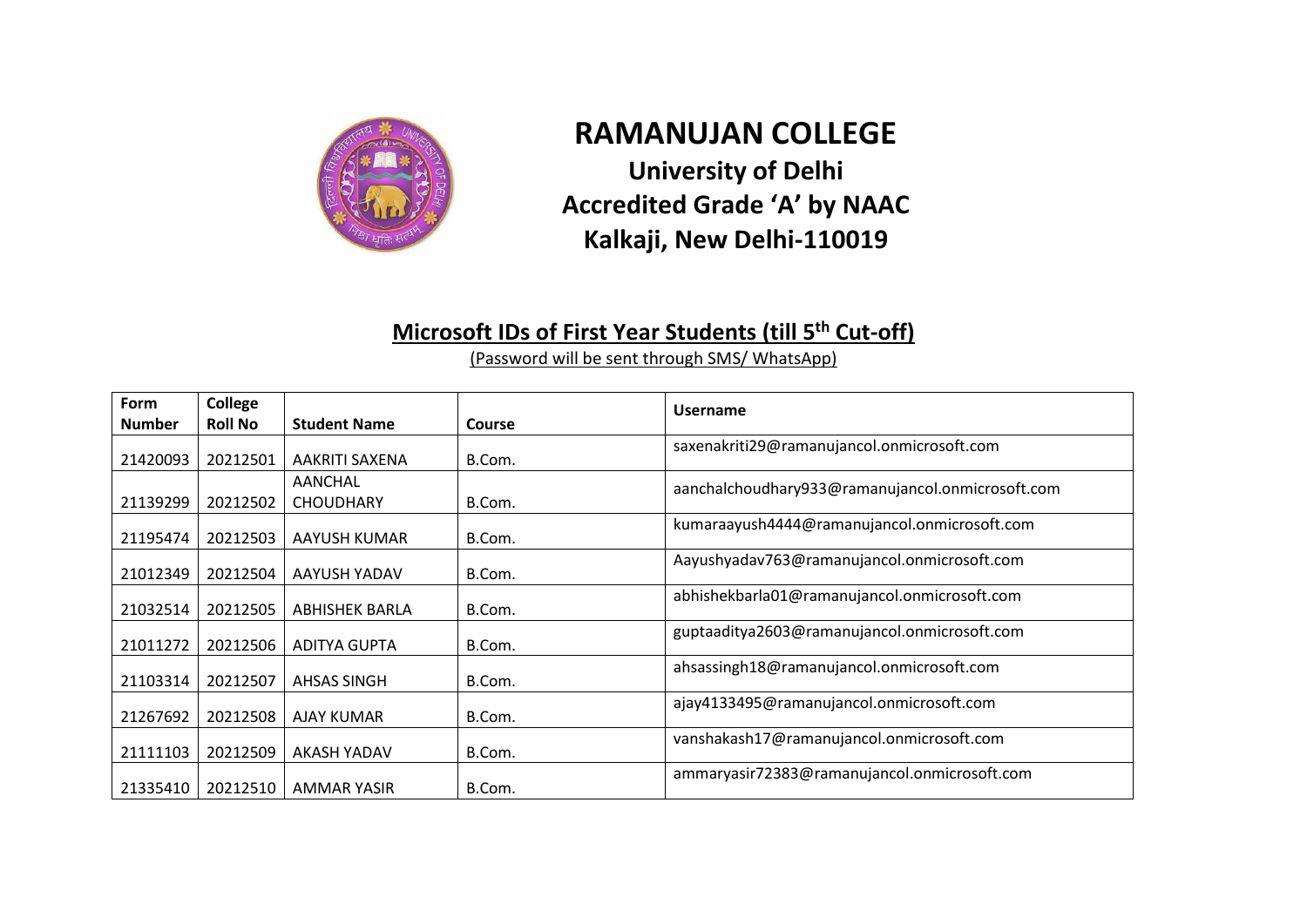| 21215595 | 20212511 | <b>ANAM PARVEEN</b>       | B.Com. | anamparveen666@ramanujancol.onmicrosoft.com       |
|----------|----------|---------------------------|--------|---------------------------------------------------|
| 21075318 | 20212512 | ANAND MANGAL              | B.Com. | mangalanandsir@ramanujancol.onmicrosoft.com       |
| 21281193 | 20212513 | <b>ANANYA SINGH</b>       | B.Com. | ananyasingh5985@ramanujancol.onmicrosoft.com      |
| 21041506 | 20212514 | <b>ANCHAL TRIPATHI</b>    | B.Com. | Anchaltripathi485@ramanujancol.onmicrosoft.com    |
| 21147771 | 20212515 | <b>ANIRUDH MITTAL</b>     | B.Com. | anirudhmittal41325@ramanujancol.onmicrosoft.com   |
| 21285447 | 20212516 | <b>ANJALI SINGH</b>       | B.Com. | anjaliabd1130@ramanujancol.onmicrosoft.com        |
| 21353348 | 20212517 | <b>ANSHIKA</b>            | B.Com. | kainanshika0@ramanujancol.onmicrosoft.com         |
| 21007316 | 20212518 | <b>ANUBHA SAINI</b>       | B.Com. | sainianubha017@ramanujancol.onmicrosoft.com       |
| 21033217 | 20212519 | ANUSHKA NAYAR             | B.Com. | anayar10aug9@ramanujancol.onmicrosoft.com         |
| 21350174 | 20212520 | <b>ARMAAN AZIZ ANSARI</b> | B.Com. | 0786armaanazizansari@ramanujancol.onmicrosoft.com |
| 21090150 | 20212521 | AROOSHI SHARMA            | B.Com. | arooshis19@ramanujancol.onmicrosoft.com           |
| 21040564 | 20212522 | <b>ARPIT ARYA</b>         | B.Com. | arpitarya1604@ramanujancol.onmicrosoft.com        |
| 21042558 | 20212523 | <b>ARTI P SUKH</b>        | B.Com. | aartisukh16@ramanujancol.onmicrosoft.com          |
| 21081736 | 20212524 | <b>ASHISH</b>             | B.Com. | amesi8826@ramanujancol.onmicrosoft.com            |
| 21116249 | 20212525 | <b>ASHISH PATWA</b>       | B.Com. | ashupatwa26@ramanujancol.onmicrosoft.com          |
| 21027173 | 20212526 | <b>ASMITA KUKREJA</b>     | B.Com. | asmitakukreja09@ramanujancol.onmicrosoft.com      |
| 21241454 | 20212527 | <b>AVNI ARYA</b>          | B.Com. | avniarya030@ramanujancol.onmicrosoft.com          |
| 21109861 | 20212528 | <b>AYUSH DWIVEDI</b>      | B.Com. | ayushdwivedi1307@ramanujancol.onmicrosoft.com     |
| 21302880 | 20212529 | <b>BHARAT GARG</b>        | B.Com. | gargp9444@ramanujancol.onmicrosoft.com            |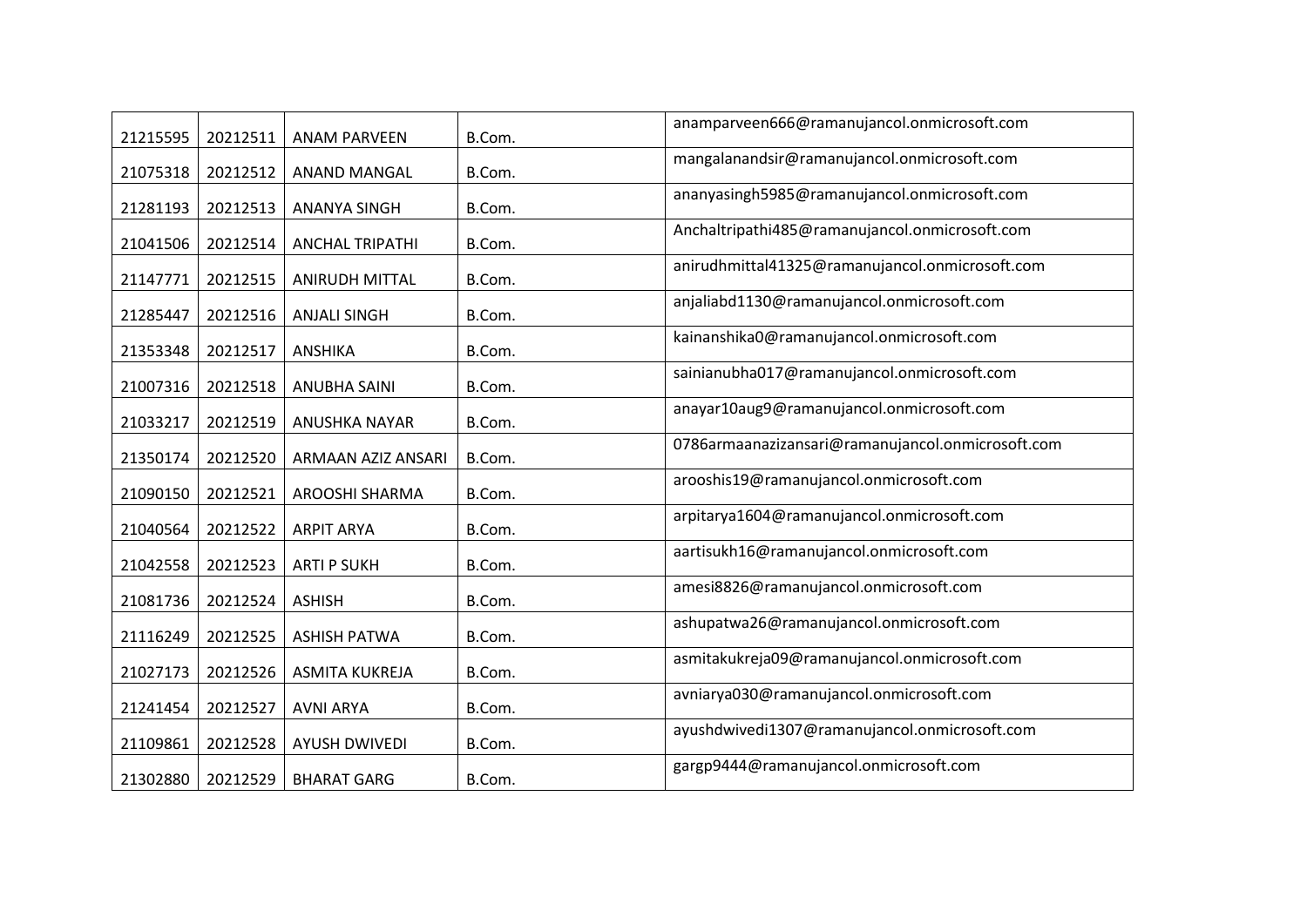| 21017510 | 20212530 | <b>BHAVYA NAGPAL</b>            | B.Com. | bhavyamails19@ramanujancol.onmicrosoft.com        |
|----------|----------|---------------------------------|--------|---------------------------------------------------|
| 21304139 | 20212531 | <b>BHAWANA SHARMA</b>           | B.Com. | bhawnasharma0074@ramanujancol.onmicrosoft.com     |
| 21422060 | 20212532 | CHARU                           | B.Com. | kdeepak87127@ramanujancol.onmicrosoft.com         |
| 21402911 | 20212533 | <b>CHIRAG MAKKAR</b>            | B.Com. | chiragmakkar1108@ramanujancol.onmicrosoft.com     |
| 21128553 | 20212534 | CHIRAYU CHINMAY                 | B.Com. | chirayuchinmay.cc@ramanujancol.onmicrosoft.com    |
| 21066474 | 20212535 | DHIRAJ KUMAR                    | B.Com. | kumardhiraj548744@ramanujancol.onmicrosoft.com    |
| 21115899 | 20212536 | DIKSHA YADAV                    | B.Com. | diksha0yadav0@ramanujancol.onmicrosoft.com        |
| 21130913 | 20212537 | <b>EETY CHAUHAN</b>             | B.Com. | eetychauhan27@ramanujancol.onmicrosoft.com        |
| 21064733 | 20212538 | <b>GARIMA VASHISHT</b>          | B.Com. | garimavashisht0@ramanujancol.onmicrosoft.com      |
| 21095417 | 20212539 | <b>GEET</b>                     | B.Com. | g04072004@ramanujancol.onmicrosoft.com            |
| 21062297 | 20212540 | <b>GIRISH KUMAR</b><br>DEWANGAN | B.Com. | girishdewangan0312@ramanujancol.onmicrosoft.com   |
| 21216330 | 20212541 | <b>GUNANKK KANOJIA</b>          | B.Com. | kgunankk@ramanujancol.onmicrosoft.com             |
| 21076755 | 20212542 | <b>HARMAN SINGH</b>             | B.Com. | harman15083@ramanujancol.onmicrosoft.com          |
| 21023709 | 20212543 | <b>HARSH PRAKASH</b>            | B.Com. | harshprakash604@ramanujancol.onmicrosoft.com      |
| 21013789 | 20212544 | <b>HARSHIT GUPTA</b>            | B.Com. | harshit2225faridabad@ramanujancol.onmicrosoft.com |
| 21004987 | 20212545 | <b>HARSHIT MAURYA</b>           | B.Com. | harshitmaurya918@ramanujancol.onmicrosoft.com     |
| 21167495 | 20212546 | HARSHITA MANGLA                 | B.Com. | harshitamangla44@ramanujancol.onmicrosoft.com     |
| 21339309 | 20212547 | <b>HASSAN P NOUSHAD</b>         | B.Com. | Hassan.p.noushad@ramanujancol.onmicrosoft.com     |
| 21097389 | 20212548 | <b>HEMANT KUMAR</b>             | B.Com. | hk8229197@ramanujancol.onmicrosoft.com            |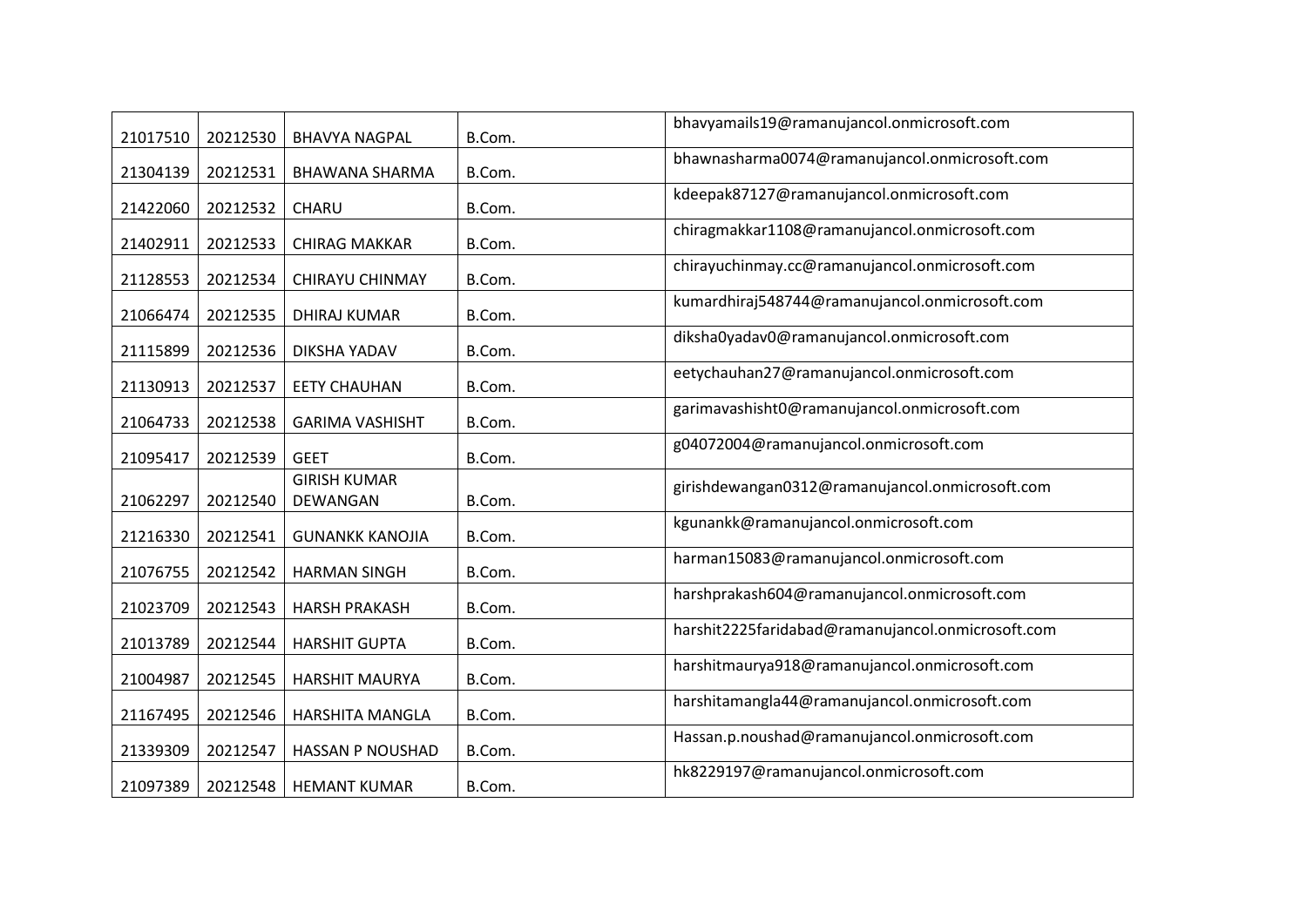| 21070532 | 20212549 | HIMANSHI YADAV                   | B.Com. | yhimanshi391@ramanujancol.onmicrosoft.com         |
|----------|----------|----------------------------------|--------|---------------------------------------------------|
| 21100283 | 20212550 | <b>HIMANSHI BIRDI</b>            | B.Com. | himanshi2555@ramanujancol.onmicrosoft.com         |
| 21092647 | 20212551 | HIMANSHU GUPTA                   | B.Com. | himanshugupta2483@ramanujancol.onmicrosoft.com    |
| 21318121 | 20212552 | HIMANSHU JAIN                    | B.Com. | himanshujain372003@ramanujancol.onmicrosoft.com   |
| 21048883 | 20212553 | <b>ISHIKA GARG</b>               | B.Com. | ishgarg218@ramanujancol.onmicrosoft.com           |
| 21160385 | 20212554 | <b>JATIN KUMAR</b>               | B.Com. | kirti.kumar2010@ramanujancol.onmicrosoft.com      |
| 21074663 | 20212555 | <b>JYOTI</b>                     | B.Com. | jyotijhorar06@ramanujancol.onmicrosoft.com        |
| 21300833 | 20212556 | <b>JYOTI KUMARI</b>              | B.Com. | jyotikr.ca@ramanujancol.onmicrosoft.com           |
| 21240234 | 20212557 | <b>KARANDEEP KAUR</b><br>SAINI   | B.Com. | karandeepkaursaini30@ramanujancol.onmicrosoft.com |
| 21224454 | 20212558 | <b>KARTIK AGRAWAL</b>            | B.Com. | keshav1100@ramanujancol.onmicrosoft.com           |
| 21019121 | 20212559 | <b>KASHISH HANS</b>              | B.Com. | Kashishhans1420@ramanujancol.onmicrosoft.com      |
| 21080872 | 20212560 | KHUSHBOO SHARMA                  | B.Com. | sharmadau83@ramanujancol.onmicrosoft.com          |
| 21141609 | 20212561 | <b>KHUSHI RASTOGI</b>            | B.Com. | khushirastogi477@ramanujancol.onmicrosoft.com     |
| 21019800 | 20212562 | <b>KOENA BASU</b>                | B.Com. | koena1017@ramanujancol.onmicrosoft.com            |
| 21130218 | 20212563 | <b>KUSHAL GOYAL</b>              | B.Com. | goyalkushal40@ramanujancol.onmicrosoft.com        |
| 21040932 | 20212564 | LAKSHYA                          | B.Com. | lakshyaa391@ramanujancol.onmicrosoft.com          |
| 21147570 | 20212565 | LISHAKHA KUMARI                  | B.Com. | lishak22072020@ramanujancol.onmicrosoft.com       |
| 21187799 | 20212566 | <b>MALINI YADAV</b>              | B.Com. | maliniyadav27@ramanujancol.onmicrosoft.com        |
| 21174404 | 20212567 | MOHAMMED NAZAR<br><b>ASHARAF</b> | B.Com. | nazarasharaf87@ramanujancol.onmicrosoft.com       |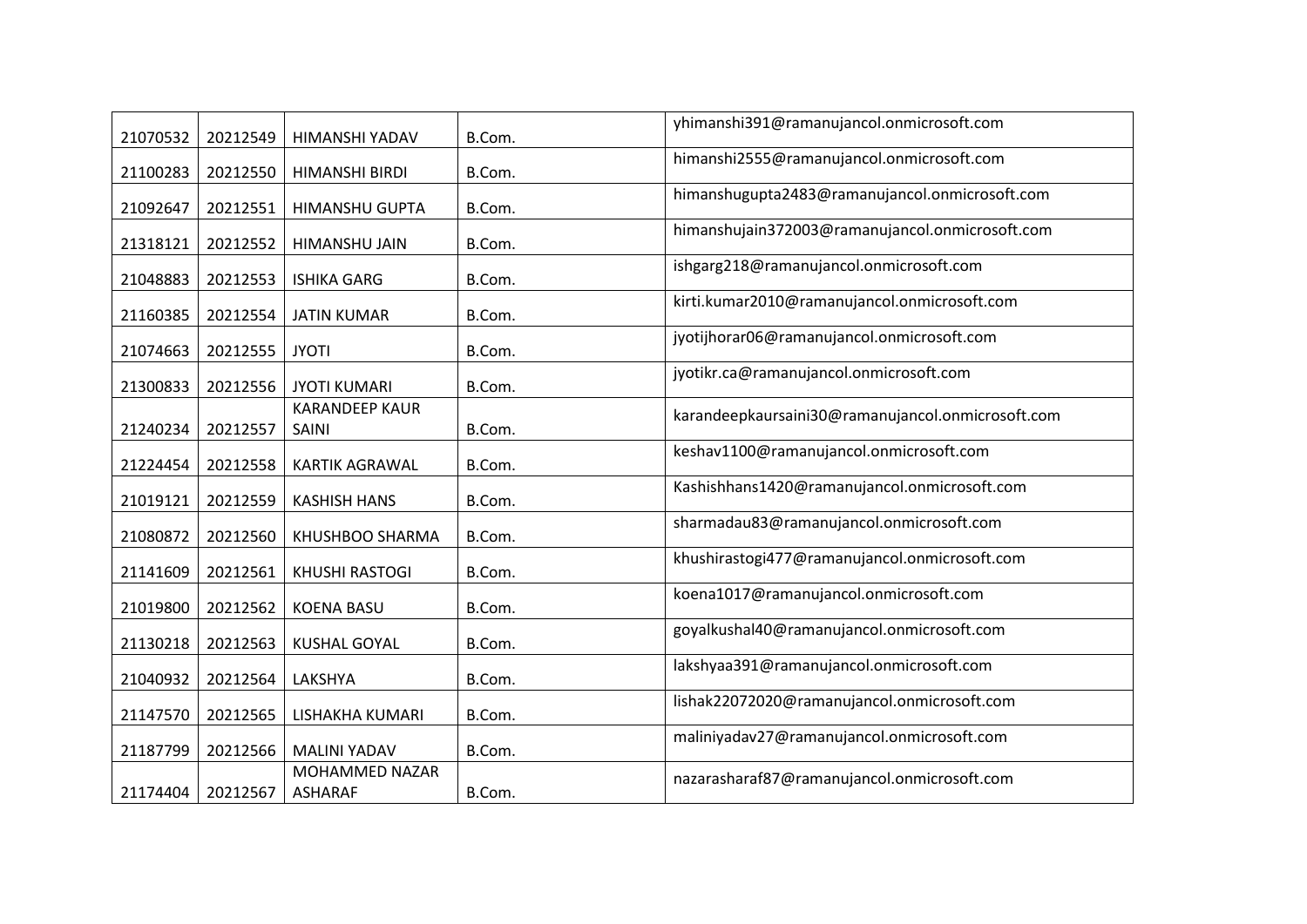| 21328209 | 20212568 | <b>MOHD SAQUIB</b>      | B.Com. | saquibmohd678@ramanujancol.onmicrosoft.com       |
|----------|----------|-------------------------|--------|--------------------------------------------------|
| 21127575 | 20212569 | <b>NAKUL MAVI</b>       | B.Com. | nakulmavi333@ramanujancol.onmicrosoft.com        |
| 21095147 | 20212570 | <b>NANDINI GUPTA</b>    | B.Com. | nandinigupta161@ramanujancol.onmicrosoft.com     |
| 21041402 | 20212571 | <b>NEETI GIAN SINGH</b> | B.Com. | singhneeti906@ramanujancol.onmicrosoft.com       |
| 21304162 | 20212572 | <b>NIKITA PATEL</b>     | B.Com. | 894patel.nikita@ramanujancol.onmicrosoft.com     |
| 21213211 | 20212573 | <b>NISHANT</b>          | B.Com. | nishantkoli872@ramanujancol.onmicrosoft.com      |
| 21287589 | 20212574 | <b>PIYUSH</b>           | B.Com. | Piyushkumar5102002@ramanujancol.onmicrosoft.com  |
| 21053652 | 20212575 | POOJA BHATI             | B.Com. | pb991924@ramanujancol.onmicrosoft.com            |
| 21086245 | 20212576 | POOJA SHARMA            | B.Com. | pooja9811475321@ramanujancol.onmicrosoft.com     |
| 21087482 | 20212577 | PRIYANKA                | B.Com. | sharmapriyanka04595@ramanujancol.onmicrosoft.com |
| 21294538 | 20212578 | <b>RAKESH</b>           | B.Com. | rakeshbharti793@ramanujancol.onmicrosoft.com     |
| 21004349 | 20212579 | <b>RAKSHITA SINGH</b>   | B.Com. | singhrakshita696@ramanujancol.onmicrosoft.com    |
| 21344392 | 20212580 | <b>REENA KUMARI</b>     | B.Com. | mathureena11@ramanujancol.onmicrosoft.com        |
| 21165733 | 20212581 | <b>RIDA KHAN</b>        | B.Com. | sabahatuk@ramanujancol.onmicrosoft.com           |
| 21405973 | 20212582 | <b>RISHAB BHAT</b>      | B.Com. | rubalbhat06@ramanujancol.onmicrosoft.com         |
| 21441589 | 20212583 | <b>RISHI SONI</b>       | B.Com. | rishisoniin007@ramanujancol.onmicrosoft.com      |
| 21135663 | 20212584 | <b>RISHIKA SINGH</b>    | B.Com. | rishikasingh928@ramanujancol.onmicrosoft.com     |
| 21431490 | 20212585 | RITICA YADAV            | B.Com. | rritika728@ramanujancol.onmicrosoft.com          |
| 21148845 | 20212586 | <b>RITIK MEHTA</b>      | B.Com. | awanatushar616@ramanujancol.onmicrosoft.com      |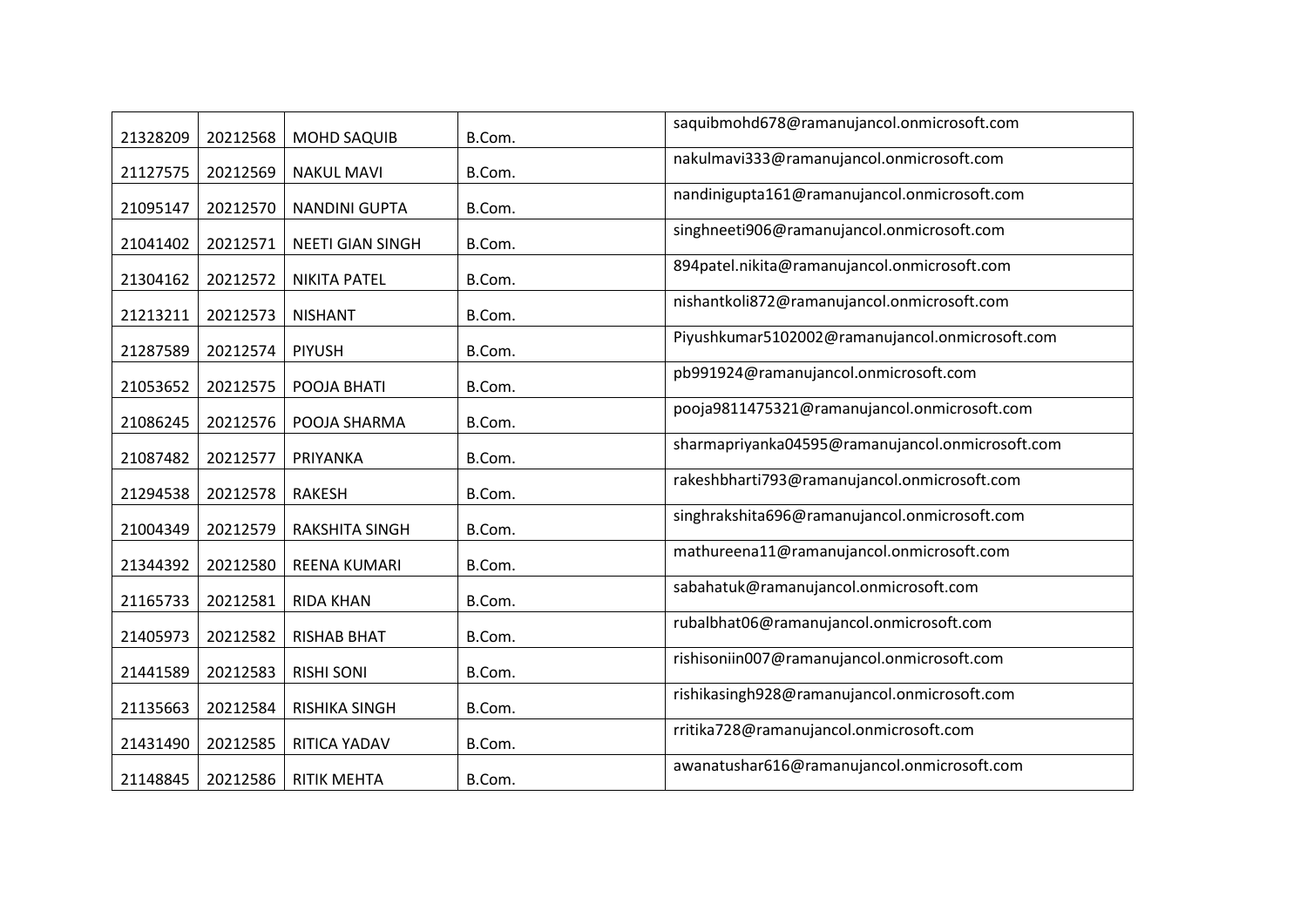| 21147241             | 20212587             | <b>RITU RANI</b>            | B.Com.           | rituchhoti2906@ramanujancol.onmicrosoft.com       |
|----------------------|----------------------|-----------------------------|------------------|---------------------------------------------------|
|                      |                      | <b>ROHAN KUMAR</b><br>YADAV |                  | rohankkp88@ramanujancol.onmicrosoft.com           |
| 21257746<br>21031036 | 20212588<br>20212589 | RUTVI VERMA                 | B.Com.<br>B.Com. | rutvi.verma1704@ramanujancol.onmicrosoft.com      |
|                      |                      |                             |                  | sachin5857sagar@ramanujancol.onmicrosoft.com      |
| 21258250             | 20212590             | <b>SACHIN SAGAR</b>         | B.Com.           | sadhnac519@ramanujancol.onmicrosoft.com           |
| 21241332             | 20212591             | SADHNA CHAUHAN              | B.Com.           | guri261910@ramanujancol.onmicrosoft.com           |
| 21134165             | 20212592             | SAHIL KHATANA<br>SAKSHAM    | B.Com.           | sakshamkesharwani111@ramanujancol.onmicrosoft.com |
| 21071873             | 20212593             | KESHARWANI                  | B.Com.           |                                                   |
| 21366197             | 20212594             | SANJEEV                     | B.Com.           | Sharma.rv373@ramanujancol.onmicrosoft.com         |
| 21072298             | 20212595             | SEJAL CHAUDHARY             | B.Com.           | chaudharysejal443@ramanujancol.onmicrosoft.com    |
| 21020096             | 20212596             | SHAKTISHREE<br>SRIKANT      | B.Com.           | shaktishreeiyer@ramanujancol.onmicrosoft.com      |
| 21342194             | 20212597             | SHASHWAT SINHA              | B.Com.           | shash7thezarch@ramanujancol.onmicrosoft.com       |
| 21153573             | 20212598             | SHEENU KUMARI               | B.Com.           | chaudharysheenu9@ramanujancol.onmicrosoft.com     |
| 21338286             | 20212599             | SHRIJAL                     | B.Com.           | shrijal0201@ramanujancol.onmicrosoft.com          |
| 21020515             | 20212600             | SHUBHANGI SINGH             | B.Com.           | shubhangis0925@ramanujancol.onmicrosoft.com       |
| 21029181             | 20212601             | <b>SIYON TIGGA</b>          | B.Com.           | siyontigga4545@ramanujancol.onmicrosoft.com       |
| 21166154             | 20212602             | <b>SMARTH GARG</b>          | B.Com.           | smarthgarg2912@ramanujancol.onmicrosoft.com       |
| 21050030             | 20212603             | <b>SUMAN SAROJ</b>          | B.Com.           | mailsh.suman@ramanujancol.onmicrosoft.com         |
| 21238774             | 20212604             | <b>SUNITA</b>               | B.Com.           | tanuyadav2914@ramanujancol.onmicrosoft.com        |
| 21128735             | 20212605             | <b>SURAJ KUMAR</b>          | B.Com.           | surajsah8287@ramanujancol.onmicrosoft.com         |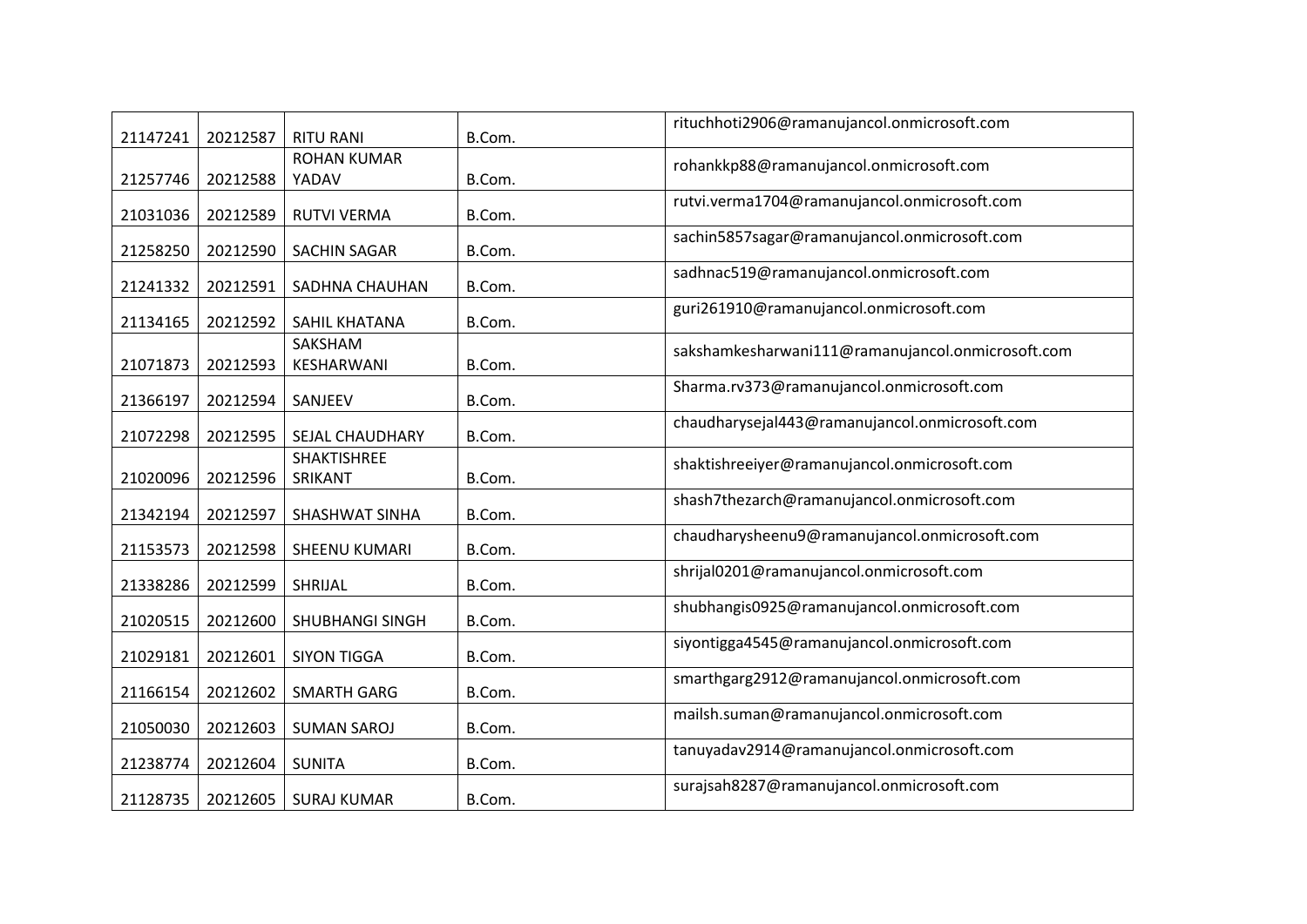| 21442414 | 20212606 | <b>SURAJ RAWAT</b>      | B.Com.     | sm9650304@ramanujancol.onmicrosoft.com          |
|----------|----------|-------------------------|------------|-------------------------------------------------|
| 21114393 | 20212607 | <b>SURYANSH GUPTA</b>   | B.Com.     | leonardogupta72@ramanujancol.onmicrosoft.com    |
| 21315143 | 20212608 | <b>SUSHANT SEHRA</b>    | B.Com.     | sushant143sehra@ramanujancol.onmicrosoft.com    |
| 21095940 | 20212609 | <b>TANU</b>             | B.Com.     | Saratanu048@ramanujancol.onmicrosoft.com        |
| 21019266 | 20212610 | <b>TANYA KUMARI</b>     | B.Com.     | tanyasinghrathor@ramanujancol.onmicrosoft.com   |
| 21341169 | 20212611 | <b>TSEWANG KHASPHEL</b> | B.Com.     | tsvngkhsplslyr@ramanujancol.onmicrosoft.com     |
| 21198195 | 20212612 | <b>VANSH SARRAF</b>     | B.Com.     | vanshsarraf04@ramanujancol.onmicrosoft.com      |
| 21092741 | 20212613 | <b>VINAY KUMAR</b>      | B.Com.     | intelligentvinay05@ramanujancol.onmicrosoft.com |
| 21214349 | 20212614 | ZEBA MEHAROOB           | B.Com.     | zebameharoob@ramanujancol.onmicrosoft.com       |
| 21377852 | 20212001 | <b>STUTI JAIN</b>       | B.Com. (H) | stutijainsre30@ramanujancol.onmicrosoft.com     |
| 21010856 | 20212002 | AADITYA KUMAR           | B.Com. (H) | aadityam913@ramanujancol.onmicrosoft.com        |
| 21045210 | 20212003 | <b>AARTI MAIDWAR</b>    | B.Com. (H) | maidwaraarti@ramanujancol.onmicrosoft.com       |
| 21067837 | 20212004 | AARYA CHADHA            | B.Com. (H) | aart1chadha@ramanujancol.onmicrosoft.com        |
| 21165245 | 20212005 | AAYUSH JAISWAL          | B.Com. (H) | aayujaiswalaj@ramanujancol.onmicrosoft.com      |
| 21260769 | 20212006 | ABHILASHA KUMARI        | B.Com. (H) | abhilasha13abhi@ramanujancol.onmicrosoft.com    |
| 21109665 | 20212007 | <b>ABHISHEK SHARMA</b>  | B.Com. (H) | abhiansh5002@ramanujancol.onmicrosoft.com       |
| 21325103 | 20212008 | <b>AJAY KUMAR</b>       | B.Com. (H) | ajaykumar680670@ramanujancol.onmicrosoft.com    |
| 21017652 | 20212009 | AKANSHA TANWAR          | B.Com. (H) | tanwar.10698@ramanujancol.onmicrosoft.com       |
| 21201804 | 20212010 | <b>ALISHBA</b>          | B.Com. (H) | alishba.9393@ramanujancol.onmicrosoft.com       |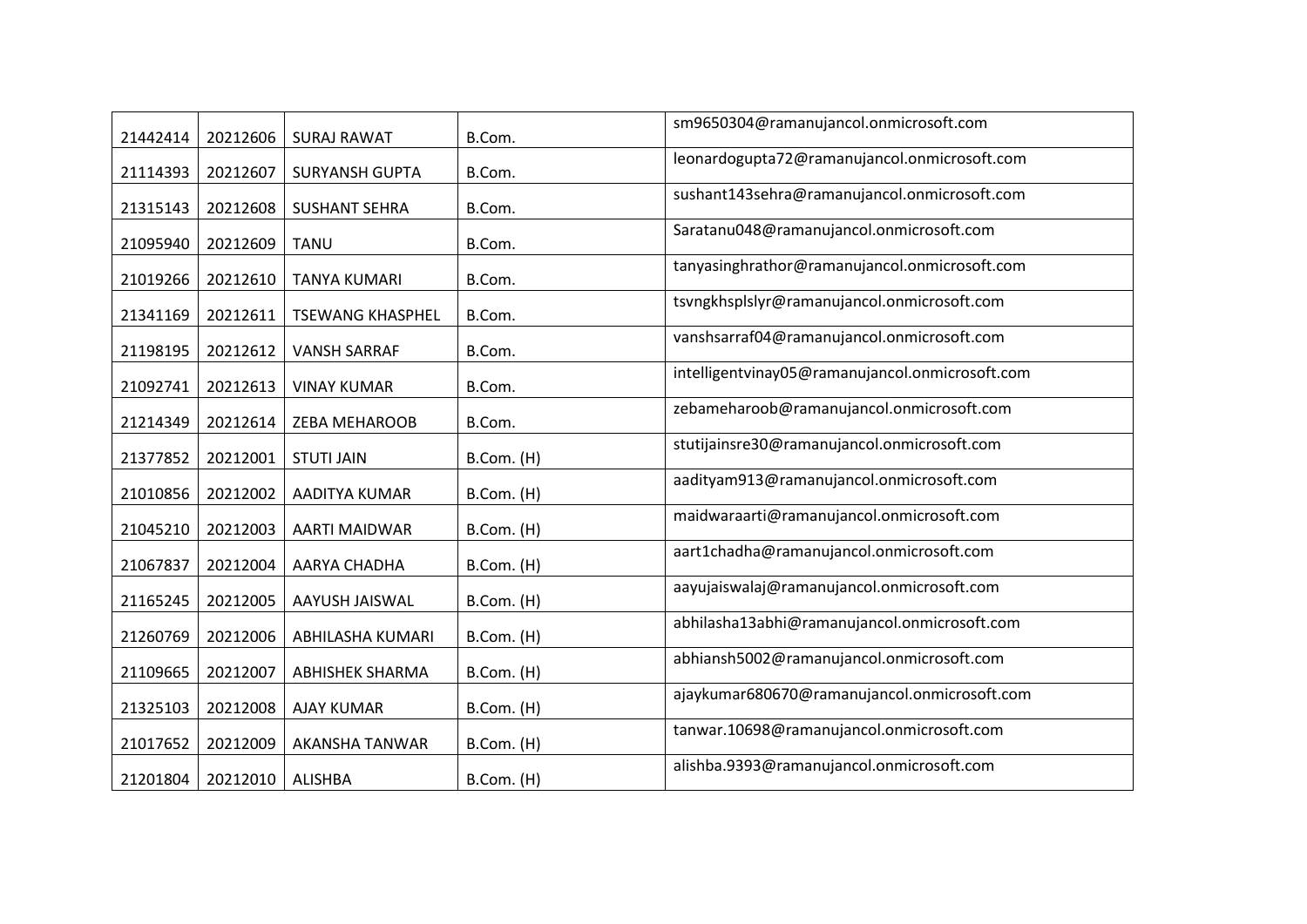| 21316167 | 20212011 | AMEEN MUSTAFA           | B.Com. (H) | ameenmustafa39@ramanujancol.onmicrosoft.com        |
|----------|----------|-------------------------|------------|----------------------------------------------------|
| 21368465 | 20212012 | ANJALI                  | B.Com. (H) | fayyumsohna@ramanujancol.onmicrosoft.com           |
| 21146744 | 20212013 | ANJALI YADAV            | B.Com. (H) | anjali74043@ramanujancol.onmicrosoft.com           |
| 21442253 | 20212014 | <b>ANMOL KAINTH</b>     | B.Com. (H) | anmolkainth573@ramanujancol.onmicrosoft.com        |
| 21217366 | 20212015 | <b>ANSHUL GROVER</b>    | B.Com. (H) | anshulgrover03@ramanujancol.onmicrosoft.com        |
| 21297761 | 20212016 | <b>ARJITA SINGH</b>     | B.Com. (H) | arjita1819@ramanujancol.onmicrosoft.com            |
| 21159077 | 20212017 | <b>ARKIN GUPTA</b>      | B.Com. (H) | arkingupta4@ramanujancol.onmicrosoft.com           |
| 21013994 | 20212018 | <b>ARPIT MAHESHWARI</b> | B.Com. (H) | arpitmaheshwari232430@ramanujancol.onmicrosoft.com |
| 21096665 | 20212020 | <b>ARUSH MITTAL</b>     | B.Com. (H) | arushmittal999@ramanujancol.onmicrosoft.com        |
| 21196083 | 20212021 | <b>ASHIMA TANGRI</b>    | B.Com. (H) | ashimatangri03@ramanujancol.onmicrosoft.com        |
| 21325787 | 20212022 | <b>ASHISH KUMAR</b>     | B.Com. (H) | ak.praksh525@ramanujancol.onmicrosoft.com          |
| 21131606 | 20212023 | <b>AYUSH</b>            | B.Com. (H) | gachandayush@ramanujancol.onmicrosoft.com          |
| 21168279 | 20212024 | AYUSH AGARWAL           | B.Com. (H) | ayush25agar@ramanujancol.onmicrosoft.com           |
| 21064719 | 20212025 | <b>AYUSH RAJ</b>        | B.Com. (H) | ayushraj310303@ramanujancol.onmicrosoft.com        |
| 21146972 | 20212026 | <b>AYUSHI DWIVEDI</b>   | B.Com. (H) | dwivediayushi076@ramanujancol.onmicrosoft.com      |
| 21069821 | 20212027 | <b>B.MANASA</b>         | B.Com. (H) | manasabasker@ramanujancol.onmicrosoft.com          |
| 21197744 | 20212028 | <b>BHAVIK JAIN</b>      | B.Com. (H) | bhavik3698@ramanujancol.onmicrosoft.com            |
| 21071768 | 20212029 | <b>BHUMIKA SHARMA</b>   | B.Com. (H) | bhumikasharma.0049@ramanujancol.onmicrosoft.com    |
| 21447645 | 20212030 | <b>BHUWANDEEP SINGH</b> | B.Com. (H) | bhuwandeepsingh929@ramanujancol.onmicrosoft.com    |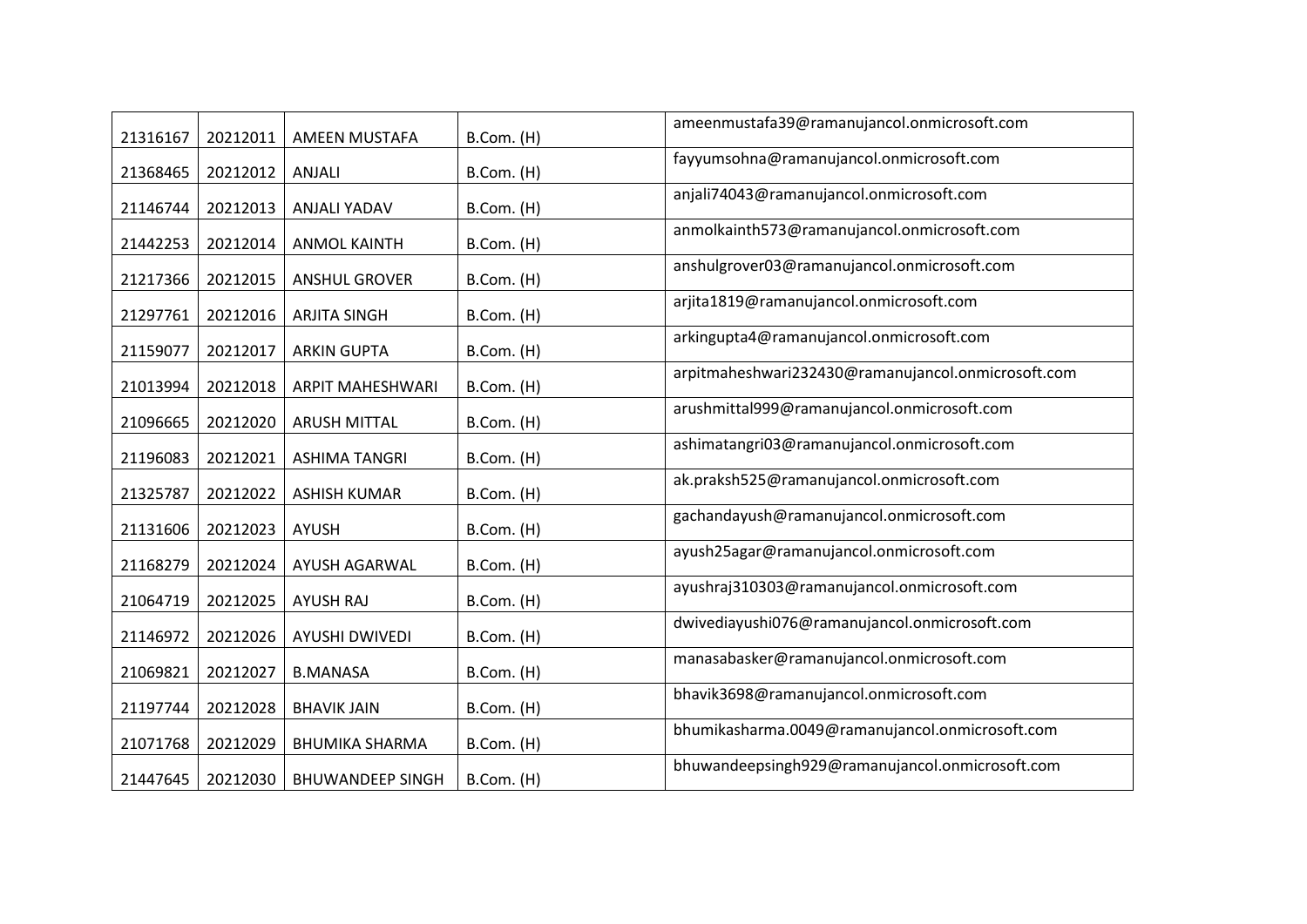| 21005043 | 20212031 | <b>CHETNA GARG</b>       | B.Com. (H) | chetnagarg2000@ramanujancol.onmicrosoft.com    |
|----------|----------|--------------------------|------------|------------------------------------------------|
| 21084838 | 20212032 | DEEPAK YADAV             | B.Com. (H) | deepakyadav062004@ramanujancol.onmicrosoft.com |
| 21085122 | 20212033 | DEEPANSHU DAS            | B.Com. (H) | Deepanshu1427@ramanujancol.onmicrosoft.com     |
| 21137952 | 20212034 | DEEPU YADAV              | B.Com. (H) | deepuy7197@ramanujancol.onmicrosoft.com        |
| 21125081 | 20212035 | DHARYA NARULA            | B.Com. (H) | dharyanarula@ramanujancol.onmicrosoft.com      |
| 21001457 | 20212036 | <b>DHRUV GUPTA</b>       | B.Com. (H) | dhruvg8127@ramanujancol.onmicrosoft.com        |
| 21021646 | 20212037 | DIKSHA JATWANI           | B.Com. (H) | dikshaj1605@ramanujancol.onmicrosoft.com       |
| 21203456 | 20212038 | <b>DIKSHA KAUL</b>       | B.Com. (H) | dikshakaul2003@ramanujancol.onmicrosoft.com    |
| 21417401 | 20212039 | <b>DISHA</b>             | B.Com. (H) | dishagera98@ramanujancol.onmicrosoft.com       |
| 21365051 | 20212040 | <b>DISHA JAIN</b>        | B.Com. (H) | disha1411jain@ramanujancol.onmicrosoft.com     |
| 21078148 | 20212041 | <b>DIVESH SAINI</b>      | B.Com. (H) | divesh.saini212@ramanujancol.onmicrosoft.com   |
| 21317690 | 20212042 | DIVY GIRI GOSWAMI        | B.Com. (H) | divygirigoswami@ramanujancol.onmicrosoft.com   |
| 21237679 | 20212044 | <b>DUSHYANT</b>          | B.Com. (H) | gujjardushyant820@ramanujancol.onmicrosoft.com |
| 21079668 | 20212045 | <b>GAURAV VED</b>        | B.Com. (H) | gauravved869@ramanujancol.onmicrosoft.com      |
| 21041454 | 20212046 | <b>GAUTAM KAPOOR</b>     | B.Com. (H) | gautamkapoor138@ramanujancol.onmicrosoft.com   |
| 21064476 | 20212047 | <b>GITANJALI DOGRA</b>   | B.Com. (H) | gitdogra123@ramanujancol.onmicrosoft.com       |
| 21029707 | 20212048 | <b>HARISHREYAS VIJAY</b> | B.Com. (H) | harishreyasv@ramanujancol.onmicrosoft.com      |
| 21422061 | 20212049 | HARSH CHANDELA           | B.Com. (H) | chandelac4@ramanujancol.onmicrosoft.com        |
| 21365364 | 20212050 | <b>HARSH GUPTA</b>       | B.Com. (H) | harsh20003gupta@ramanujancol.onmicrosoft.com   |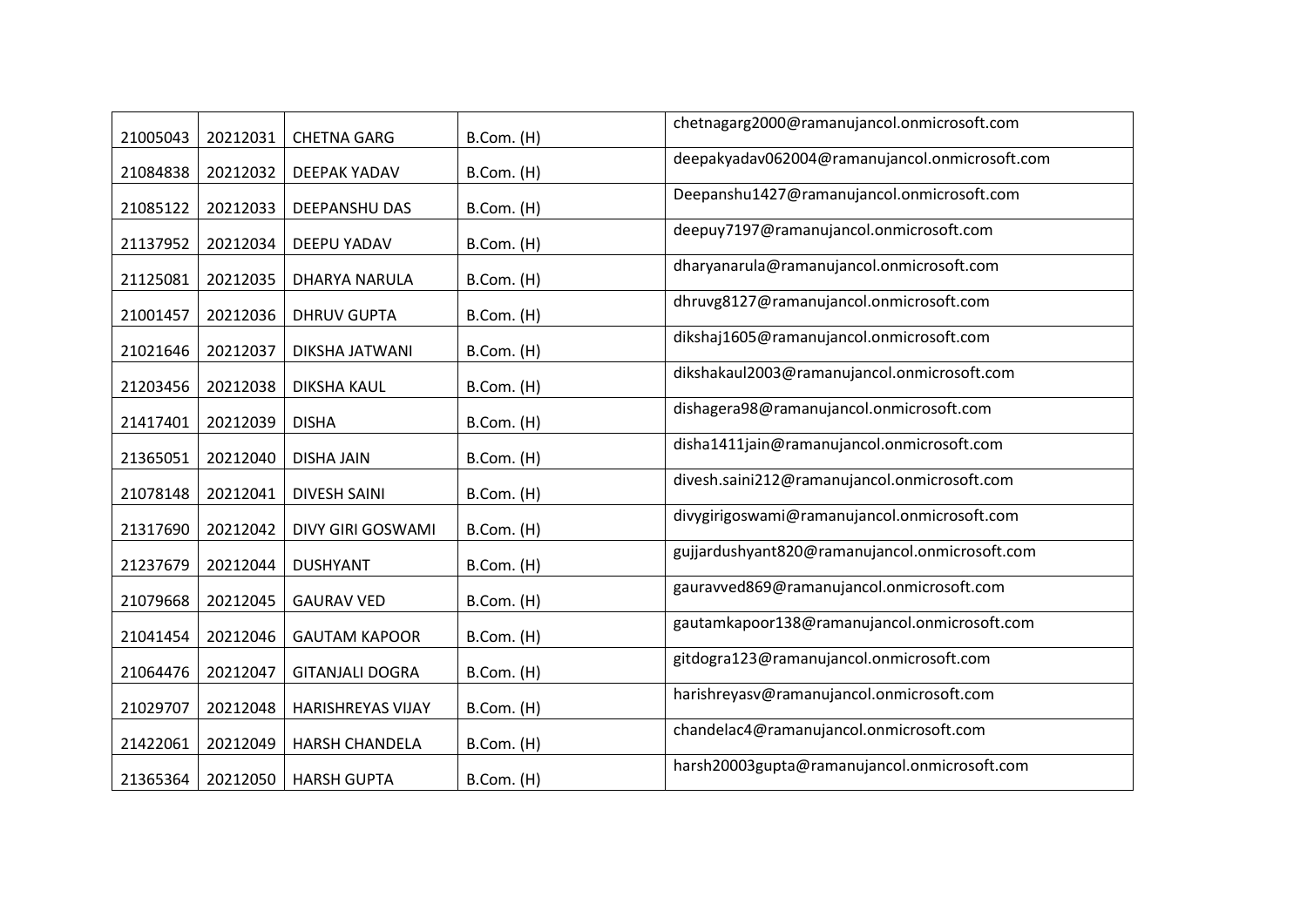| 21186838 | 20212051 | <b>HARSH VERMA</b>    | B.Com. (H) | harshrajput8189@ramanujancol.onmicrosoft.com   |
|----------|----------|-----------------------|------------|------------------------------------------------|
| 21299394 | 20212052 | <b>HARSHIT GOYAL</b>  | B.Com. (H) | goyalharshit343@ramanujancol.onmicrosoft.com   |
| 21150957 | 20212053 | <b>HEMANT SINGH</b>   | B.Com. (H) | mail.singhemant@ramanujancol.onmicrosoft.com   |
| 21018618 | 20212054 | <b>ISHANT YADAV</b>   | B.Com. (H) | ishant.yadavyes@ramanujancol.onmicrosoft.com   |
| 21033594 | 20212055 | <b>ISHIKA JAIN</b>    | B.Com. (H) | ishikajain210302@ramanujancol.onmicrosoft.com  |
| 21371088 | 20212056 | <b>ISHITA BAJAJ</b>   | B.Com. (H) | Ishitabajaj460@ramanujancol.onmicrosoft.com    |
| 21271296 | 20212057 | <b>JASMI YADAV</b>    | B.Com. (H) | Jasmiyadav4965@ramanujancol.onmicrosoft.com    |
| 21296200 | 20212058 | <b>JATIN BHATI</b>    | B.Com. (H) | jatinbhati151@ramanujancol.onmicrosoft.com     |
| 21172337 | 20212059 | <b>JUYEL MIRZA</b>    | B.Com. (H) | jewelmirza114@ramanujancol.onmicrosoft.com     |
| 21012496 | 20212060 | KANAN AGGARWAL        | B.Com. (H) | kananagg134@ramanujancol.onmicrosoft.com       |
| 21247085 | 20212061 | <b>KANISHKA</b>       | B.Com. (H) | kanishkadholpuria@ramanujancol.onmicrosoft.com |
| 21374360 | 20212062 | <b>KARISHMA</b>       | B.Com. (H) | anilg0811@ramanujancol.onmicrosoft.com         |
| 21142563 | 20212063 | <b>KAVALJEET KAUR</b> | B.Com. (H) | kavaljeetk2474@ramanujancol.onmicrosoft.com    |
| 21133613 | 20212064 | KHUSHI BARANWAL       | B.Com. (H) | crazekate09@ramanujancol.onmicrosoft.com       |
| 21065441 | 20212065 | <b>KRITI BHATIA</b>   | B.Com. (H) | Kritibhatia652@ramanujancol.onmicrosoft.com    |
| 21141296 | 20212066 | LAKSHIKA              | B.Com. (H) | lakshikarajput8@ramanujancol.onmicrosoft.com   |
| 21068575 | 20212067 | <b>LEHER MITRA</b>    | B.Com. (H) | lehermitra2002@ramanujancol.onmicrosoft.com    |
| 21223716 | 20212068 | <b>LOVE SANGHI</b>    | B.Com. (H) | lovishsanghi@ramanujancol.onmicrosoft.com      |
| 21151208 | 20212069 | LOVELY                | B.Com. (H) | rohillalovely8@ramanujancol.onmicrosoft.com    |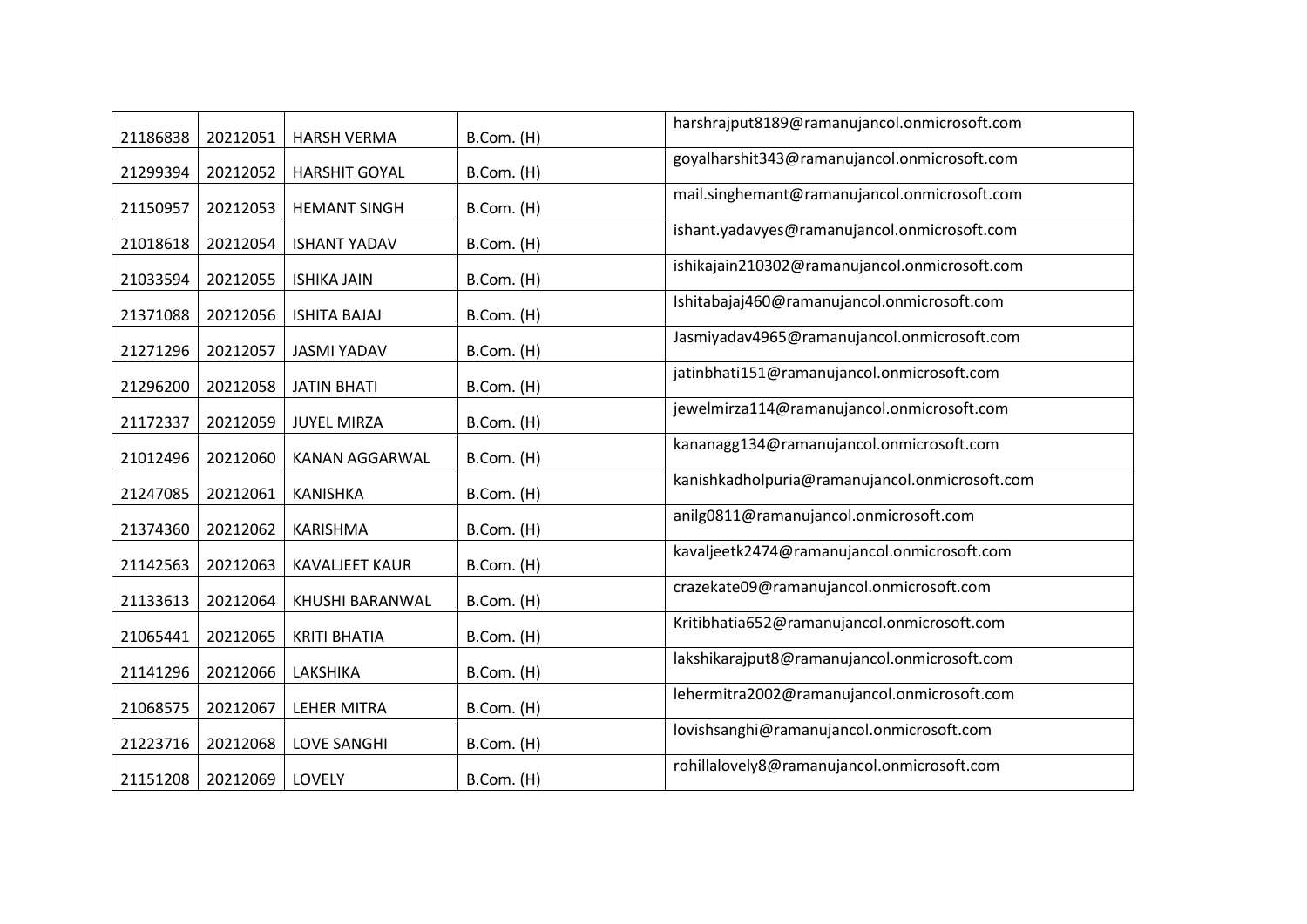| 21019295 | 20212070 | <b>MADHU SHARMA</b>   | B.Com. (H) | madhu24sharma12@ramanujancol.onmicrosoft.com        |
|----------|----------|-----------------------|------------|-----------------------------------------------------|
| 21067382 | 20212071 | MALAVIKA SIKKA        | B.Com. (H) | malavikasikka@ramanujancol.onmicrosoft.com          |
| 21357727 | 20212072 | <b>MANAV VERMA</b>    | B.Com. (H) | monumanavverma177@ramanujancol.onmicrosoft.com      |
| 21139870 | 20212073 | <b>MANISH KUMAR</b>   | B.Com. (H) | manishmkv07@ramanujancol.onmicrosoft.com            |
| 21262225 | 20212074 | <b>MANSI JAIN</b>     | B.Com. (H) | mansij0802@ramanujancol.onmicrosoft.com             |
| 21009026 | 20212075 | <b>MANYA ARORA</b>    | B.Com. (H) | manyaarora7791@ramanujancol.onmicrosoft.com         |
| 21199267 | 20212076 | <b>MAYANK CHAUHAN</b> | B.Com. (H) | chauhanmayank301@ramanujancol.onmicrosoft.com       |
| 21063023 | 20212077 | MD TOUHEED ANSARI     | B.Com. (H) | ansaritouheed7@ramanujancol.onmicrosoft.com         |
| 21135630 | 20212078 | <b>MEGHA POPLI</b>    | B.Com. (H) | meghapopli3102@ramanujancol.onmicrosoft.com         |
| 21441927 | 20212079 | <b>MEGHA YADAV</b>    | B.Com. (H) | ry271178@ramanujancol.onmicrosoft.com               |
| 21121258 | 20212080 | MIHIEKA GUPTA         | B.Com. (H) | meenakshiguptaadvocate@ramanujancol.onmicrosoft.com |
| 21154765 | 20212081 | <b>MOHIT NIGAM</b>    | B.Com. (H) | mohit2110nigam@ramanujancol.onmicrosoft.com         |
| 21051991 | 20212082 | <b>MONIKA</b>         | B.Com. (H) | monikayadav4594@ramanujancol.onmicrosoft.com        |
| 21184304 | 20212083 | MUSKAN JINDAL         | B.Com. (H) | muskanjindal01@ramanujancol.onmicrosoft.com         |
| 21213407 | 20212084 | MUSKAN YADAV          | B.Com. (H) | muskanyadav81471@ramanujancol.onmicrosoft.com       |
| 21072745 | 20212085 | NAKSHATRA KANT        | B.Com. (H) | nakshatrakant@ramanujancol.onmicrosoft.com          |
| 21357176 | 20212086 | NANCY AGARWAL         | B.Com. (H) | nancyagarwal252@ramanujancol.onmicrosoft.com        |
| 21036053 | 20212087 | <b>NAVEEN</b>         | B.Com. (H) | naveenyadav5517@ramanujancol.onmicrosoft.com        |
| 21158384 | 20212088 | <b>NEHA KHANNA</b>    | B.Com. (H) | nehviakhanna@ramanujancol.onmicrosoft.com           |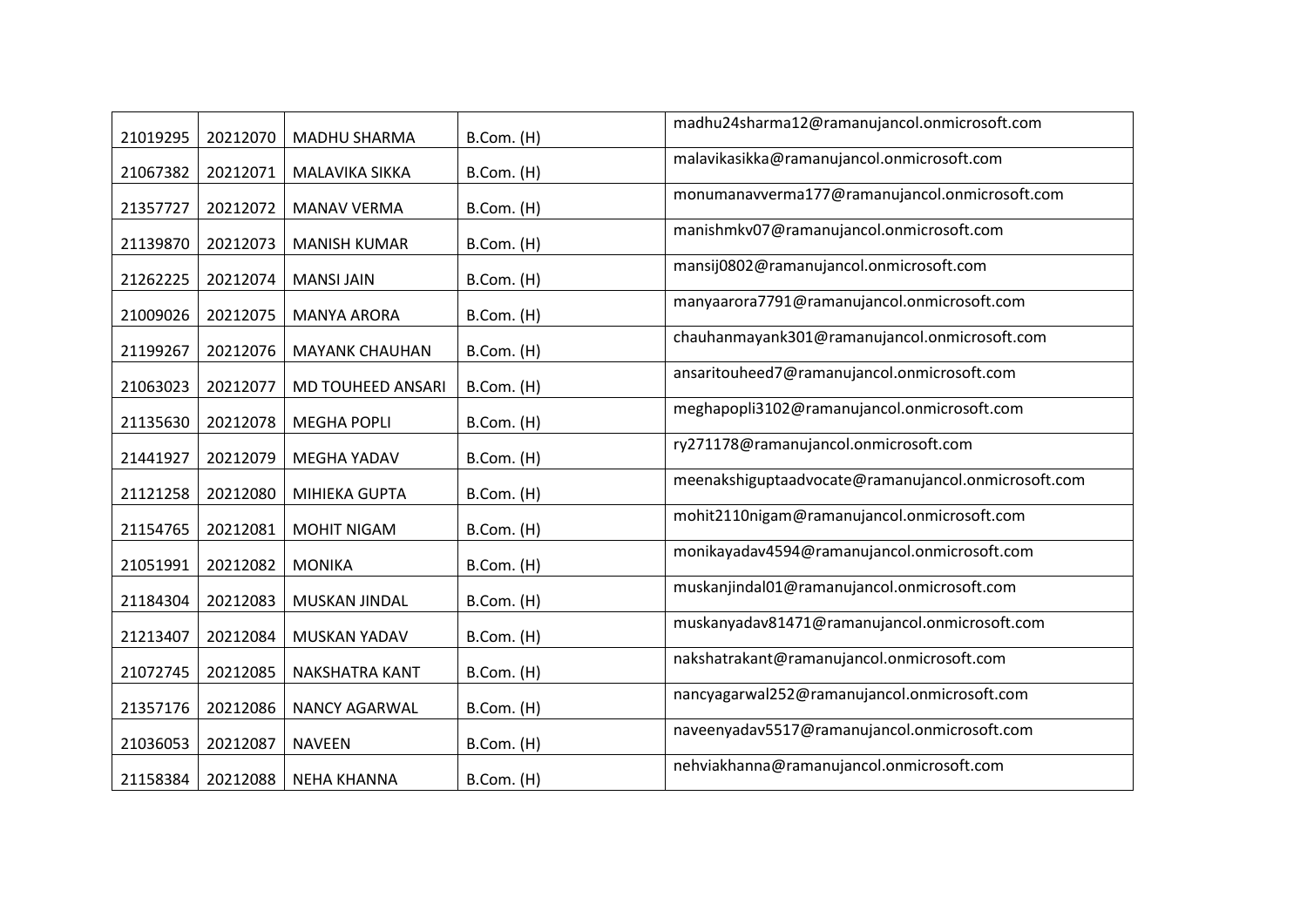| 21024920 | 20212089 | <b>NIDHI PANDE</b> | B.Com. (H) | nidhipande65@ramanujancol.onmicrosoft.com            |
|----------|----------|--------------------|------------|------------------------------------------------------|
| 21121875 | 20212090 | NIKHIL KUKREJA     | B.Com. (H) | kukrejanikhil50@ramanujancol.onmicrosoft.com         |
| 21057231 | 20212091 | NITIKA NEGI        | B.Com. (H) | nitikanegi744@ramanujancol.onmicrosoft.com           |
| 21368601 | 20212092 | <b>PRACHI</b>      | B.Com. (H) | sandhuprachi288@ramanujancol.onmicrosoft.com         |
| 21023768 | 20212093 | PRACHI ANAND       | B.Com. (H) | MEETPRACHIANAND@ramanujancol.onmicrosoft.com         |
| 21035661 | 20212094 | PRAGYA SHARMA      | B.Com. (H) | pragyalavaniasharma0112@ramanujancol.onmicrosoft.com |
| 21323870 | 20212095 | PRERNA DABAS       | B.Com. (H) | prernadabas1507@ramanujancol.onmicrosoft.com         |
| 21267660 | 20212096 | PRERNA JUNEJA      | B.Com. (H) | prernajuneja10@ramanujancol.onmicrosoft.com          |
| 21019533 | 20212097 | PRIYANJALI SAINI   | B.Com. (H) | priyanjali0913@ramanujancol.onmicrosoft.com          |
| 21040142 | 20212098 | PRIYANKA KUMARI    | B.Com. (H) | subodhvirendra2010@ramanujancol.onmicrosoft.com      |
| 21023278 | 20212099 | PULKIT SHARMA      | B.Com. (H) | pukkisharma5317@ramanujancol.onmicrosoft.com         |
| 21070011 | 20212100 | RAGHAV GUPTA       | B.Com. (H) | raghavgupta200668@ramanujancol.onmicrosoft.com       |
| 21080050 | 20212101 | RAHUL NAGRA        | B.Com. (H) | rahulnagra2003@ramanujancol.onmicrosoft.com          |
| 21063348 | 20212102 | RAJ                | B.Com. (H) | rajsisodiya2707@ramanujancol.onmicrosoft.com         |
| 21046853 | 20212103 | <b>RAJEEV SEN</b>  | B.Com. (H) | rajeevsen00236@ramanujancol.onmicrosoft.com          |
| 21106930 | 20212104 | RAJNANDINI NAYAK   | B.Com. (H) | rajnandininayak05@ramanujancol.onmicrosoft.com       |
| 21364211 | 20212105 | <b>RAKESH KAR</b>  | B.Com. (H) | rakesh004kar@ramanujancol.onmicrosoft.com            |
| 21101512 | 20212106 | RAKSHITA KANCHAN   | B.Com. (H) | kanchanrajesh@ramanujancol.onmicrosoft.com           |
| 21024979 | 20212107 | RISHAB YADAV       | B.Com. (H) | rishabyadav0077@ramanujancol.onmicrosoft.com         |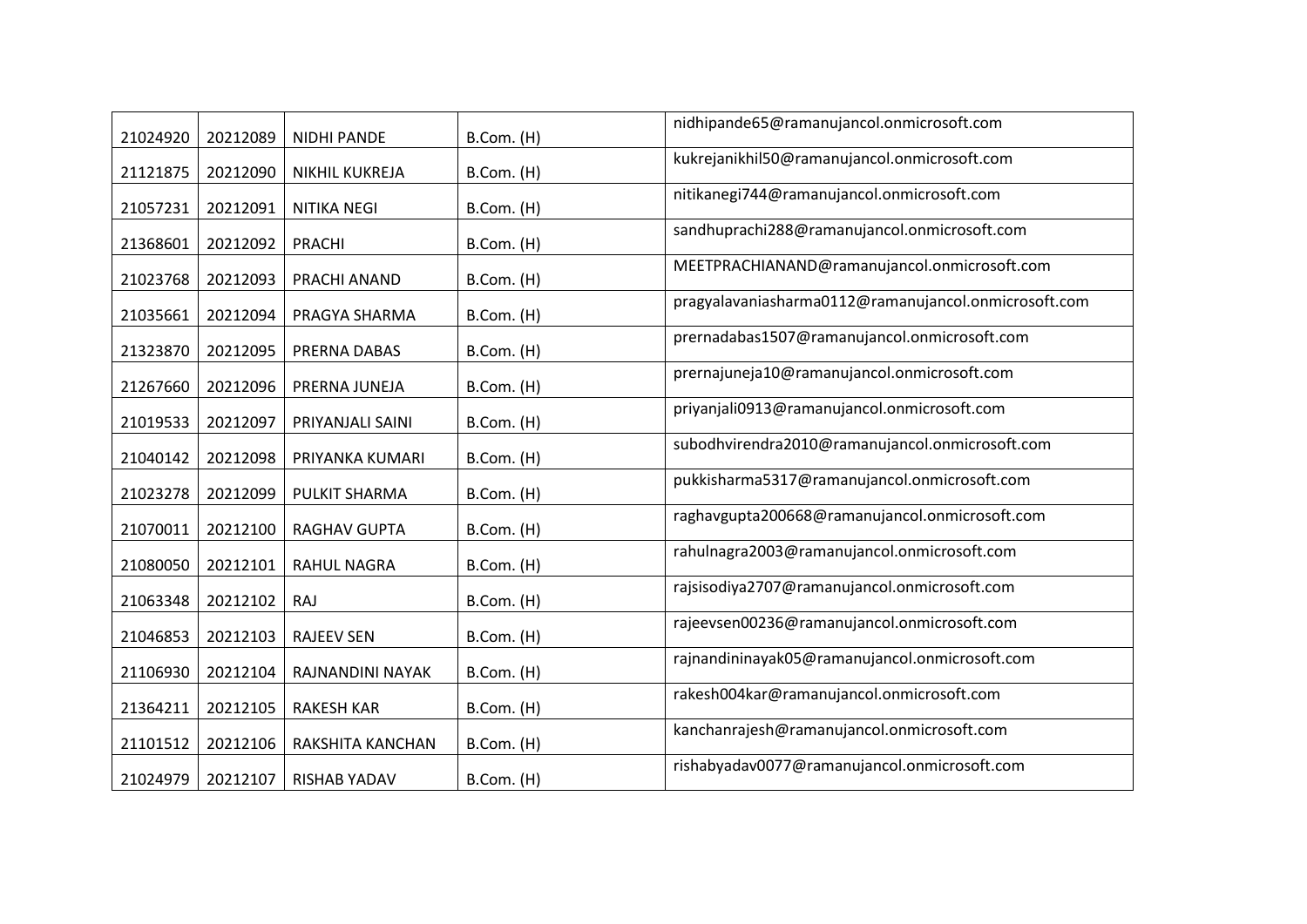| 21128660 | 20212108 | RISHU KUMARI        | B.Com. (H) | thelastsucces6@ramanujancol.onmicrosoft.com       |
|----------|----------|---------------------|------------|---------------------------------------------------|
| 21012533 | 20212109 | RITIKA CHAUDHARY    | B.Com. (H) | ritika.chaudhary2090@ramanujancol.onmicrosoft.com |
| 21358845 | 20212110 | RIYA BANSAL         | B.Com. (H) | rajubansal80@ramanujancol.onmicrosoft.com         |
| 21316307 | 20212111 | <b>ROHIT KUMAR</b>  | B.Com. (H) | rohitdev4014@ramanujancol.onmicrosoft.com         |
| 21221854 | 20212112 | ROSHAN SHARMA       | B.Com. (H) | roshan16feb@ramanujancol.onmicrosoft.com          |
| 21312263 | 20212113 | <b>SACHIN</b>       | B.Com. (H) | sachinkmr0234@ramanujancol.onmicrosoft.com        |
| 21203956 | 20212114 | SAHIL ANJNA         | B.Com. (H) | anjnadevender00@ramanujancol.onmicrosoft.com      |
| 21044078 | 20212115 | SAKSHI AGGARWAL     | B.Com. (H) | lokesh@ramanujancol.onmicrosoft.com               |
| 21353872 | 20212116 | SAMEER SASHWAT      | B.Com. (H) | sameersashwat15@ramanujancol.onmicrosoft.com      |
| 21148149 | 20212117 | SAMIKSHA CHAWLA     | B.Com. (H) | samikshachawla499@ramanujancol.onmicrosoft.com    |
| 21141764 | 20212118 | <b>SANAH SAHNI</b>  | B.Com. (H) | sanahsahni31@ramanujancol.onmicrosoft.com         |
| 21222426 | 20212119 | <b>SANIA TALUJA</b> | B.Com. (H) | talujasania@ramanujancol.onmicrosoft.com          |
| 21311736 | 20212120 | SANJANA             | B.Com. (H) | Sargiadhana@ramanujancol.onmicrosoft.com          |
| 21335831 | 20212121 | SANJANA             | B.Com. (H) | sanjanac3800@ramanujancol.onmicrosoft.com         |
| 21012947 | 20212122 | <b>SANYA SAPRA</b>  | B.Com. (H) | sanyasapra2003@ramanujancol.onmicrosoft.com       |
| 21271636 | 20212123 | SANYA YADAV         | B.Com. (H) | sanyadav.0808@ramanujancol.onmicrosoft.com        |
| 21377461 | 20212124 | SARIKA KUMARI       | B.Com. (H) | 2004sarikasingh@ramanujancol.onmicrosoft.com      |
| 21139400 | 20212125 | <b>SAURABH</b>      | B.Com. (H) | gauravnomad07@ramanujancol.onmicrosoft.com        |
| 21037975 | 20212126 | SHANTANU SHARMA     | B.Com. (H) | Shantanusharma8909@ramanujancol.onmicrosoft.com   |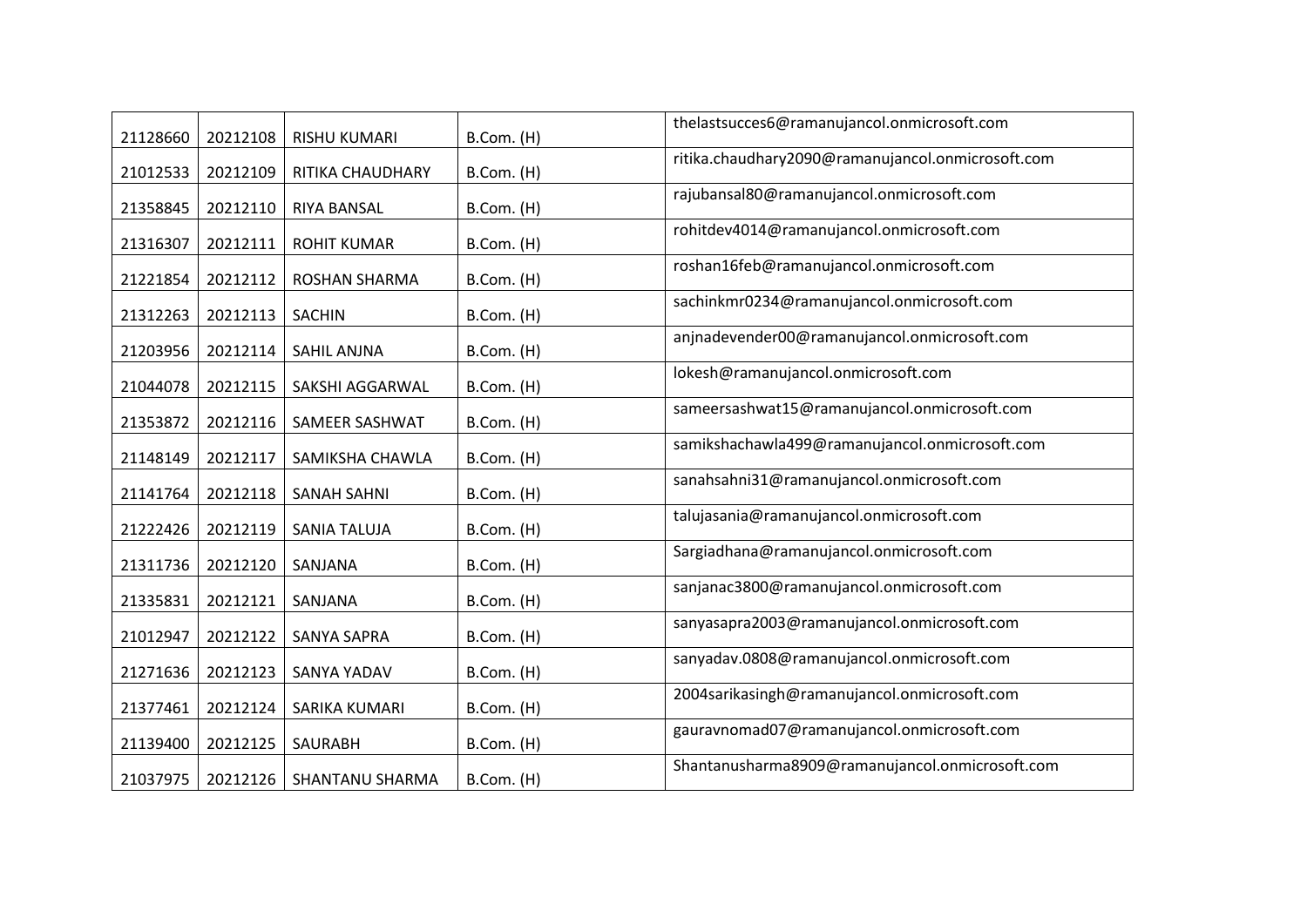| 21076969 | 20212127 | SHEETAL RAWAT        | B.Com. (H) | sheetalrawat2810@ramanujancol.onmicrosoft.com  |
|----------|----------|----------------------|------------|------------------------------------------------|
| 21041964 | 20212128 | SHIVANI SINGH        | B.Com. (H) | singh02.shivani@ramanujancol.onmicrosoft.com   |
| 21006378 | 20212129 | SHRADHA VERMA        | B.Com. (H) | shradha22.verma@ramanujancol.onmicrosoft.com   |
| 21367934 | 20212130 | <b>SHRUTI SINGH</b>  | B.Com. (H) | shrutisiingh003@ramanujancol.onmicrosoft.com   |
| 21006729 | 20212131 | SHUBHAM PAL          | B.Com. (H) | shubham08pal@ramanujancol.onmicrosoft.com      |
| 21135782 | 20212132 | SIDDHANT KHORWAL     | B.Com. (H) | siddhantkhorwal@ramanujancol.onmicrosoft.com   |
| 21024387 | 20212134 | <b>SMRITI TAKKAR</b> | B.Com. (H) | takkarsmriti@ramanujancol.onmicrosoft.com      |
| 21299234 | 20212135 | <b>SMRITY MAURYA</b> | B.Com. (H) | smrity9923@ramanujancol.onmicrosoft.com        |
| 21039749 | 20212136 | <b>SNEHA UPRETI</b>  | B.Com. (H) | snehaupreti2003@ramanujancol.onmicrosoft.com   |
| 21007646 | 20212137 | <b>SNEHI GUNDEV</b>  | B.Com. (H) | snehisharmasinger@ramanujancol.onmicrosoft.com |
| 21096439 | 20212138 | <b>SONAL BIDHURI</b> | B.Com. (H) | anshubidhuri2020@ramanujancol.onmicrosoft.com  |
| 21056569 | 20212139 | SRISHTI SHARMA       | B.Com. (H) | sharmasrishti1316@ramanujancol.onmicrosoft.com |
| 21127523 | 20212140 | SUHANI KATARIA       | B.Com. (H) | suman.rls01@ramanujancol.onmicrosoft.com       |
| 21264312 | 20212141 | <b>SUHANI KUMARI</b> | B.Com. (H) | ksuhani1412@ramanujancol.onmicrosoft.com       |
| 21101671 | 20212142 | SUHANI VARSHNEY      | B.Com. (H) | suhanivarshney11@ramanujancol.onmicrosoft.com  |
| 21228961 | 20212143 | <b>SUNNY</b>         | B.Com. (H) | ydvsunny56@ramanujancol.onmicrosoft.com        |
| 21091957 | 20212144 | <b>SWATI DAYAL</b>   | B.Com. (H) | swatidayal2004@ramanujancol.onmicrosoft.com    |
| 21225045 | 20212145 | <b>SYNA KAUL</b>     | B.Com. (H) | kaul.syna@ramanujancol.onmicrosoft.com         |
| 21068430 | 20212146 | <b>TANYA</b>         | B.Com. (H) | tanyachhabra227@ramanujancol.onmicrosoft.com   |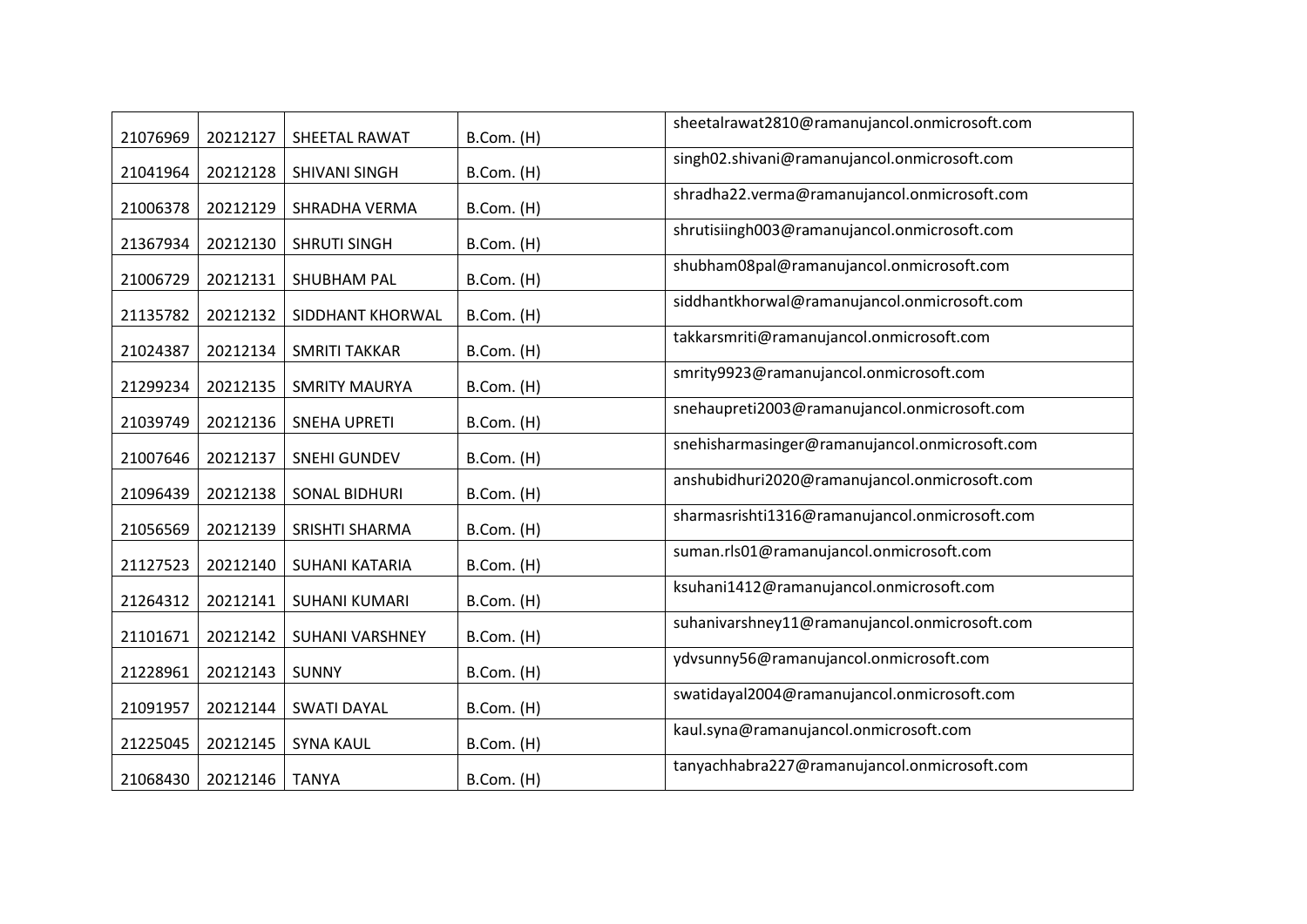| 21360038 | 20212147 | <b>TANZEEM KHAN</b>      | B.Com. (H)                 | tanzeem.khanhk@ramanujancol.onmicrosoft.com     |
|----------|----------|--------------------------|----------------------------|-------------------------------------------------|
| 21095018 | 20212148 | <b>TEENA BIDHURI</b>     | B.Com. (H)                 | sukhvinderbidhuri@ramanujancol.onmicrosoft.com  |
| 21170165 | 20212149 | <b>UBAIDULLAH SHAKIR</b> | B.Com. (H)                 | ubaidshakir617@ramanujancol.onmicrosoft.com     |
| 21058479 | 20212150 | <b>UMANG JAIN</b>        | B.Com. (H)                 | JAINUMANG782@ramanujancol.onmicrosoft.com       |
| 21372756 | 20212151 | <b>VAIBHAV VERMA</b>     | B.Com. (H)                 | vaibhavv858@ramanujancol.onmicrosoft.com        |
| 21208793 | 20212152 | VANDANA KATARIA          | B.Com. (H)                 | katariavk47@ramanujancol.onmicrosoft.com        |
| 21324250 | 20212153 | <b>VANSHIKA SINGH</b>    | B.Com. (H)                 | vvanshikassingh@ramanujancol.onmicrosoft.com    |
| 21370394 | 20212154 | <b>VARSHA SHUKLA</b>     | B.Com. (H)                 | shuklavarsha2003@ramanujancol.onmicrosoft.com   |
| 21037378 | 20212155 | <b>VIDHI GUPTA</b>       | B.Com. (H)                 | Vidhig939@ramanujancol.onmicrosoft.com          |
| 21309783 | 20212156 | <b>VIKRAM BOSE</b>       | B.Com. (H)                 | dbose76@ramanujancol.onmicrosoft.com            |
| 21351943 | 20212157 | <b>VISHAL</b>            | B.Com. (H)                 | bhartivishal3399@ramanujancol.onmicrosoft.com   |
| 21051380 | 20212158 | <b>VIVEK</b>             | B.Com. (H)                 | vivekverma0378@ramanujancol.onmicrosoft.com     |
| 21074672 | 20212159 | YASH RAJ ANAND           | B.Com. (H)                 | yashraj213anand@ramanujancol.onmicrosoft.com    |
| 21058321 | 20212160 | YESHA GUPTA              | B.Com. (H)                 | yeshagupta29@ramanujancol.onmicrosoft.com       |
| 21027187 | 20212161 | YOGESH KUMAR             | B.Com. (H)                 | yogeshkr2241@ramanujancol.onmicrosoft.com       |
| 21045647 | 20211401 | <b>ADITYA KORANGA</b>    | B.Sc. (H) Computer Science | xtraddybot@ramanujancol.onmicrosoft.com         |
| 21123805 | 20211402 | <b>AISHITA SHARMA</b>    | B.Sc. (H) Computer Science | aishitasharma04@ramanujancol.onmicrosoft.com    |
| 21442236 | 20211403 | AKIB                     | B.Sc. (H) Computer Science | delhiiuniversityyy@ramanujancol.onmicrosoft.com |
| 21020748 | 20211404 | <b>ANJAN</b>             | B.Sc. (H) Computer Science | anjansingh100@ramanujancol.onmicrosoft.com      |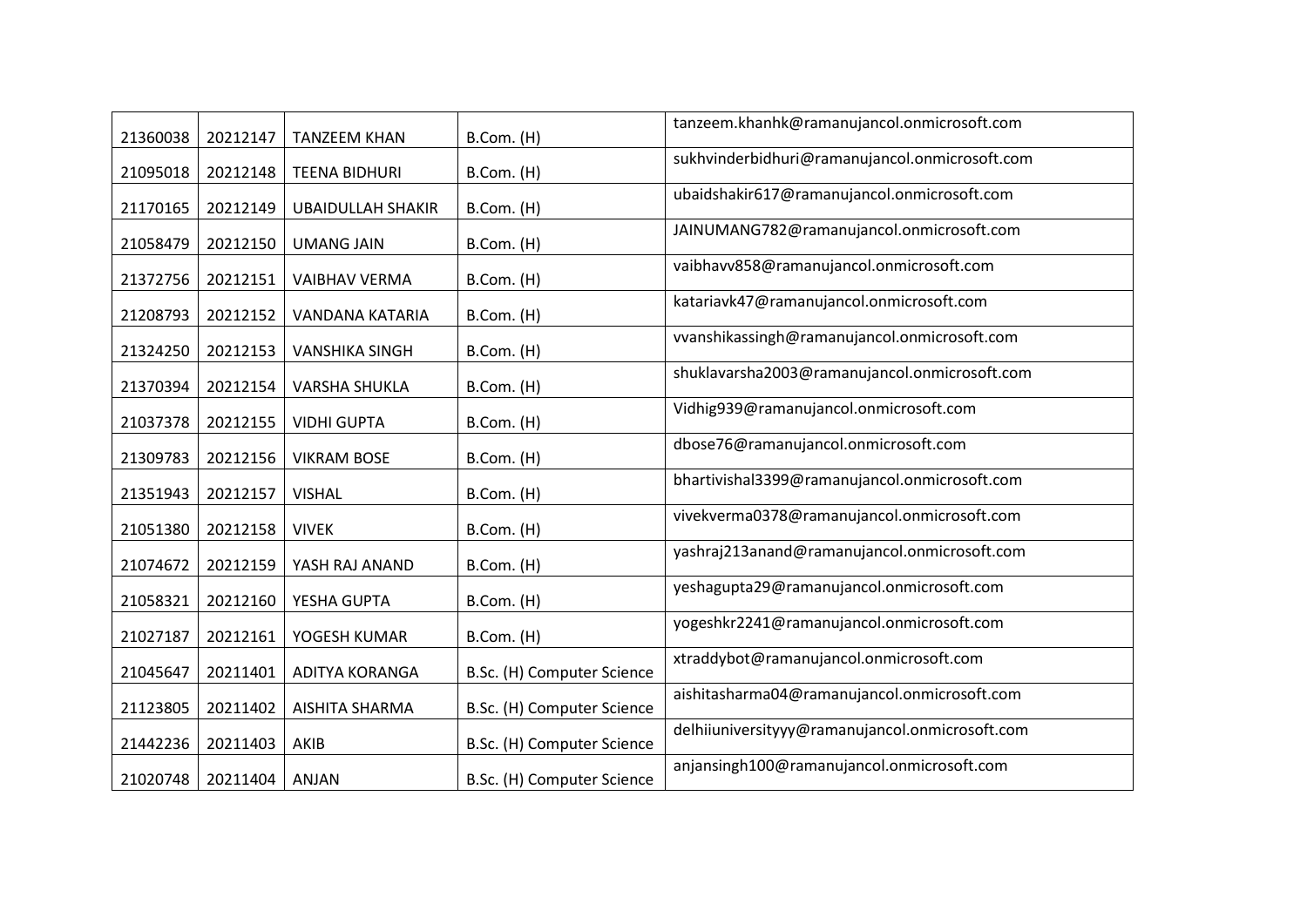| 21209553 | 20211405 | ANURAG KUMAR            | B.Sc. (H) Computer Science | kinganurag200@ramanujancol.onmicrosoft.com      |
|----------|----------|-------------------------|----------------------------|-------------------------------------------------|
| 21204410 | 20211406 | ANURAG MUKHERJEE        | B.Sc. (H) Computer Science | anurag9k@ramanujancol.onmicrosoft.com           |
| 21056165 | 20211407 | <b>BASU BHATT</b>       | B.Sc. (H) Computer Science | basubhatt0405@ramanujancol.onmicrosoft.com      |
| 21054046 | 20211408 | <b>BHAWNA GAUTAM</b>    | B.Sc. (H) Computer Science | bhawnagautam88082@ramanujancol.onmicrosoft.com  |
| 21399157 | 20211409 | <b>DEEPAK SINGH</b>     | B.Sc. (H) Computer Science | dpks0504@ramanujancol.onmicrosoft.com           |
| 21009092 | 20211410 | <b>DEVANSH SINGH</b>    | B.Sc. (H) Computer Science | devanshsbusiness@ramanujancol.onmicrosoft.com   |
| 21286213 | 20211411 | <b>DHRUV BADAYA</b>     | B.Sc. (H) Computer Science | dhruvbadaya@ramanujancol.onmicrosoft.com        |
| 21238717 | 20211413 | <b>HARDIK GERA</b>      | B.Sc. (H) Computer Science | hardikgera001@ramanujancol.onmicrosoft.com      |
| 21259967 | 20211414 | <b>HARSHIT SAHU</b>     | B.Sc. (H) Computer Science | harshitsahu2022@ramanujancol.onmicrosoft.com    |
| 21069034 | 20211415 | <b>HEMANT SABLANIA</b>  | B.Sc. (H) Computer Science | hemantsablania2003@ramanujancol.onmicrosoft.com |
| 21344543 | 20211416 | <b>HIMANSHI</b>         | B.Sc. (H) Computer Science | yadavhimanshi320@ramanujancol.onmicrosoft.com   |
| 21337478 | 20211417 | HIMANSHU RAWAT          | B.Sc. (H) Computer Science | du.himanshu14@ramanujancol.onmicrosoft.com      |
| 21232419 | 20211418 | <b>ISHIKA JAIN</b>      | B.Sc. (H) Computer Science | ishijain02@ramanujancol.onmicrosoft.com         |
| 21255406 | 20211419 | JIDHUN.P.P              | B.Sc. (H) Computer Science | ashchiquu@ramanujancol.onmicrosoft.com          |
| 21284381 | 20211420 | <b>JUHI RAI</b>         | B.Sc. (H) Computer Science | vipin.rai70@ramanujancol.onmicrosoft.com        |
| 21273743 | 20211421 | <b>KARTEKAY KAUSHIK</b> | B.Sc. (H) Computer Science | kaushikbharat@ramanujancol.onmicrosoft.com      |
| 21087725 | 20211422 | <b>KARTIK YADAV</b>     | B.Sc. (H) Computer Science | kartikrg2003@ramanujancol.onmicrosoft.com       |
| 21050575 | 20211423 | <b>KASHISH</b>          | B.Sc. (H) Computer Science | kashishpanwar2033@ramanujancol.onmicrosoft.com  |
| 21107069 | 20211424 | <b>KAUSHIK ROY</b>      | B.Sc. (H) Computer Science | chandranathroy960@ramanujancol.onmicrosoft.com  |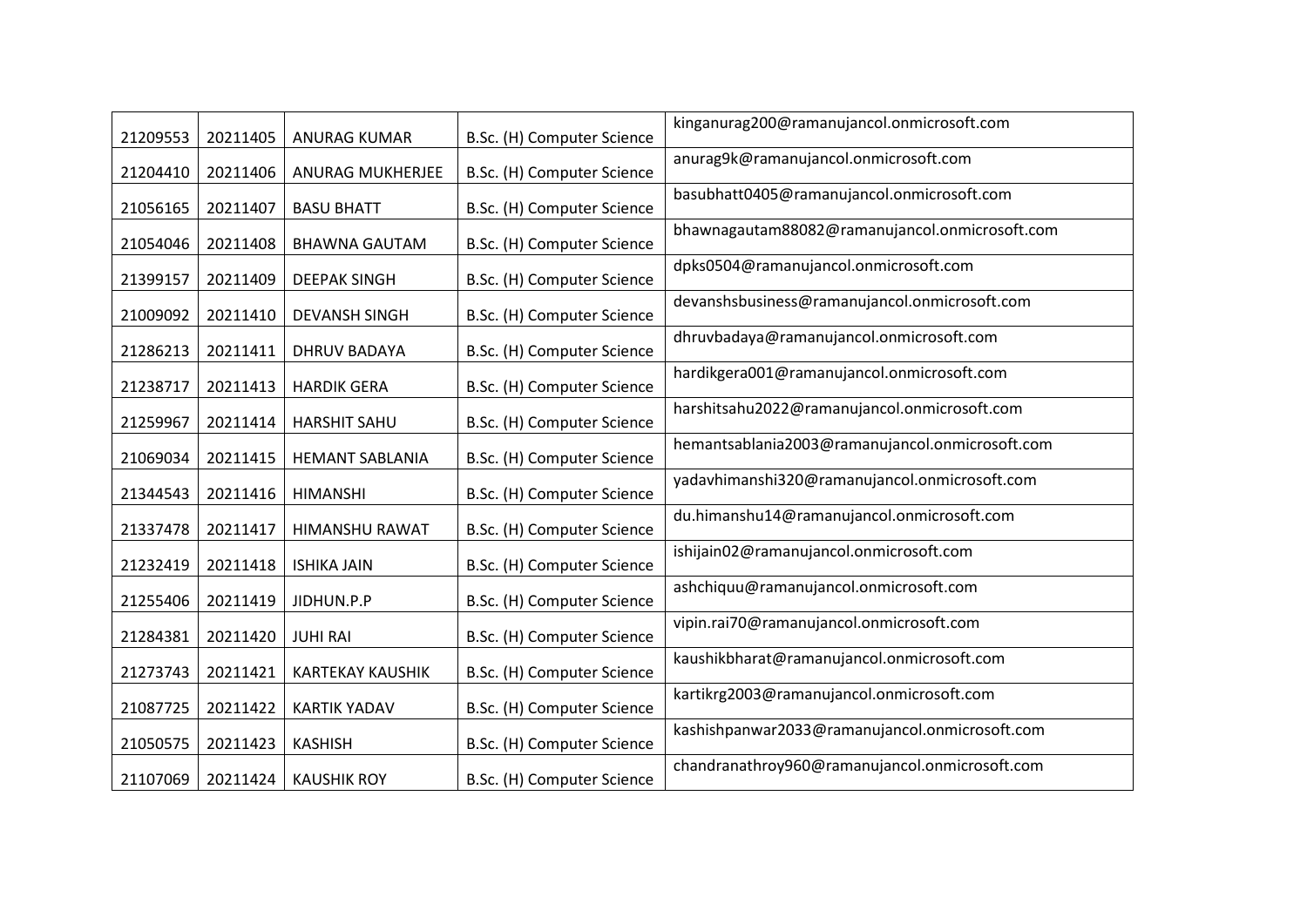| 21292998 | 20211425 | <b>KHUSHI</b>                          | B.Sc. (H) Computer Science | KY7886222@ramanujancol.onmicrosoft.com          |
|----------|----------|----------------------------------------|----------------------------|-------------------------------------------------|
|          |          | KRISHANKANT                            |                            | kkchauhan0329@ramanujancol.onmicrosoft.com      |
| 21272195 | 20211426 | CHAUHAN                                | B.Sc. (H) Computer Science |                                                 |
| 21013647 | 20211427 | <b>KUNDAN</b>                          | B.Sc. (H) Computer Science | mishrakundan073@ramanujancol.onmicrosoft.com    |
| 21261684 | 20211428 | <b>LOKESH</b>                          | B.Sc. (H) Computer Science | nikkukumar4810@ramanujancol.onmicrosoft.com     |
| 21301246 | 20211429 | <b>MANSIMRAT SINGH</b><br><b>MONGA</b> | B.Sc. (H) Computer Science | taman10.ts@ramanujancol.onmicrosoft.com         |
| 21022437 | 20211430 | <b>MAYANK KUMAR</b>                    | B.Sc. (H) Computer Science | markmemayank@ramanujancol.onmicrosoft.com       |
| 21060485 | 20211431 | <b>MEGHNA BISHT</b>                    | B.Sc. (H) Computer Science | meghnabisht01@ramanujancol.onmicrosoft.com      |
| 21276838 | 20211432 | <b>MOHD SHAIQ</b>                      | B.Sc. (H) Computer Science | funky.shaiq123@ramanujancol.onmicrosoft.com     |
| 21086402 | 20211433 | <b>MOHIT PARASHAR</b>                  | B.Sc. (H) Computer Science | parasharmohit278@ramanujancol.onmicrosoft.com   |
| 21308610 | 20211434 | MRADUL SHARMA                          | B.Sc. (H) Computer Science | mradulsaraswat52@ramanujancol.onmicrosoft.com   |
| 21109499 | 20211435 | N GYANENDRA SINGH                      | B.Sc. (H) Computer Science | 2003gyanendra@ramanujancol.onmicrosoft.com      |
| 21114379 | 20211436 | <b>NAMRA KHAN</b>                      | B.Sc. (H) Computer Science | namradilnawaz@ramanujancol.onmicrosoft.com      |
| 21138209 | 20211437 | <b>NAVEEN KUMAR</b>                    | B.Sc. (H) Computer Science | nenukmr8258@ramanujancol.onmicrosoft.com        |
| 21041012 | 20211438 | <b>NEERAJ BHATT</b>                    | B.Sc. (H) Computer Science | neerajbhatt264@ramanujancol.onmicrosoft.com     |
| 21150342 | 20211439 | NIKHIL BANSAL                          | B.Sc. (H) Computer Science | nikhilbansal7171@ramanujancol.onmicrosoft.com   |
| 21018437 | 20211440 | <b>NISHTHA</b>                         | B.Sc. (H) Computer Science | nishthagandhi2003@ramanujancol.onmicrosoft.com  |
| 21331356 | 20211441 | PRAKHAR KHUGSHAL                       | B.Sc. (H) Computer Science | rinayush@ramanujancol.onmicrosoft.com           |
| 21174569 | 20211442 | <b>PRINCE</b>                          | B.Sc. (H) Computer Science | thegreatpurnendu94@ramanujancol.onmicrosoft.com |
| 21059561 | 20211443 | PRISHA DHAKRE                          | B.Sc. (H) Computer Science | prishadhakre2@ramanujancol.onmicrosoft.com      |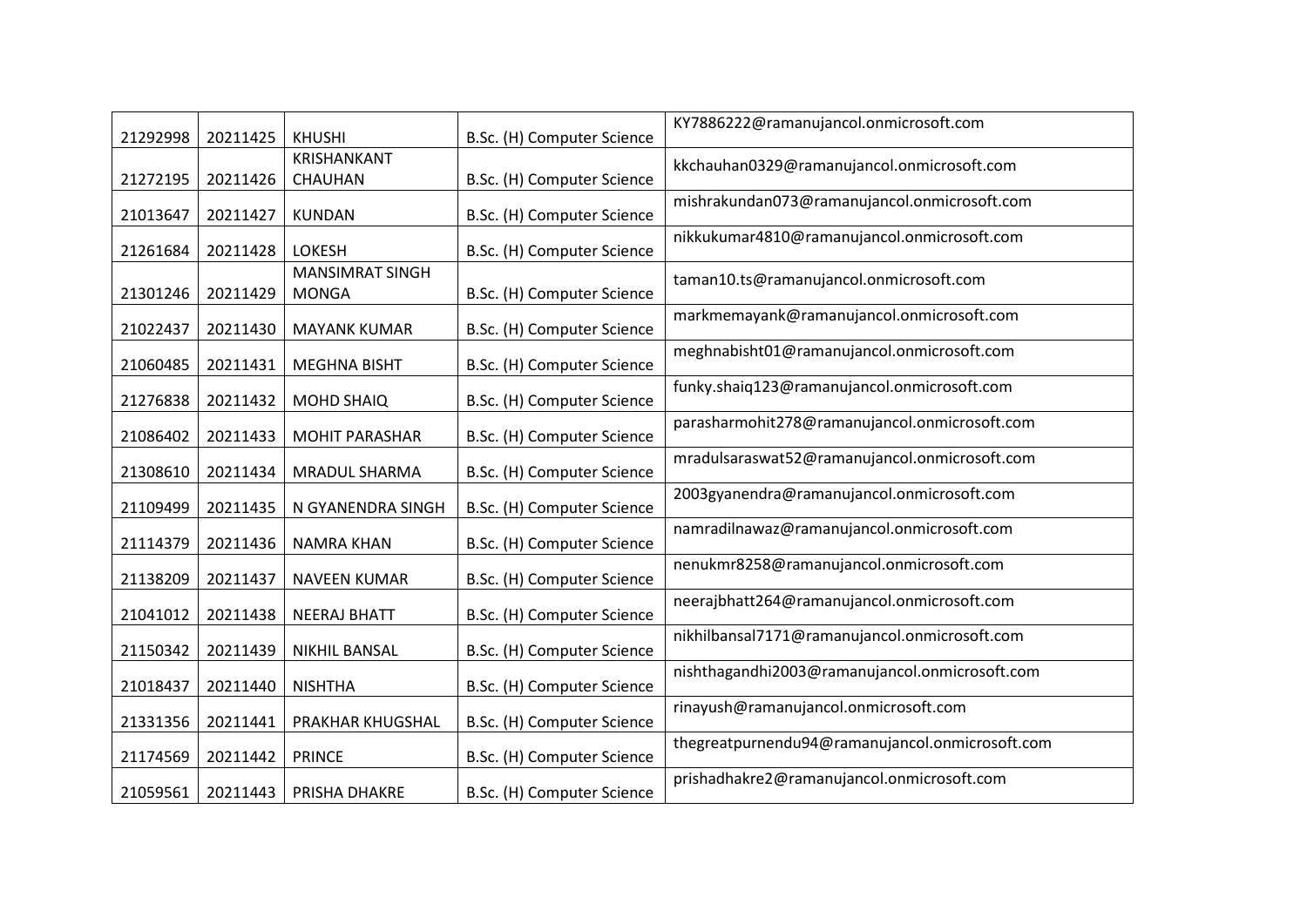| 21203666 | 20211444 | PRIYANKA                            | B.Sc. (H) Computer Science | priyankapaliwal00706@ramanujancol.onmicrosoft.com |
|----------|----------|-------------------------------------|----------------------------|---------------------------------------------------|
| 21051796 | 20211445 | PRIYANKA KISKU                      | B.Sc. (H) Computer Science | priyankaasansol0601@ramanujancol.onmicrosoft.com  |
| 21012828 | 20211446 | <b>PUNEET KUMAR</b><br><b>VERMA</b> | B.Sc. (H) Computer Science | puneetkverma02@ramanujancol.onmicrosoft.com       |
| 21217720 | 20211447 | R HARIPRIYA                         | B.Sc. (H) Computer Science | rharipriya058@ramanujancol.onmicrosoft.com        |
| 21082561 | 20211448 | <b>RACHIT PARASHAR</b>              | B.Sc. (H) Computer Science | rachitreturns@ramanujancol.onmicrosoft.com        |
| 21213993 | 20211449 | RAHUL CHOPRA                        | B.Sc. (H) Computer Science | rahulchopra637@ramanujancol.onmicrosoft.com       |
| 21127528 | 20211450 | <b>RAHUL RAI</b>                    | B.Sc. (H) Computer Science | rahulrai201801@ramanujancol.onmicrosoft.com       |
| 21141211 | 20211451 | <b>RAVI ROSHAN</b>                  | B.Sc. (H) Computer Science | raviroshan0704@ramanujancol.onmicrosoft.com       |
| 21194479 | 20211452 | ROHIT KUMAR TIWARI                  | B.Sc. (H) Computer Science | tiwarirohit2408@ramanujancol.onmicrosoft.com      |
| 21006884 | 20211453 | SHANKAR                             | B.Sc. (H) Computer Science | shankarmalik21062003@ramanujancol.onmicrosoft.com |
| 21135814 | 20211454 | SHIVAM GUPTA                        | B.Sc. (H) Computer Science | shivam836848@ramanujancol.onmicrosoft.com         |
| 21161623 | 20211455 | <b>SHIVAM TOMAR</b>                 | B.Sc. (H) Computer Science | tomar102003@ramanujancol.onmicrosoft.com          |
| 21222301 | 20211456 | <b>SHIVANI SAH</b>                  | B.Sc. (H) Computer Science | shivamsah1311@ramanujancol.onmicrosoft.com        |
| 21281400 | 20211457 | <b>SHREYA</b>                       | B.Sc. (H) Computer Science | shreyasethi47@ramanujancol.onmicrosoft.com        |
| 21211912 | 20211458 | SHUBHAM KUMAR                       | B.Sc. (H) Computer Science | spideyff89@ramanujancol.onmicrosoft.com           |
| 21375669 | 20211459 | <b>SURAJ BISWAS</b>                 | B.Sc. (H) Computer Science | sb0554908@ramanujancol.onmicrosoft.com            |
| 21249023 | 20211460 | <b>TANAY JORIHAR</b>                | B.Sc. (H) Computer Science | tanayjorihar@ramanujancol.onmicrosoft.com         |
| 21080096 | 20211461 | <b>TANU KAUSHIK</b>                 | B.Sc. (H) Computer Science | tannukaushik7822@ramanujancol.onmicrosoft.com     |
| 21379534 | 20211462 | <b>TANYA SHARMA</b>                 | B.Sc. (H) Computer Science | tanyasharma6194@ramanujancol.onmicrosoft.com      |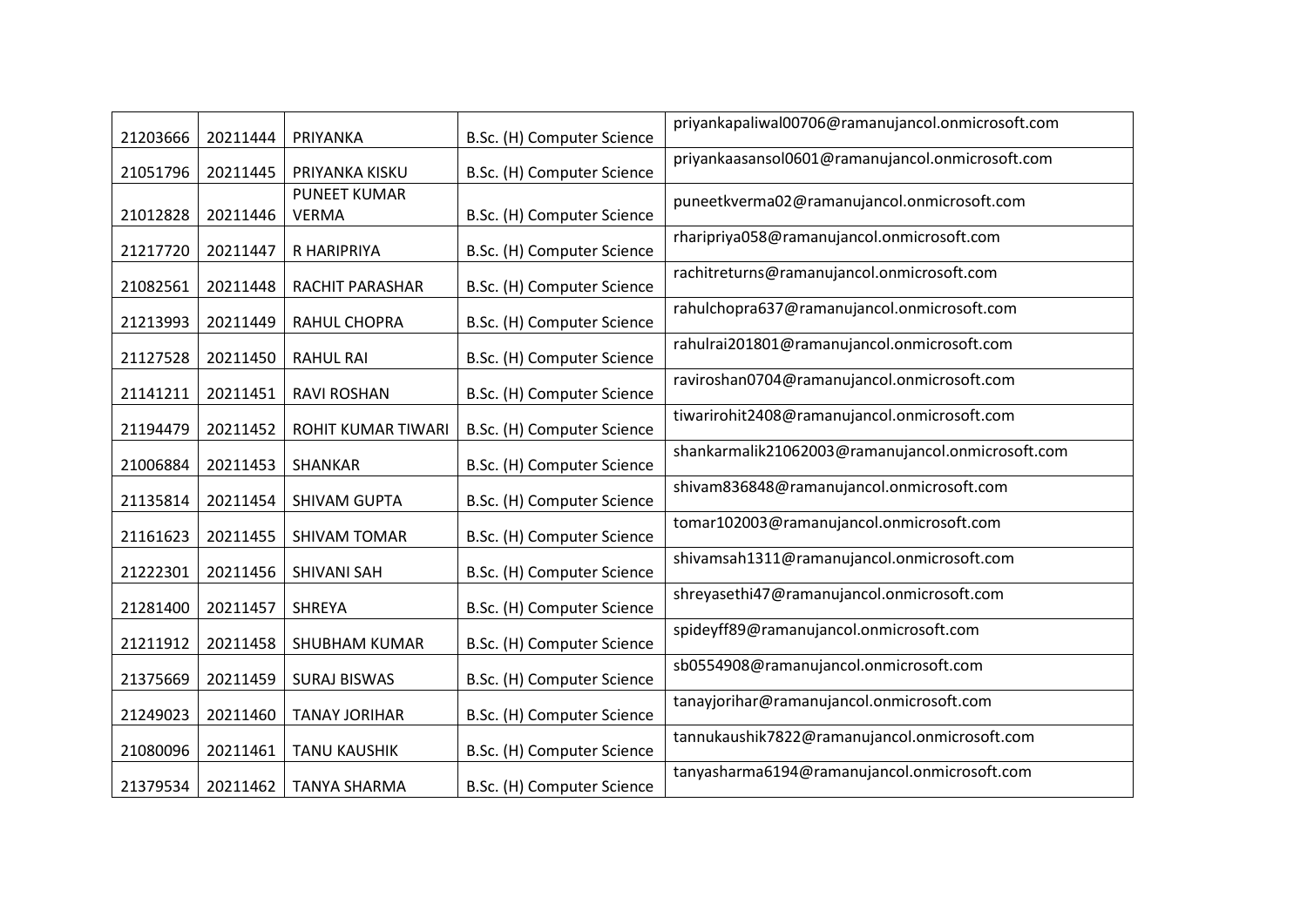| 21392343 | 20211463 | <b>TINKU BHATI</b>                 | B.Sc. (H) Computer Science         | tinkubhati3616@ramanujancol.onmicrosoft.com        |
|----------|----------|------------------------------------|------------------------------------|----------------------------------------------------|
| 21186017 | 20211464 | <b>UJJWAL KUMAR</b>                | B.Sc. (H) Computer Science         | ca7ujjwalkumar14@ramanujancol.onmicrosoft.com      |
| 21430651 | 20211465 | <b>UPLAKSH TYAGI</b>               | B.Sc. (H) Computer Science         | uplakshtyagi1234@ramanujancol.onmicrosoft.com      |
| 21335403 | 20211466 | <b>VISHAL</b>                      | B.Sc. (H) Computer Science         | vishalkp016@ramanujancol.onmicrosoft.com           |
| 21258089 | 20211467 | <b>VIVEK GUPTA</b>                 | B.Sc. (H) Computer Science         | vivekguptaair1@ramanujancol.onmicrosoft.com        |
| 21057008 | 20214001 | <b>AAKANKSHA</b><br><b>CHAUBEY</b> | B.Sc. (H) Environmental<br>Science | aakhushi.1414@ramanujancol.onmicrosoft.com         |
| 21036643 | 20214002 | <b>ADITYA CHANDRA</b>              | B.Sc. (H) Environmental<br>Science | adityachandra013@ramanujancol.onmicrosoft.com      |
| 21020064 | 20214003 | ALANKRITA MISHRA                   | B.Sc. (H) Environmental<br>Science | alankritamishra2305@ramanujancol.onmicrosoft.com   |
| 21055338 | 20214004 | <b>ANIKAIT SRIVASTAVA</b>          | B.Sc. (H) Environmental<br>Science | anikait2002srivastava@ramanujancol.onmicrosoft.com |
| 21260642 | 20214005 | <b>ANUKUL GUPTA</b>                | B.Sc. (H) Environmental<br>Science | anukulgupta100@ramanujancol.onmicrosoft.com        |
| 21020264 | 20214006 | ASHWIN JAYAKUMAR                   | B.Sc. (H) Environmental<br>Science | ashwinjayakumar200@ramanujancol.onmicrosoft.com    |
| 21233372 | 20214007 | <b>BHAVYA BHARDWAJ</b>             | B.Sc. (H) Environmental<br>Science | bhavya.bhardwaj2310@ramanujancol.onmicrosoft.com   |
| 21285841 | 20214008 | <b>DIVANSHU</b>                    | B.Sc. (H) Environmental<br>Science | divanshubhola457@ramanujancol.onmicrosoft.com      |
| 21004817 | 20214009 | DIVYANSHI AGARWAL                  | B.Sc. (H) Environmental<br>Science | divyanshiag2605@ramanujancol.onmicrosoft.com       |
| 21269168 | 20214010 | <b>JITIN SHARMA</b>                | B.Sc. (H) Environmental<br>Science | jitinrsharma@ramanujancol.onmicrosoft.com          |
| 21001255 | 20214011 | KHUSHI RAGHVENDRA<br><b>JHA</b>    | B.Sc. (H) Environmental<br>Science | jha.kush211@ramanujancol.onmicrosoft.com           |
| 21045840 | 20214012 | <b>MUSKAN</b>                      | B.Sc. (H) Environmental<br>Science | muskanyg33@ramanujancol.onmicrosoft.com            |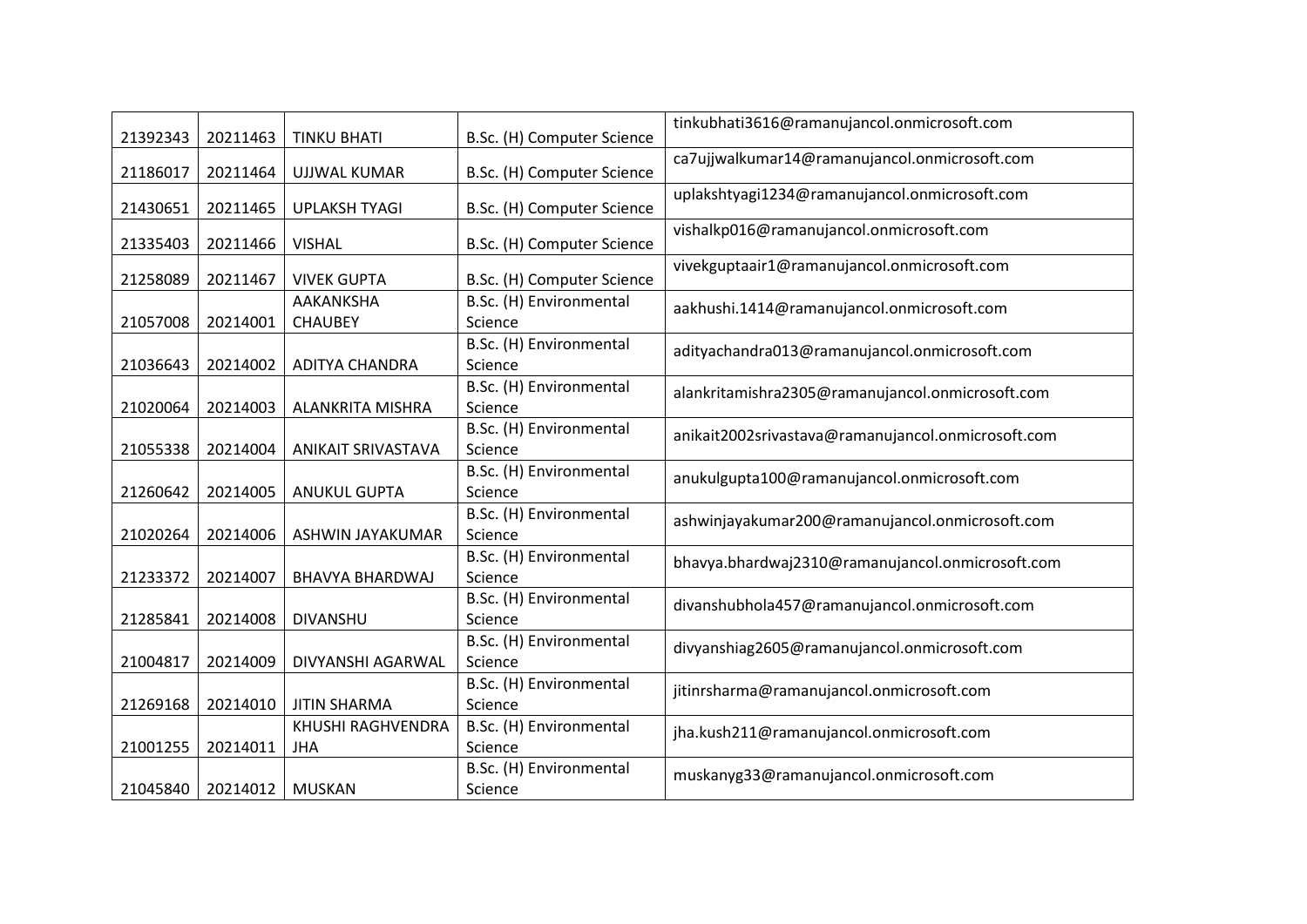|          |          |                        | B.Sc. (H) Environmental | nabihaashraf@ramanujancol.onmicrosoft.com        |
|----------|----------|------------------------|-------------------------|--------------------------------------------------|
| 21038910 | 20214013 | <b>NABIHA ASHRAF</b>   | Science                 |                                                  |
|          |          | <b>PRATISHTHA</b>      | B.Sc. (H) Environmental | pratishtha.jantwal1@ramanujancol.onmicrosoft.com |
| 21066276 | 20214014 | <b>JANTWAL</b>         | Science                 |                                                  |
|          |          |                        | B.Sc. (H) Environmental | priyacho2002@ramanujancol.onmicrosoft.com        |
| 21377023 | 20214015 | PRIYA CHOUDHARY        | Science                 |                                                  |
|          |          |                        | B.Sc. (H) Environmental | anshurao476@ramanujancol.onmicrosoft.com         |
| 21447864 | 20214016 | <b>RIYA YADAV</b>      | Science                 |                                                  |
|          |          |                        | B.Sc. (H) Environmental | bhowal.sanjukta2511@ramanujancol.onmicrosoft.com |
| 21188811 | 20214017 | SANJUKTA BHOWAL        | Science                 |                                                  |
|          |          |                        | B.Sc. (H) Environmental | shreyarana0402@ramanujancol.onmicrosoft.com      |
| 21035797 | 20214018 | <b>SHREYA</b>          | Science                 |                                                  |
|          |          |                        | B.Sc. (H) Environmental | sahusomil001@ramanujancol.onmicrosoft.com        |
| 21238450 | 20214019 | SOMIL SAHU             | Science                 |                                                  |
|          |          |                        | B.Sc. (H) Environmental | manoramarout31@ramanujancol.onmicrosoft.com      |
| 21135129 | 20214020 | <b>SOUMYA ROUT</b>     | Science                 |                                                  |
|          |          |                        | B.Sc. (H) Environmental | rubisaxena40@ramanujancol.onmicrosoft.com        |
| 21073791 | 20214021 | <b>SPARSH SAXENA</b>   | Science                 |                                                  |
|          |          |                        | B.Sc. (H) Environmental | sreyasts03@ramanujancol.onmicrosoft.com          |
| 21243312 | 20214022 | <b>SREYAS SIJU</b>     | Science                 |                                                  |
|          |          |                        | B.Sc. (H) Environmental | sruthimolbaby0807@ramanujancol.onmicrosoft.com   |
| 21049061 | 20214023 | <b>SRUTHIMOL BABY</b>  | Science                 |                                                  |
|          |          | SYED ANOOSH ALI        | B.Sc. (H) Environmental | anooshalinaqvi@ramanujancol.onmicrosoft.com      |
| 21192851 | 20214024 | <b>NAQVI</b>           | Science                 |                                                  |
|          |          |                        |                         | joshiastha327@ramanujancol.onmicrosoft.com       |
| 21086219 | 20211001 | <b>ASTHA JOSHI</b>     | B.Sc. (H) Mathematics   |                                                  |
| 21072103 | 20211002 | ABHAVYA MISHRA         | B.Sc. (H) Mathematics   | abhavyamishra18@ramanujancol.onmicrosoft.com     |
|          |          |                        |                         | abhikundu6734@ramanujancol.onmicrosoft.com       |
| 21095350 | 20211003 | <b>ABHINAV</b>         | B.Sc. (H) Mathematics   |                                                  |
|          |          |                        |                         | abhinavmohit04@ramanujancol.onmicrosoft.com      |
| 21445112 | 20211004 | <b>ABHINAV BUDANIA</b> | B.Sc. (H) Mathematics   |                                                  |
| 21159096 | 20211005 | <b>ABHISHEK SINGH</b>  | B.Sc. (H) Mathematics   | asingh2772001@ramanujancol.onmicrosoft.com       |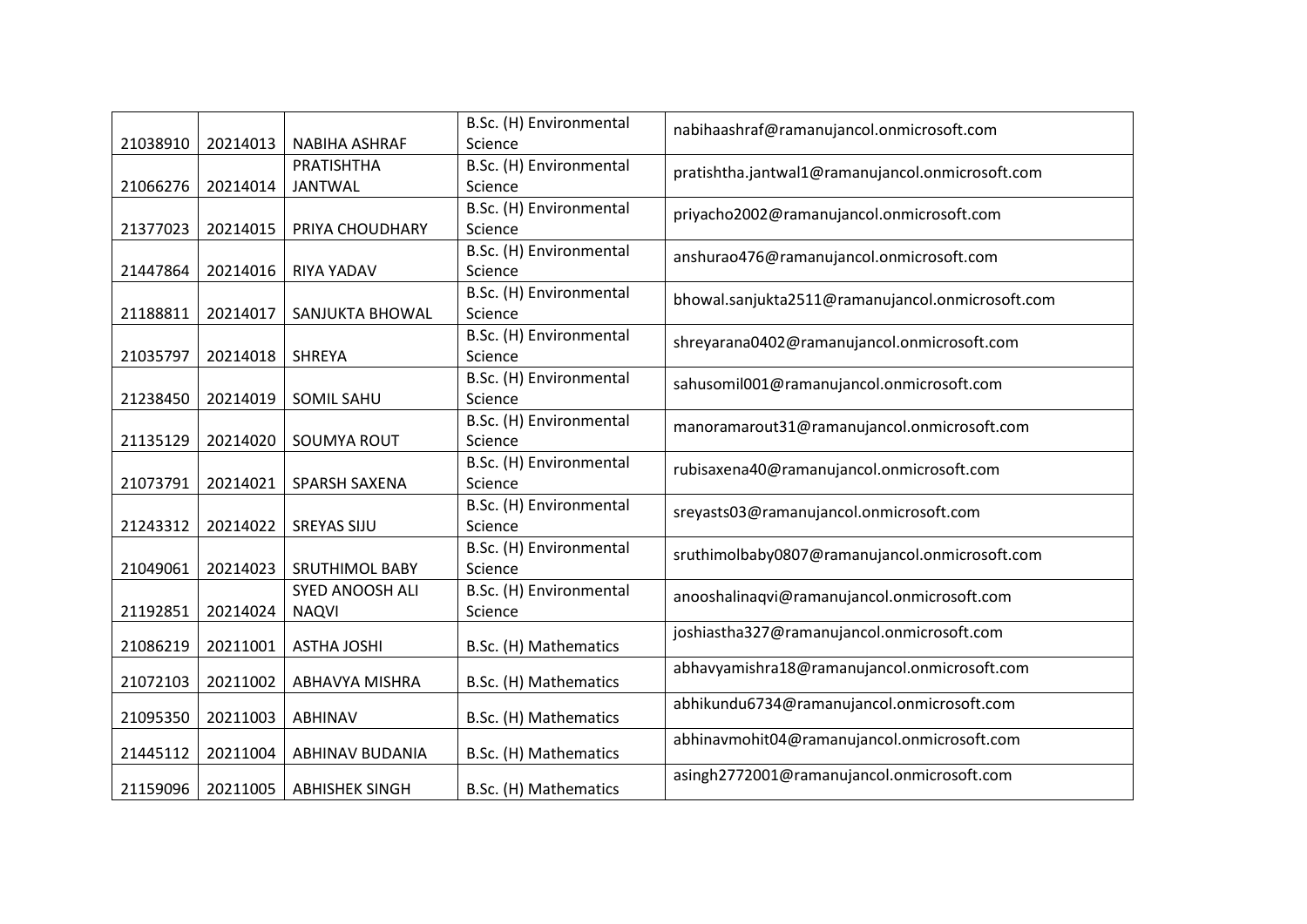| 21003897 | 20211006 | <b>ACHAL SINGHAL</b>                 | B.Sc. (H) Mathematics | achalsingahl123@ramanujancol.onmicrosoft.com      |
|----------|----------|--------------------------------------|-----------------------|---------------------------------------------------|
| 21085161 | 20211007 | ADHISHWAR MISHRA                     | B.Sc. (H) Mathematics | adhishwarmishra94@ramanujancol.onmicrosoft.com    |
| 21434204 | 20211008 | <b>AKSHANSH BHATT</b>                | B.Sc. (H) Mathematics | ukbhatt5@ramanujancol.onmicrosoft.com             |
| 21012396 | 20211009 | <b>AKSHAY BHADAURIA</b>              | B.Sc. (H) Mathematics | akshaybhadauria04@ramanujancol.onmicrosoft.com    |
| 21116460 | 20211010 | <b>AKSHITA GARG</b>                  | B.Sc. (H) Mathematics | akshita260204@ramanujancol.onmicrosoft.com        |
| 21144180 | 20211011 | <b>AMAN</b>                          | B.Sc. (H) Mathematics | amankakoria302@ramanujancol.onmicrosoft.com       |
| 21331911 | 20211012 | <b>AMAN RAI</b>                      | B.Sc. (H) Mathematics | AMANRAIPALI1104@ramanujancol.onmicrosoft.com      |
| 21243464 | 20211013 | <b>ANIRUDH SAXENA</b>                | B.Sc. (H) Mathematics | anirudh04thisside@ramanujancol.onmicrosoft.com    |
| 21418085 | 20211014 | <b>ANKIT KUMAR</b><br>SHARMA         | B.Sc. (H) Mathematics | ankit180104@ramanujancol.onmicrosoft.com          |
| 21001584 | 20211015 | <b>ANKUR KUMAR</b>                   | B.Sc. (H) Mathematics | anknegi6@ramanujancol.onmicrosoft.com             |
| 21131984 | 20211016 | ANUJ DWIVEDI                         | B.Sc. (H) Mathematics | anujdwivedi0502@ramanujancol.onmicrosoft.com      |
| 21118809 | 20211017 | ANURAG                               | B.Sc. (H) Mathematics | narendersingh9246@ramanujancol.onmicrosoft.com    |
| 21144996 | 20211018 | ARYAN UPADHYAY                       | B.Sc. (H) Mathematics | aryan16board@ramanujancol.onmicrosoft.com         |
| 21187620 | 20211019 | <b>ATUL</b>                          | B.Sc. (H) Mathematics | kaushikatul0786@ramanujancol.onmicrosoft.com      |
| 21030315 | 20211020 | <b>AVANTIKA DIXIT</b>                | B.Sc. (H) Mathematics | dixitavantika95@ramanujancol.onmicrosoft.com      |
| 21425883 | 20211021 | <b>AYUSH SAHA</b>                    | B.Sc. (H) Mathematics | ayushsaha.in@ramanujancol.onmicrosoft.com         |
| 21096931 | 20211022 | <b>BHAGVAN SINGH</b><br><b>MEENA</b> | B.Sc. (H) Mathematics | bhagvansinghmeena049@ramanujancol.onmicrosoft.com |
| 21180982 | 20211023 | <b>BHASKAR TRIPATHI</b>              | B.Sc. (H) Mathematics | tripathibhaskar22@ramanujancol.onmicrosoft.com    |
| 21040997 | 20211024 | CHANDRABHANU<br>DANU                 | B.Sc. (H) Mathematics | cbd450@ramanujancol.onmicrosoft.com               |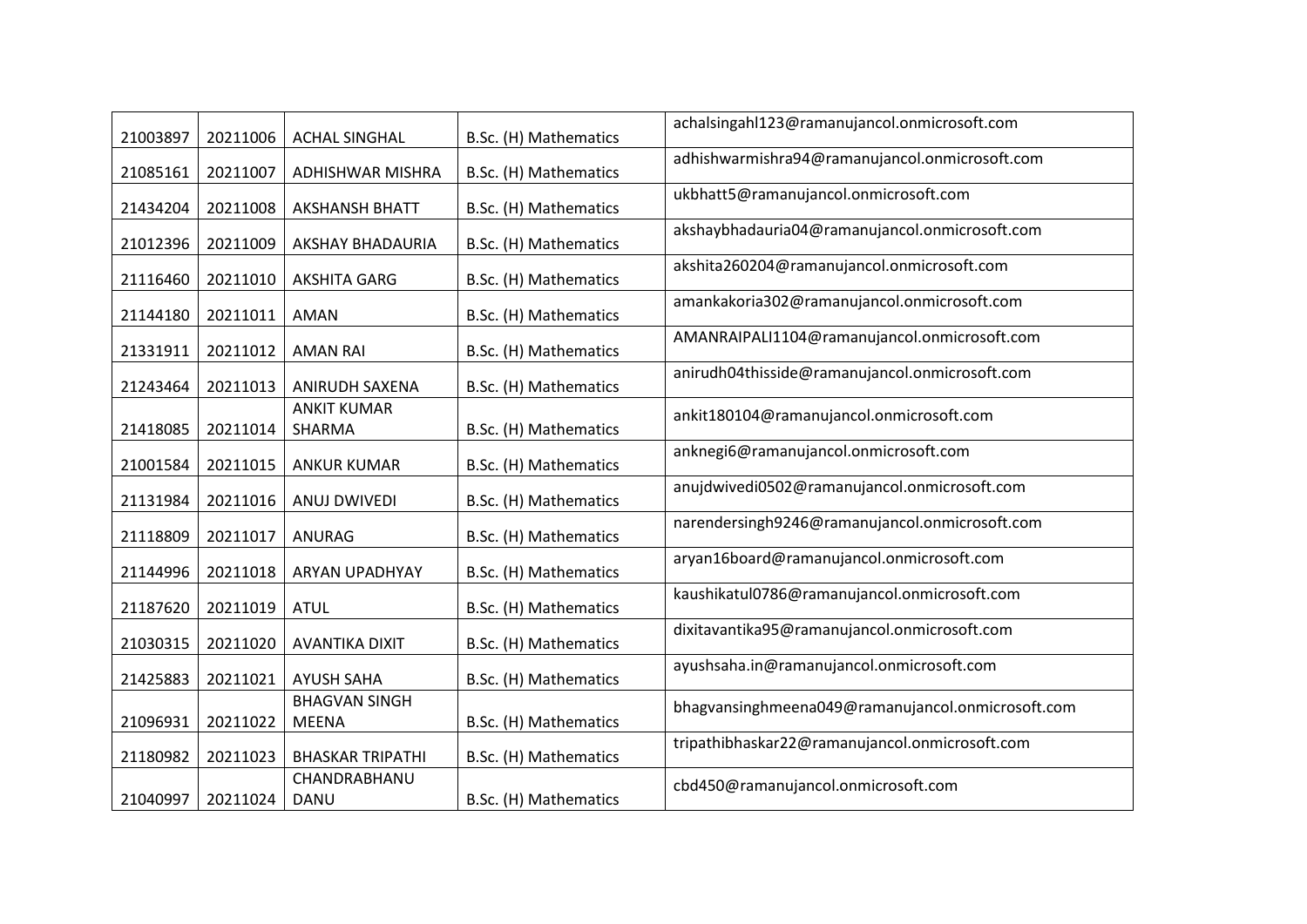| 21182711 | 20211025 | <b>CHETNA GUPTA</b>   | B.Sc. (H) Mathematics | chetna20003@ramanujancol.onmicrosoft.com            |
|----------|----------|-----------------------|-----------------------|-----------------------------------------------------|
| 21045856 | 20211026 | <b>CHHAVI GARG</b>    | B.Sc. (H) Mathematics | chhavi.aashi@ramanujancol.onmicrosoft.com           |
| 21306525 | 20211027 | <b>DEEPAK</b>         | B.Sc. (H) Mathematics | deepaksharmads5577@ramanujancol.onmicrosoft.com     |
| 21428045 | 20211028 | <b>DEEPAK</b>         | B.Sc. (H) Mathematics | deepakkumar2002003@ramanujancol.onmicrosoft.com     |
| 21276456 | 20211029 | <b>DEEPIKA</b>        | B.Sc. (H) Mathematics | JSHEORAN314@ramanujancol.onmicrosoft.com            |
| 21261013 | 20211030 | DEEPJYOTI PAUL        | B.Sc. (H) Mathematics | pdeepjyoti49@ramanujancol.onmicrosoft.com           |
| 21048386 | 20211031 | <b>DEV GOYAL</b>      | B.Sc. (H) Mathematics | devgoyal637@ramanujancol.onmicrosoft.com            |
| 21278309 | 20211032 | <b>DEVRAJ</b>         | B.Sc. (H) Mathematics | sonusaurot17@ramanujancol.onmicrosoft.com           |
| 21327494 | 20211033 | <b>DHRITI MAURYA</b>  | B.Sc. (H) Mathematics | dhritim3108@ramanujancol.onmicrosoft.com            |
| 21083297 | 20211034 | EVA MUKHERJEE         | B.Sc. (H) Mathematics | evamukherjee2@ramanujancol.onmicrosoft.com          |
| 21100709 | 20211035 | <b>GAURAV KUMAR</b>   | B.Sc. (H) Mathematics | gkadian55@ramanujancol.onmicrosoft.com              |
| 21357328 | 20211036 | <b>HARSH BHARDWAJ</b> | B.Sc. (H) Mathematics | arvindbhardwajadvocate@ramanujancol.onmicrosoft.com |
| 21201975 | 20211037 | HIMANSHU SUHAG        | B.Sc. (H) Mathematics | hitensuhag77@ramanujancol.onmicrosoft.com           |
| 21086715 | 20211038 | <b>ISHITA</b>         | B.Sc. (H) Mathematics | ishita39348@ramanujancol.onmicrosoft.com            |
| 21266968 | 20211039 | <b>JYOTI</b>          | B.Sc. (H) Mathematics | jyoti.gau002@ramanujancol.onmicrosoft.com           |
| 21104151 | 20211040 | KAJAL                 | B.Sc. (H) Mathematics | munim1974@ramanujancol.onmicrosoft.com              |
| 21056122 | 20211041 | <b>KALYAN SINGH</b>   | B.Sc. (H) Mathematics | kalyanshishodiya@ramanujancol.onmicrosoft.com       |
| 21026364 | 20211042 | KANISHKA BALWANI      | B.Sc. (H) Mathematics | kanishkabalwani23@ramanujancol.onmicrosoft.com      |
| 21305874 | 20211043 | <b>KARTIK PATEL</b>   | B.Sc. (H) Mathematics | VIJENDRAPAL24@ramanujancol.onmicrosoft.com          |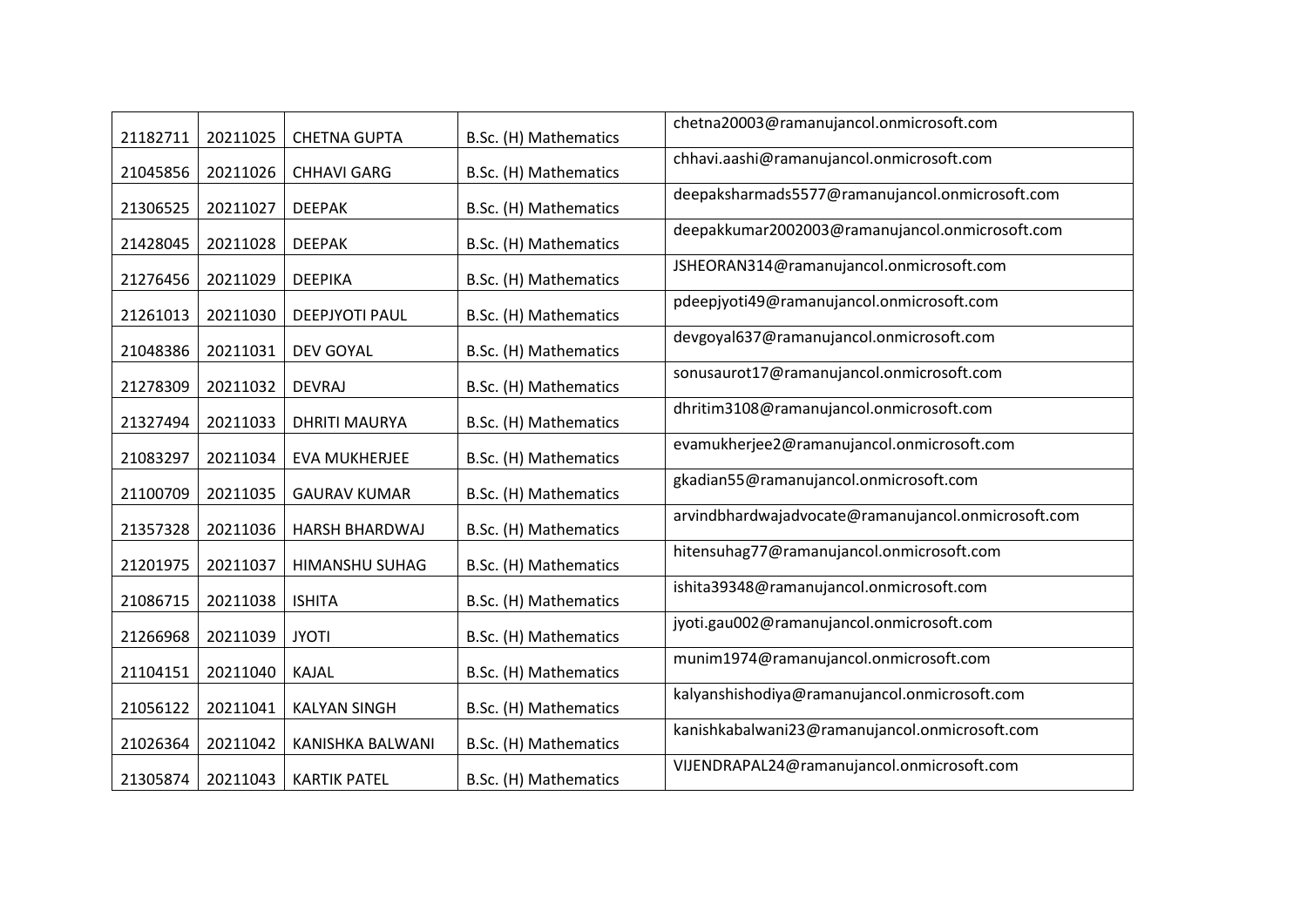| 21291390 | 20211044 | <b>KASHISH</b>                | B.Sc. (H) Mathematics | anejak266@ramanujancol.onmicrosoft.com           |
|----------|----------|-------------------------------|-----------------------|--------------------------------------------------|
| 21305350 | 20211045 | <b>KASHISH SINGHAL</b>        | B.Sc. (H) Mathematics | kashishsinghal1374@ramanujancol.onmicrosoft.com  |
| 21296001 | 20211046 | <b>KHUSHBOO</b>               | B.Sc. (H) Mathematics | khushboo28delhi@ramanujancol.onmicrosoft.com     |
| 21011504 | 20211047 | <b>KHUSHI GANGWAR</b>         | B.Sc. (H) Mathematics | gangwarkhushi5@ramanujancol.onmicrosoft.com      |
| 21065444 | 20211048 | <b>KHUSHI SHAHI</b>           | B.Sc. (H) Mathematics | sudhirkumarshahijcb@ramanujancol.onmicrosoft.com |
| 21013886 | 20211049 | <b>LAKSHAY KUMAR</b>          | B.Sc. (H) Mathematics | lucky5122003@ramanujancol.onmicrosoft.com        |
| 21295842 | 20211050 | <b>MANAN HANDA</b>            | B.Sc. (H) Mathematics | mananhanda2001@ramanujancol.onmicrosoft.com      |
| 21205369 | 20211051 | <b>MANEESH KUMAR</b>          | B.Sc. (H) Mathematics | mkmusicbansur@ramanujancol.onmicrosoft.com       |
| 21380552 | 20211052 | <b>MAYOOKH P</b>              | B.Sc. (H) Mathematics | mayookhp2003@ramanujancol.onmicrosoft.com        |
| 21142107 | 20211053 | <b>MEGHA</b>                  | B.Sc. (H) Mathematics | megha112003g@ramanujancol.onmicrosoft.com        |
| 21257387 | 20211054 | <b>MUDIT SAPRA</b>            | B.Sc. (H) Mathematics | muditsapra.21@ramanujancol.onmicrosoft.com       |
| 21322277 | 20211055 | NIKITA CHOUDHARY              | B.Sc. (H) Mathematics | nikkuchoudhary0407@ramanujancol.onmicrosoft.com  |
| 21314387 | 20211056 | OM PRAKASH                    | B.Sc. (H) Mathematics | omp643653@ramanujancol.onmicrosoft.com           |
| 21199003 | 20211057 | PANKAJ KUMAR<br><b>PATRA</b>  | B.Sc. (H) Mathematics | pankajkumarpatra18@ramanujancol.onmicrosoft.com  |
| 21007462 | 20211058 | PARTH CHAUHAN                 | B.Sc. (H) Mathematics | chauhanparth057@ramanujancol.onmicrosoft.com     |
| 21229280 | 20211059 | PARTH PARASHAR                | B.Sc. (H) Mathematics | parthparashar2003@ramanujancol.onmicrosoft.com   |
| 21015100 | 20211060 | POUSHALI SANYAL               | B.Sc. (H) Mathematics | sanyalpoushali19@ramanujancol.onmicrosoft.com    |
| 21370942 | 20211061 | PRACHI MITTAL                 | B.Sc. (H) Mathematics | prachimittal279@ramanujancol.onmicrosoft.com     |
| 21006295 | 20211062 | PRAVAL PRATAP<br><b>SINGH</b> | B.Sc. (H) Mathematics | pravalps2004@ramanujancol.onmicrosoft.com        |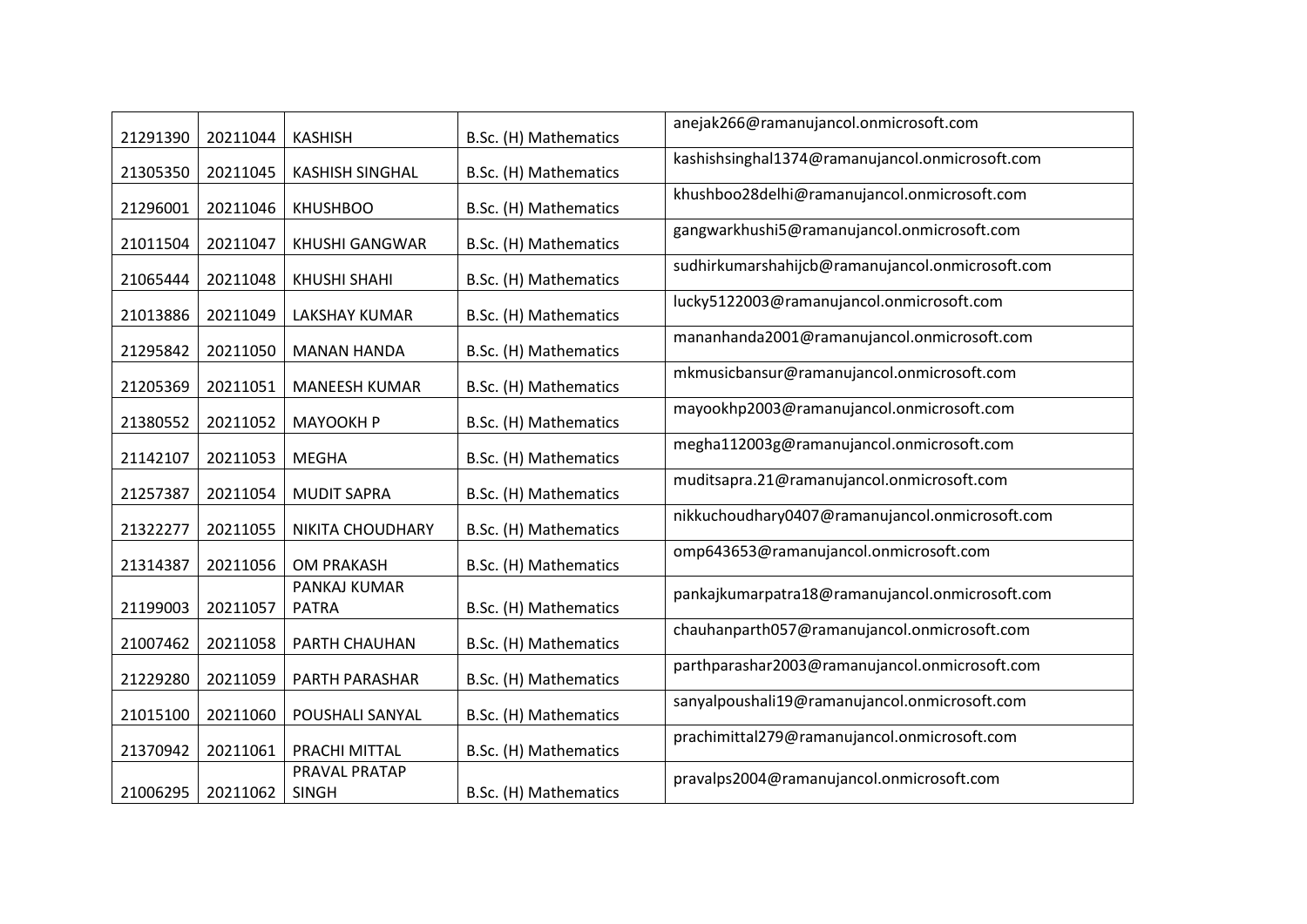| 21349477 | 20211063 | RAHUL NARNAULIYA                    | B.Sc. (H) Mathematics | rk1916978@ramanujancol.onmicrosoft.com             |
|----------|----------|-------------------------------------|-----------------------|----------------------------------------------------|
| 21003422 | 20211064 | RAJAT MALWA                         | B.Sc. (H) Mathematics | rajat2305kumar@ramanujancol.onmicrosoft.com        |
| 21386766 | 20211065 | <b>RANBIR</b>                       | B.Sc. (H) Mathematics | jasbirsingh9269@ramanujancol.onmicrosoft.com       |
| 21222903 | 20211066 | <b>RITIK DIXIT</b>                  | B.Sc. (H) Mathematics | ritikdixit110@ramanujancol.onmicrosoft.com         |
| 21408073 | 20211067 | <b>RIYA TANEJA</b>                  | B.Sc. (H) Mathematics | tanejariyaa1234@ramanujancol.onmicrosoft.com       |
| 21138515 | 20211068 | <b>ROHAN KUMAR</b><br><b>THAKUR</b> | B.Sc. (H) Mathematics | rohan.kr.thakur@ramanujancol.onmicrosoft.com       |
| 21107983 | 20211069 | <b>SAMEER GUPTA</b>                 | B.Sc. (H) Mathematics | samgupta1609@ramanujancol.onmicrosoft.com          |
| 21009462 | 20211070 | SANYAM JUYAL                        | B.Sc. (H) Mathematics | sanyamjuyal4@ramanujancol.onmicrosoft.com          |
| 21314723 | 20211071 | SAURABH UPADHYAY                    | B.Sc. (H) Mathematics | sk944245@ramanujancol.onmicrosoft.com              |
| 21421709 | 20211072 | SHIVAM CHAND                        | B.Sc. (H) Mathematics | chandshivam960@ramanujancol.onmicrosoft.com        |
| 21067606 | 20211073 | <b>SHIVANG BHATIA</b>               | B.Sc. (H) Mathematics | denanathbhatia@ramanujancol.onmicrosoft.com        |
| 21314224 | 20211074 | SHIVANI                             | B.Sc. (H) Mathematics | shivu2027sharma@ramanujancol.onmicrosoft.com       |
| 21070334 | 20211075 | SHREYA JUYAL                        | B.Sc. (H) Mathematics | shreyajuyal66@ramanujancol.onmicrosoft.com         |
| 21010443 | 20211076 | SHREYA SHARMA                       | B.Sc. (H) Mathematics | shreya.sharma.1804.ss@ramanujancol.onmicrosoft.com |
| 21370027 | 20211077 | SHREYA WARRIER                      | B.Sc. (H) Mathematics | adityawarrier22@ramanujancol.onmicrosoft.com       |
| 21177316 | 20211078 | SHUBHAM                             | B.Sc. (H) Mathematics | mrshubhamkumar0000@ramanujancol.onmicrosoft.com    |
| 21058759 | 20211079 | SHUBHAM YADAV                       | B.Sc. (H) Mathematics | yshubham2403@ramanujancol.onmicrosoft.com          |
| 21354507 | 20211080 | <b>SWASTIKA</b>                     | B.Sc. (H) Mathematics | susheelkango@ramanujancol.onmicrosoft.com          |
| 21036448 | 20211081 | <b>SWATI</b>                        | B.Sc. (H) Mathematics | swatiindian7@ramanujancol.onmicrosoft.com          |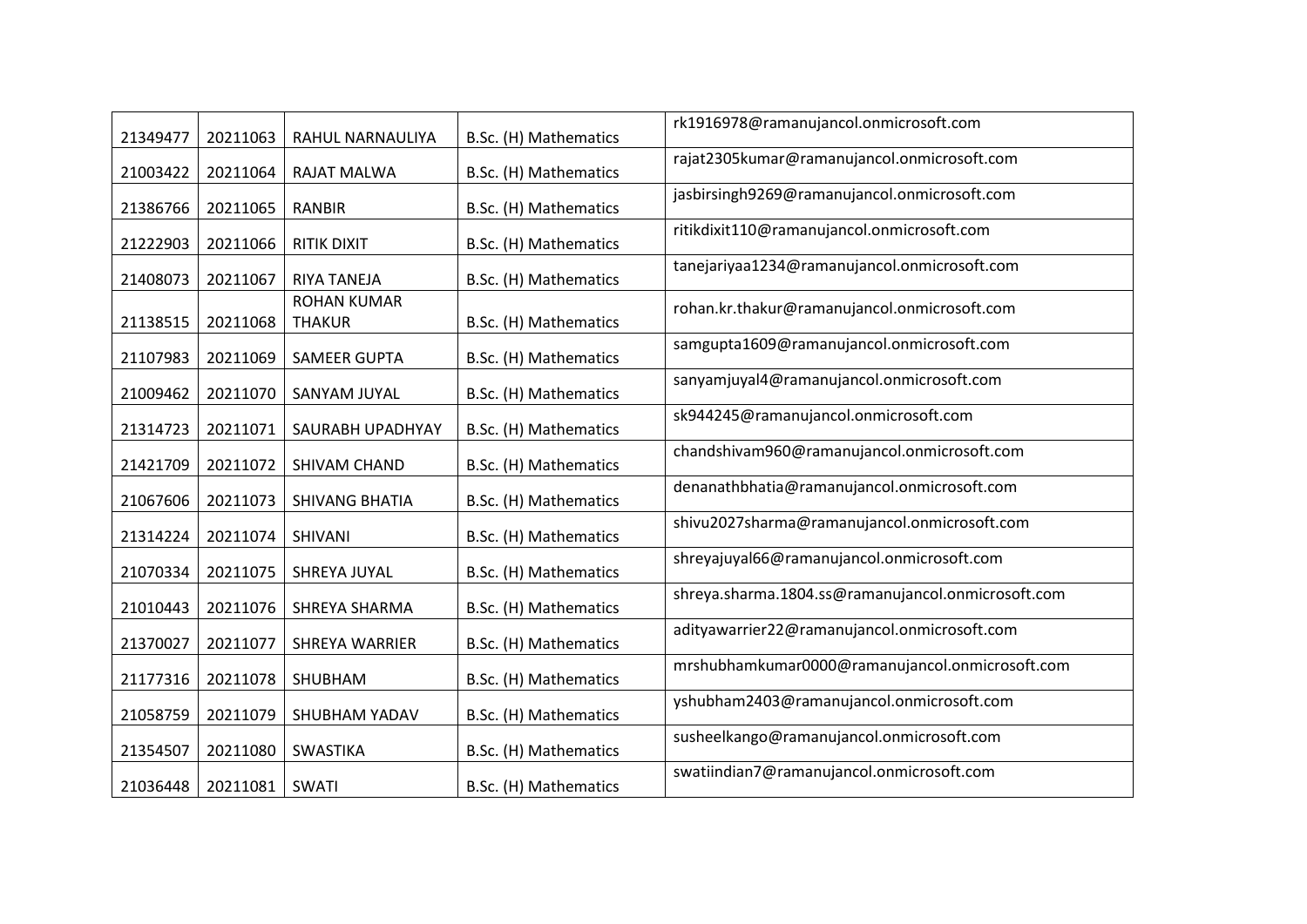| 21001329 | 20211082 | <b>SWATI MISHRA</b>     | B.Sc. (H) Mathematics | swatimishra0129@ramanujancol.onmicrosoft.com    |
|----------|----------|-------------------------|-----------------------|-------------------------------------------------|
| 21365366 | 20211083 | <b>SYON CHUGH</b>       | B.Sc. (H) Mathematics | syonchugh@ramanujancol.onmicrosoft.com          |
| 21030739 | 20211084 | <b>TANNU</b>            | B.Sc. (H) Mathematics | vermatannu6608@ramanujancol.onmicrosoft.com     |
| 21200276 | 20211085 | <b>TANNU GARG</b>       | B.Sc. (H) Mathematics | tannugarg2305@ramanujancol.onmicrosoft.com      |
| 21180376 | 20211086 | <b>TANUJA JUYAL</b>     | B.Sc. (H) Mathematics | Juyaltanuja.01@ramanujancol.onmicrosoft.com     |
| 21416275 | 20211087 | <b>TUBHYAM JAIN</b>     | B.Sc. (H) Mathematics | tubhyamjain0008@ramanujancol.onmicrosoft.com    |
| 21358961 | 20211088 | VAIBHAV SHARMA          | B.Sc. (H) Mathematics | divya.sharmaiam@ramanujancol.onmicrosoft.com    |
| 21257222 | 20211089 | <b>VIKASH MEENA</b>     | B.Sc. (H) Mathematics | lokeshgehlaut@ramanujancol.onmicrosoft.com      |
| 21322166 | 20211090 | <b>VINOD KUMAR SONI</b> | B.Sc. (H) Mathematics | VINODSONI6478@ramanujancol.onmicrosoft.com      |
| 21241679 | 20211091 | YASH RA3OGI             | B.Sc. (H) Mathematics | yashrastogi1725@ramanujancol.onmicrosoft.com    |
| 21027519 | 20211092 | YASHIKA MALHOTRA        | B.Sc. (H) Mathematics | yashikamalhotra666@ramanujancol.onmicrosoft.com |
| 21026825 | 20211201 | AARADHYA ARNEJA         | B.Sc. (H) Statistics  | aaradhyaarneja23@ramanujancol.onmicrosoft.com   |
| 21233941 | 20211202 | <b>ADITI AGARWAL</b>    | B.Sc. (H) Statistics  | aditi.ag.23.2002@ramanujancol.onmicrosoft.com   |
| 21099173 | 20211203 | <b>ADITYA JAISWAL</b>   | B.Sc. (H) Statistics  | adityajaiswal619@ramanujancol.onmicrosoft.com   |
| 21318586 | 20211204 | <b>ADITYA KUMAR</b>     | B.Sc. (H) Statistics  | aknaditya001@ramanujancol.onmicrosoft.com       |
| 21318277 | 20211205 | <b>AHLAD VARANASI</b>   | B.Sc. (H) Statistics  | ahlad5103@ramanujancol.onmicrosoft.com          |
| 21173942 | 20211206 | <b>ALOK NANDAN</b>      | B.Sc. (H) Statistics  | aloknandan2004@ramanujancol.onmicrosoft.com     |
| 21105381 | 20211207 | <b>ANSHITA MANGLIK</b>  | B.Sc. (H) Statistics  | manglik2310anshita@ramanujancol.onmicrosoft.com |
| 21046930 | 20211208 | ARUSHI BHATNAGAR        | B.Sc. (H) Statistics  | arushibhatnagar360@ramanujancol.onmicrosoft.com |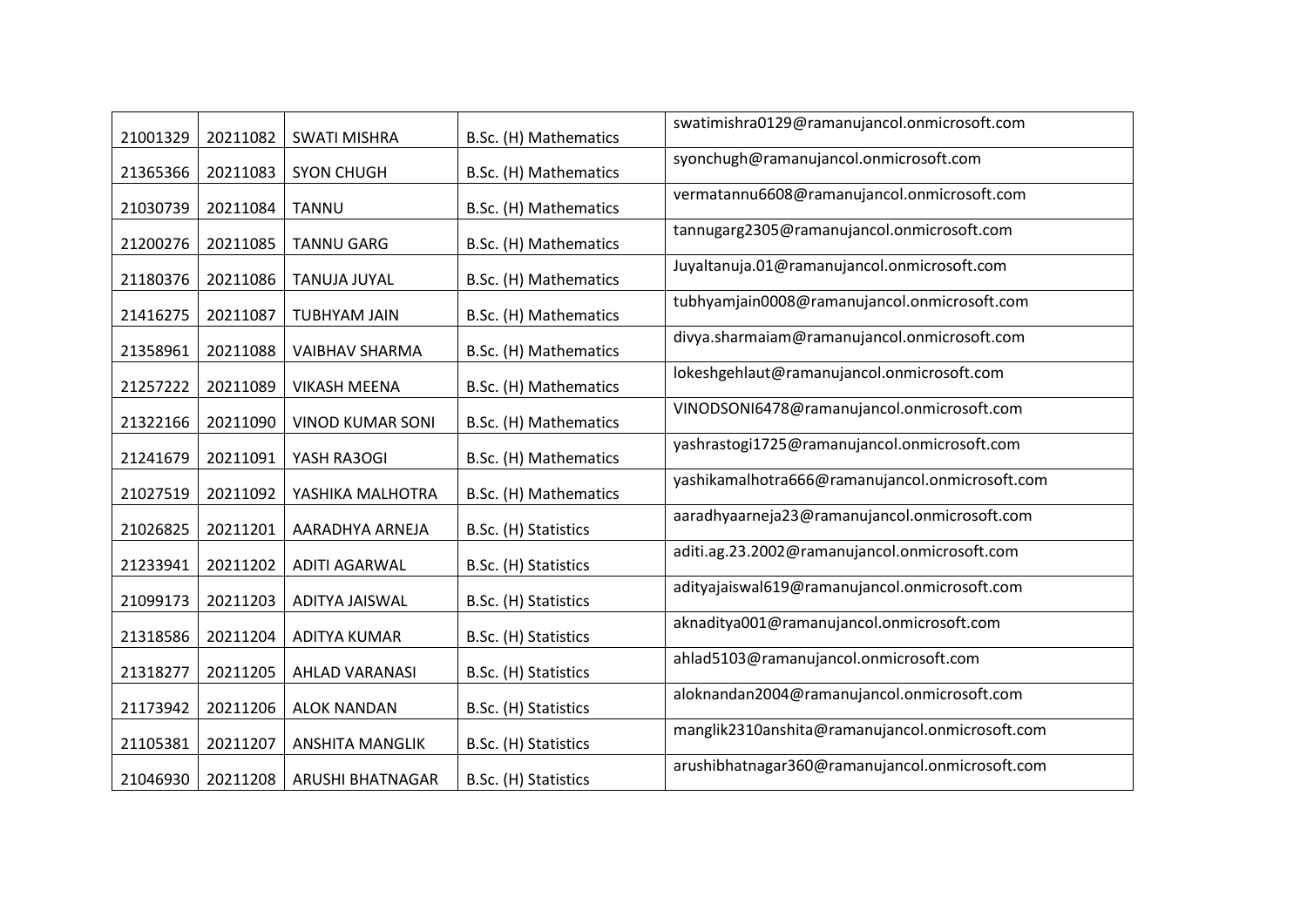| 21031992 | 20211209 | <b>ASHOK AGGARWAL</b>                 | B.Sc. (H) Statistics | aggarwalashok714@ramanujancol.onmicrosoft.com        |
|----------|----------|---------------------------------------|----------------------|------------------------------------------------------|
| 21232567 | 20211210 | <b>AYAN HAMID</b>                     | B.Sc. (H) Statistics | saifiayaan098@ramanujancol.onmicrosoft.com           |
| 21013483 | 20211211 | <b>AYUSH SHARMA</b>                   | B.Sc. (H) Statistics | ayusharma2028@ramanujancol.onmicrosoft.com           |
| 21036961 | 20211212 | <b>BHASHI</b>                         | B.Sc. (H) Statistics | BHASHI.B0001@ramanujancol.onmicrosoft.com            |
| 21051533 | 20211213 | <b>BHUPENDER</b>                      | B.Sc. (H) Statistics | rahulyadav89500@ramanujancol.onmicrosoft.com         |
| 21168396 | 20211214 | DAKSHIKA TIWARI                       | B.Sc. (H) Statistics | dakshikamanu@ramanujancol.onmicrosoft.com            |
| 21131800 | 20211215 | DIPANSHI KALRA                        | B.Sc. (H) Statistics | dipanshi772@ramanujancol.onmicrosoft.com             |
| 21387230 | 20211216 | <b>DIVISHA SINGH</b>                  | B.Sc. (H) Statistics | divishas2004@ramanujancol.onmicrosoft.com            |
| 21166959 | 20211217 | <b>GAGAN AHARWAL</b>                  | B.Sc. (H) Statistics | gaganboard2021@ramanujancol.onmicrosoft.com          |
| 21041775 | 20211218 | <b>GAURISH SEHGAL</b>                 | B.Sc. (H) Statistics | gaurishsehgal06@ramanujancol.onmicrosoft.com         |
| 21158994 | 20211219 | <b>GRANTH</b>                         | B.Sc. (H) Statistics | granthmiglani@ramanujancol.onmicrosoft.com           |
|          |          | <b>HARSHITA</b>                       |                      | harshitalakhchaura@ramanujancol.onmicrosoft.com      |
| 21244128 | 20211220 | LAKHCHAURA                            | B.Sc. (H) Statistics | jarora041@ramanujancol.onmicrosoft.com               |
| 21011234 | 20211221 | <b>JATIN ARORA</b>                    | B.Sc. (H) Statistics | jayeshrai2002@ramanujancol.onmicrosoft.com           |
| 21013527 | 20211222 | <b>JAYESH RAI</b>                     | B.Sc. (H) Statistics | jophina2002@ramanujancol.onmicrosoft.com             |
| 21160122 | 20211223 | JOPHINA JOHNSON                       | B.Sc. (H) Statistics | kanakgupta72345@ramanujancol.onmicrosoft.com         |
| 21402793 | 20211224 | <b>KANAK GUPTA</b><br><b>KAUSHANG</b> | B.Sc. (H) Statistics | kaushangchittranshi2003@ramanujancol.onmicrosoft.com |
| 21105101 | 20211225 | <b>CHITTRANSHI</b>                    | B.Sc. (H) Statistics |                                                      |
| 21034468 | 20211226 | KHUSHI MANCHANDA                      | B.Sc. (H) Statistics | manchandakhushi704@ramanujancol.onmicrosoft.com      |
| 21005579 | 20211227 | <b>LAKSHITA KAUSHIK</b>               | B.Sc. (H) Statistics | lakshitanavratankaushik@ramanujancol.onmicrosoft.com |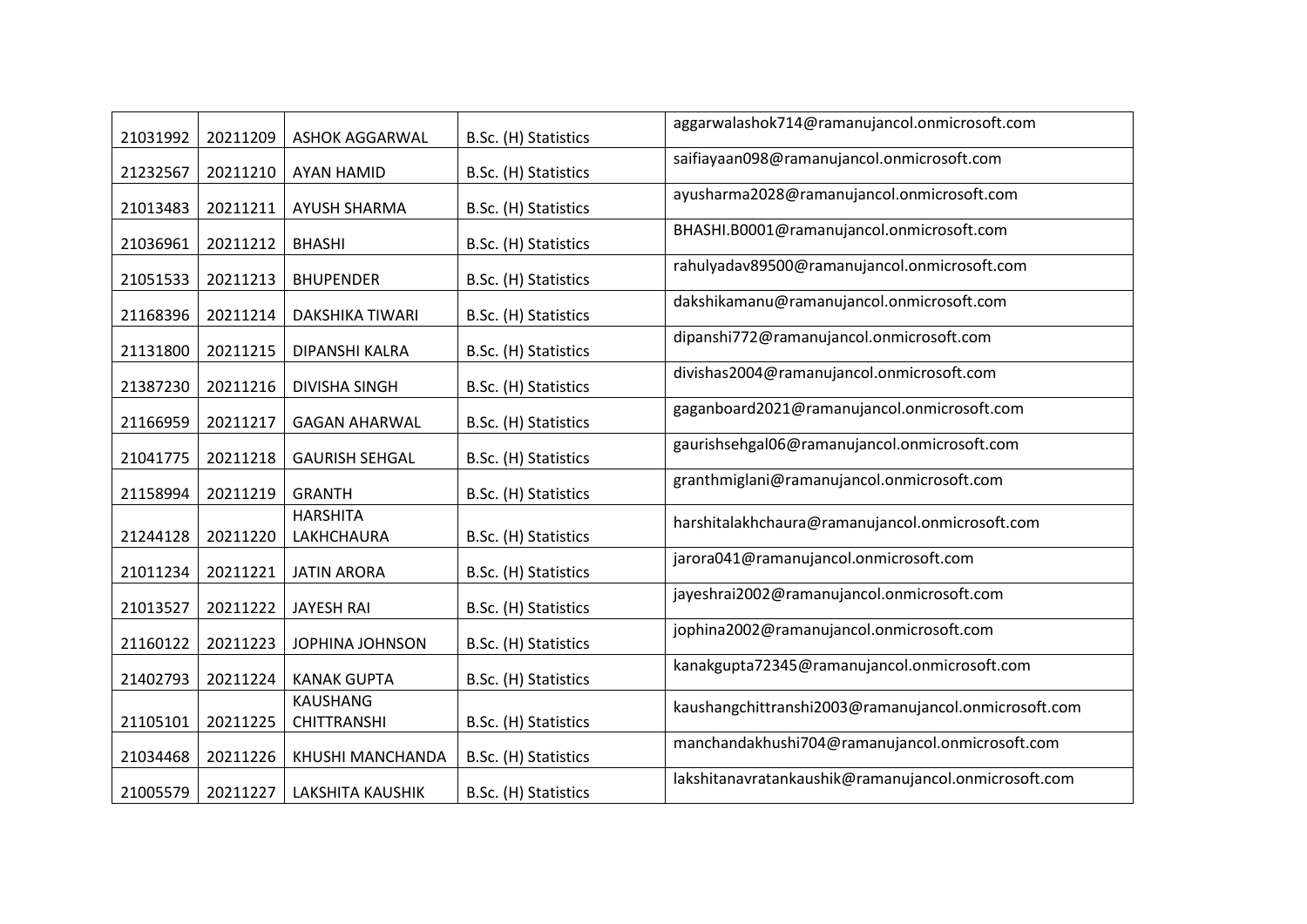| 21099123 | 20211228 | NAMITA MAWAI                         | B.Sc. (H) Statistics             | mawainamita@ramanujancol.onmicrosoft.com          |
|----------|----------|--------------------------------------|----------------------------------|---------------------------------------------------|
| 21394405 | 20211229 | PARTH DHAWAN                         | B.Sc. (H) Statistics             | dhawanparth28@ramanujancol.onmicrosoft.com        |
| 21100718 | 20211230 | PRACHI RANA                          | B.Sc. (H) Statistics             | prachiranapmb@ramanujancol.onmicrosoft.com        |
| 21196468 | 20211231 | PRAGYA GUPTA                         | B.Sc. (H) Statistics             | pragyaa.gupta16@ramanujancol.onmicrosoft.com      |
| 21170863 | 20211232 | PRIYANSHU GUPTA                      | B.Sc. (H) Statistics             | priyanshupg111@ramanujancol.onmicrosoft.com       |
| 21257402 | 20211233 | RACHITA VOHRA                        | B.Sc. (H) Statistics             | vohrarachita@ramanujancol.onmicrosoft.com         |
| 21268989 | 20211234 | RADHIKA DHAMA                        | B.Sc. (H) Statistics             | dhamaradhika32@ramanujancol.onmicrosoft.com       |
| 21408581 | 20211235 | RISHABH DEWANGAN                     | B.Sc. (H) Statistics             | romantimeless@ramanujancol.onmicrosoft.com        |
| 21205536 | 20211236 | RITIKA ARORA                         | B.Sc. (H) Statistics             | a030621ritika@ramanujancol.onmicrosoft.com        |
| 21169592 | 20211237 | <b>RITU RANI</b>                     | B.Sc. (H) Statistics             | 2710riturani@ramanujancol.onmicrosoft.com         |
| 21232627 | 20211238 | <b>SAURABH KUMAR</b><br>JAISWAL      | B.Sc. (H) Statistics             | ramsaurabh2000@ramanujancol.onmicrosoft.com       |
| 21097635 | 20211239 | <b>TIYA FRANCO</b><br><b>MANGALY</b> | B.Sc. (H) Statistics             | tiyafranco0810@ramanujancol.onmicrosoft.com       |
| 21097288 | 20211240 | VAISHALI                             | B.Sc. (H) Statistics             | Vaishalimalhotra1103@ramanujancol.onmicrosoft.com |
| 21362286 | 20211241 | YUVRAJ SINGH                         | B.Sc. (H) Statistics             | yuvrajpu2003@ramanujancol.onmicrosoft.com         |
| 21031989 | 20212801 | <b>AARAV SETHI</b>                   | <b>B.Voc. Banking Operations</b> | aaravsethi02@ramanujancol.onmicrosoft.com         |
| 21105094 | 20212802 | <b>ABHAY KUMAR UIKEY</b>             | <b>B.Voc. Banking Operations</b> | abhaykumaruikey3@ramanujancol.onmicrosoft.com     |
| 21223342 | 20212803 | <b>ANUJ VATS</b>                     | <b>B.Voc. Banking Operations</b> | vatsannu2685@ramanujancol.onmicrosoft.com         |
| 21241765 | 20212804 | ARYAN A PILLAI                       | <b>B.Voc. Banking Operations</b> | aryanpillai4000@ramanujancol.onmicrosoft.com      |
| 21343603 | 20212805 | <b>ATHAR ALI</b>                     | <b>B.Voc. Banking Operations</b> | atharali250@ramanujancol.onmicrosoft.com          |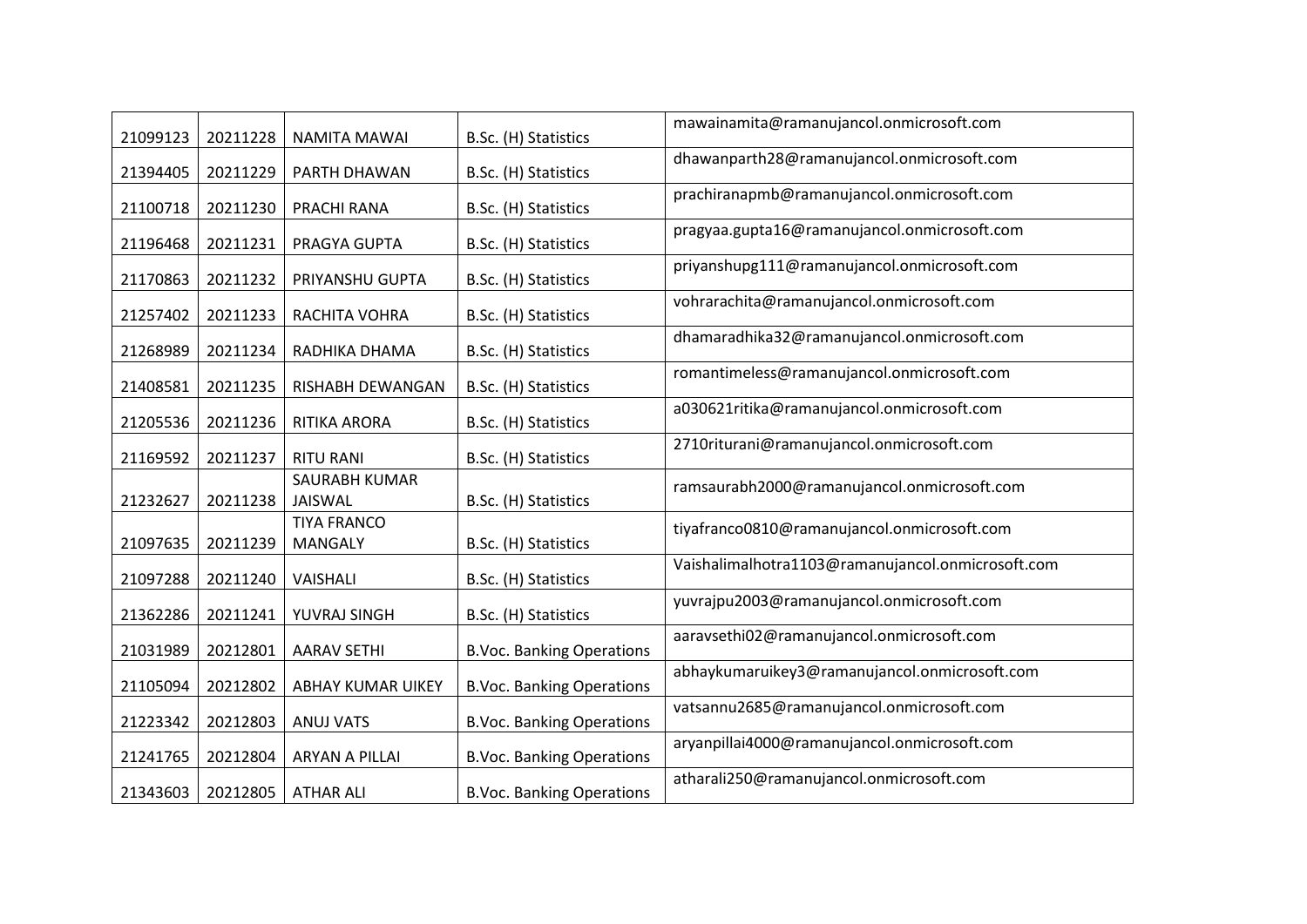| 21007745 | 20212806 | <b>BHAVISHYA SINGH</b> | <b>B.Voc. Banking Operations</b> | Singhbhavishya26@ramanujancol.onmicrosoft.com       |
|----------|----------|------------------------|----------------------------------|-----------------------------------------------------|
| 21170624 | 20212807 | <b>CHARU GUPTA</b>     | <b>B.Voc. Banking Operations</b> | charugupta816@ramanujancol.onmicrosoft.com          |
| 21014391 | 20212808 | CHETANYA               | <b>B.Voc. Banking Operations</b> | chetanyasharma84@ramanujancol.onmicrosoft.com       |
| 21123967 | 20212809 | DHRUV CHAUHAN          | <b>B.Voc. Banking Operations</b> | dhruvchauhan4B@ramanujancol.onmicrosoft.com         |
| 21026180 | 20212810 | <b>GAURANG BANSAL</b>  | <b>B.Voc. Banking Operations</b> | gaurangbansal85@ramanujancol.onmicrosoft.com        |
| 21329745 | 20212811 | <b>HIMALI BATRA</b>    | <b>B.Voc. Banking Operations</b> | himalihb13@ramanujancol.onmicrosoft.com             |
| 21281510 | 20212813 | HIMANSHI PANWAR        | <b>B.Voc. Banking Operations</b> | panwarhimanshi202@ramanujancol.onmicrosoft.com      |
| 21360534 | 20212814 | <b>IRFAN MADAR</b>     | <b>B.Voc. Banking Operations</b> | madarirfan918@ramanujancol.onmicrosoft.com          |
| 21178169 | 20212815 | <b>ISHITA SAMAL</b>    | <b>B.Voc. Banking Operations</b> | ishitasamal911@ramanujancol.onmicrosoft.com         |
| 21028647 | 20212816 | <b>KANIKA GOYAL</b>    | <b>B.Voc. Banking Operations</b> | kanikagoyal2019@ramanujancol.onmicrosoft.com        |
| 21390031 | 20212817 | KANISHKA PANCHAL       | <b>B.Voc. Banking Operations</b> | 18.12thc.kanishka@ramanujancol.onmicrosoft.com      |
| 21065841 | 20212818 | <b>KARISHMA BHATIA</b> | <b>B.Voc. Banking Operations</b> | harshbhatia.1998@ramanujancol.onmicrosoft.com       |
| 21130960 | 20212819 | KHUSHI KAUSHAL         | <b>B.Voc. Banking Operations</b> | kaushalkhushi0304@ramanujancol.onmicrosoft.com      |
| 21147682 | 20212820 | <b>KOMAL SINGH</b>     | <b>B.Voc. Banking Operations</b> | komalsinghaug2004@ramanujancol.onmicrosoft.com      |
| 21345783 | 20212821 | <b>KRISHNA</b>         | <b>B.Voc. Banking Operations</b> | krishnachaurasiya11235@ramanujancol.onmicrosoft.com |
| 21096417 | 20212822 | <b>KUNAL KUMAR</b>     | <b>B.Voc. Banking Operations</b> | Kunalkumar1029@ramanujancol.onmicrosoft.com         |
| 21045785 | 20212823 | MUSKAAN ARORA          | <b>B.Voc. Banking Operations</b> | muskaan9407@ramanujancol.onmicrosoft.com            |
| 21131479 | 20212824 | <b>NANDINI ARORA</b>   | <b>B.Voc. Banking Operations</b> | nandini.arora@ramanujancol.onmicrosoft.com          |
| 21046354 | 20212825 | PRIYANSHI GOYAL        | <b>B.Voc. Banking Operations</b> | priyanshigoyal233@ramanujancol.onmicrosoft.com      |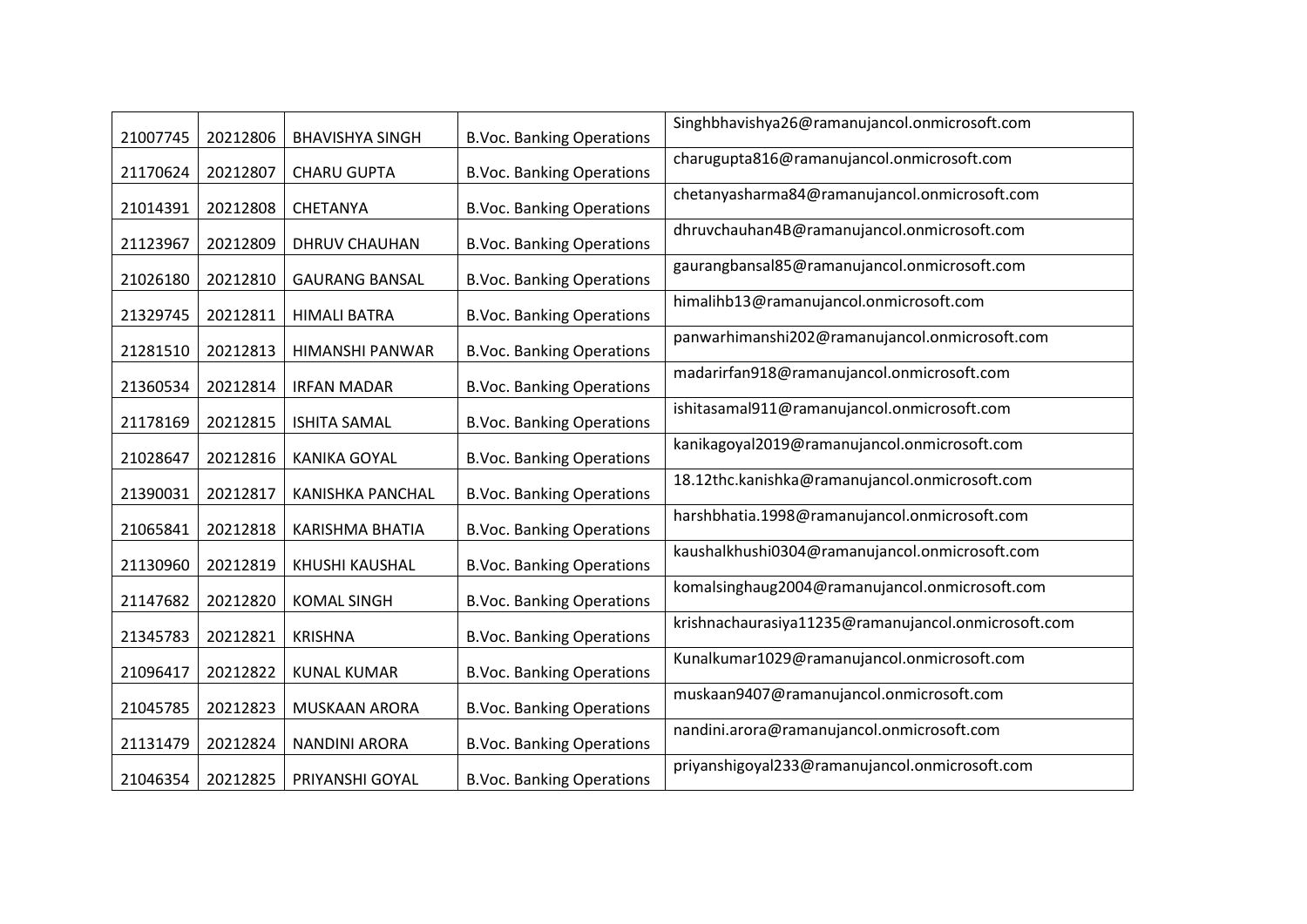| 21091595 | 20212826 | <b>RHYTHM KHOSLA</b>                 | <b>B.Voc. Banking Operations</b>      | rhythmkhosla593@ramanujancol.onmicrosoft.com      |
|----------|----------|--------------------------------------|---------------------------------------|---------------------------------------------------|
| 21234829 | 20212827 | SAJJAD ANSARI                        | <b>B.Voc. Banking Operations</b>      | sajdxr98@ramanujancol.onmicrosoft.com             |
| 21298367 | 20212828 | <b>SALONI PANDEY</b>                 | <b>B.Voc. Banking Operations</b>      | pandeysaloni403@ramanujancol.onmicrosoft.com      |
| 21138295 | 20212829 | <b>SWATI MISHRA</b>                  | <b>B.Voc. Banking Operations</b>      | Rubbidevi8147@ramanujancol.onmicrosoft.com        |
| 21404410 | 20212830 | <b>TANISHA</b><br>YADUVANSHI         | <b>B.Voc. Banking Operations</b>      | tanishayaduvanshi424@ramanujancol.onmicrosoft.com |
| 21009040 | 20212831 | <b>TANNU NAGAR</b>                   | <b>B.Voc. Banking Operations</b>      | tannunagar22@ramanujancol.onmicrosoft.com         |
| 21029875 | 20212832 | <b>TANYA SHARMA</b>                  | <b>B.Voc. Banking Operations</b>      | tanyasharma.020903@ramanujancol.onmicrosoft.com   |
| 21046079 | 20212833 | <b>UMESH</b>                         | <b>B.Voc. Banking Operations</b>      | rajputumesh529@ramanujancol.onmicrosoft.com       |
| 21029630 | 20212834 | <b>VAIBHAV KUMAR</b><br><b>SINGH</b> | <b>B.Voc. Banking Operations</b>      | vaibhavsingh277208@ramanujancol.onmicrosoft.com   |
| 21212202 | 20212835 | VAISHALI                             | <b>B.Voc. Banking Operations</b>      | vaishali.001982@ramanujancol.onmicrosoft.com      |
| 21223948 | 20212836 | <b>VANSHIKA JAIN</b>                 | <b>B.Voc. Banking Operations</b>      | vanshika.jain090103@ramanujancol.onmicrosoft.com  |
| 21036041 | 20212837 | <b>VIKAS SINGH</b>                   | <b>B.Voc. Banking Operations</b>      | techboy0009@ramanujancol.onmicrosoft.com          |
| 21376765 | 20212838 | <b>VISHAL KUMAR</b>                  | <b>B.Voc. Banking Operations</b>      | vishalrawat8826@ramanujancol.onmicrosoft.com      |
| 21244498 | 20212701 | <b>AARYAN TIWARI</b>                 | <b>B.Voc. Software</b><br>Development | aryantiwari19620@ramanujancol.onmicrosoft.com     |
| 21367529 | 20212702 | <b>ABHAY SAINI</b>                   | <b>B.Voc. Software</b><br>Development | meabhay605@ramanujancol.onmicrosoft.com           |
| 21365959 | 20212703 | <b>AMAN YADAV</b>                    | <b>B.Voc. Software</b><br>Development | amany4114@ramanujancol.onmicrosoft.com            |
| 21300753 | 20212704 | <b>ANNU KUMARI</b>                   | <b>B.Voc. Software</b><br>Development | akumari24102003@ramanujancol.onmicrosoft.com      |
| 21195778 | 20212705 | <b>ANSHUL</b>                        | <b>B.Voc. Software</b><br>Development | anshulmuana066@ramanujancol.onmicrosoft.com       |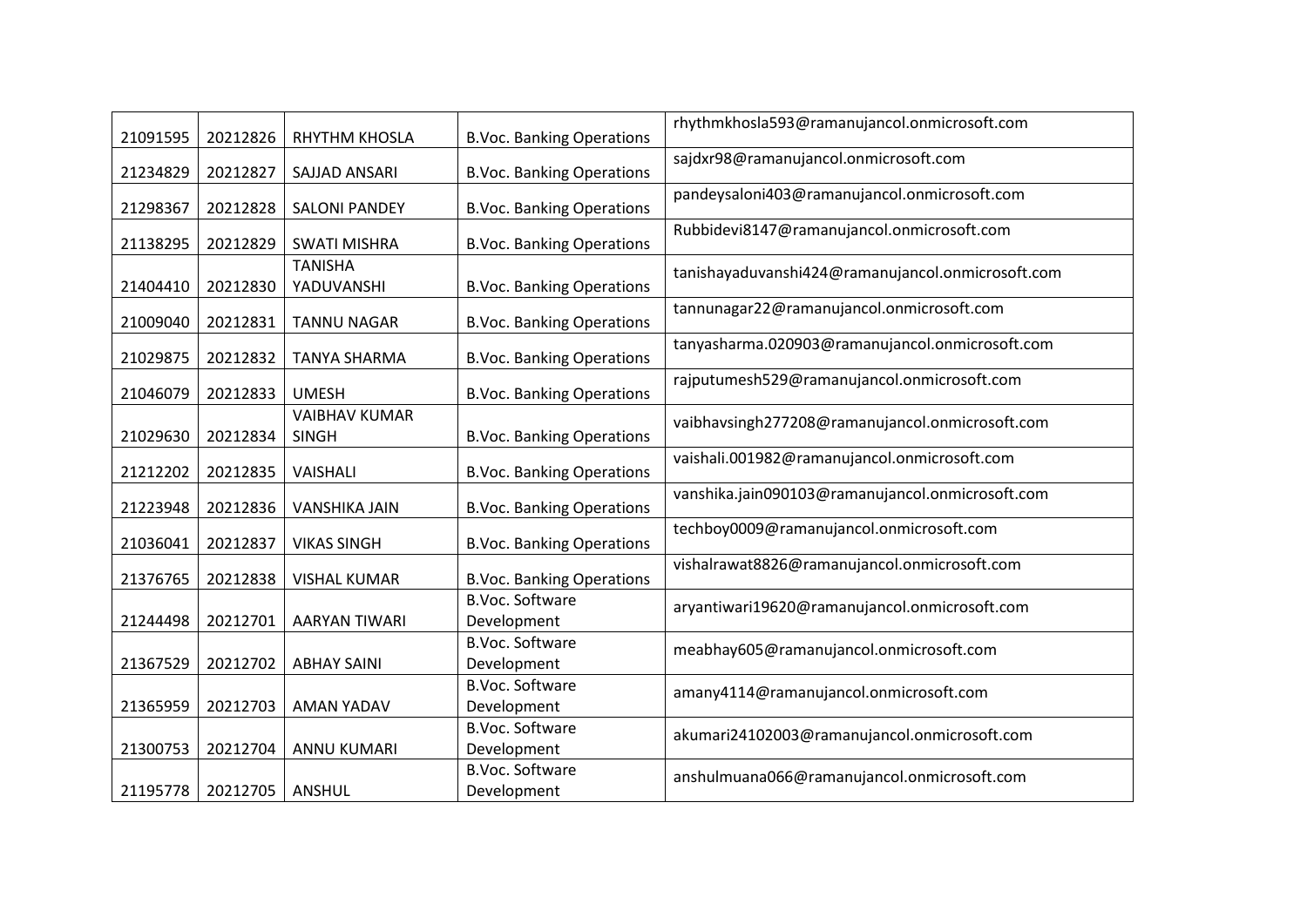| 21001570 | 20212706 | <b>ARPAN KUMAR SINGH</b> | <b>B.Voc. Software</b><br>Development | arpansinghrajput123@ramanujancol.onmicrosoft.com |
|----------|----------|--------------------------|---------------------------------------|--------------------------------------------------|
|          |          |                          | <b>B.Voc. Software</b>                | atulrajput9456@ramanujancol.onmicrosoft.com      |
| 21298289 | 20212707 | <b>ATUL KUMAR</b>        | Development                           |                                                  |
|          |          |                          | <b>B.Voc. Software</b>                | avibhardwaj2403@ramanujancol.onmicrosoft.com     |
| 21282391 | 20212708 | AVI BHARDWAJ             | Development                           |                                                  |
|          |          |                          | <b>B.Voc. Software</b>                | mukeshmudgal1976@ramanujancol.onmicrosoft.com    |
| 21186353 | 20212709 | <b>BHUMIKA MUDGAL</b>    | Development                           |                                                  |
|          |          |                          | <b>B.Voc. Software</b>                | sdchaurasia7@ramanujancol.onmicrosoft.com        |
| 21257011 | 20212711 | DEEPANSHU                | Development                           |                                                  |
|          |          |                          | <b>B.Voc. Software</b>                | deeplather03@ramanujancol.onmicrosoft.com        |
| 21218832 | 20212712 | DEEPANSHU                | Development                           |                                                  |
|          |          |                          | <b>B.Voc. Software</b>                | devanshbharti4921@ramanujancol.onmicrosoft.com   |
| 21192550 | 20212713 | <b>DEVANSH BHARTI</b>    | Development                           |                                                  |
|          |          |                          | <b>B.Voc. Software</b>                | rawatdisha024@ramanujancol.onmicrosoft.com       |
| 21235621 | 20212714 | <b>DISHA RAWAT</b>       | Development                           |                                                  |
|          |          |                          | <b>B.Voc. Software</b>                | diveshjha159@ramanujancol.onmicrosoft.com        |
| 21123748 | 20212715 | <b>DIVESH KUMAR</b>      | Development                           |                                                  |
|          |          |                          | <b>B.Voc. Software</b>                | gauri.paul2003@ramanujancol.onmicrosoft.com      |
| 21137436 | 20212716 | <b>GAURI PAUL</b>        | Development                           |                                                  |
|          |          |                          | <b>B.Voc. Software</b>                | ishaisha0906@ramanujancol.onmicrosoft.com        |
| 21063481 | 20212717 | <b>ISHA</b>              | Development                           |                                                  |
|          |          |                          | <b>B.Voc. Software</b>                | singhaljai182@ramanujancol.onmicrosoft.com       |
| 21296739 | 20212718 | <b>JAI SINGHAL</b>       | Development                           |                                                  |
|          |          |                          | <b>B.Voc. Software</b>                | jhanvibhatia2004@ramanujancol.onmicrosoft.com    |
| 21221561 | 20212719 | <b>JHANVI BHATIA</b>     | Development                           |                                                  |
|          |          |                          | <b>B.Voc. Software</b>                | kanishkkala16@ramanujancol.onmicrosoft.com       |
| 21213870 | 20212720 | <b>KANISHK KALA</b>      | Development                           |                                                  |
|          |          |                          | <b>B.Voc. Software</b>                | kkmumbai185@ramanujancol.onmicrosoft.com         |
| 21074250 | 20212721 | <b>KESHAV KUMAR</b>      | Development                           |                                                  |
|          |          |                          | <b>B.Voc. Software</b>                | manoj456mth@ramanujancol.onmicrosoft.com         |
| 21105354 | 20212722 | <b>MANOJ KUMAR</b>       | Development                           |                                                  |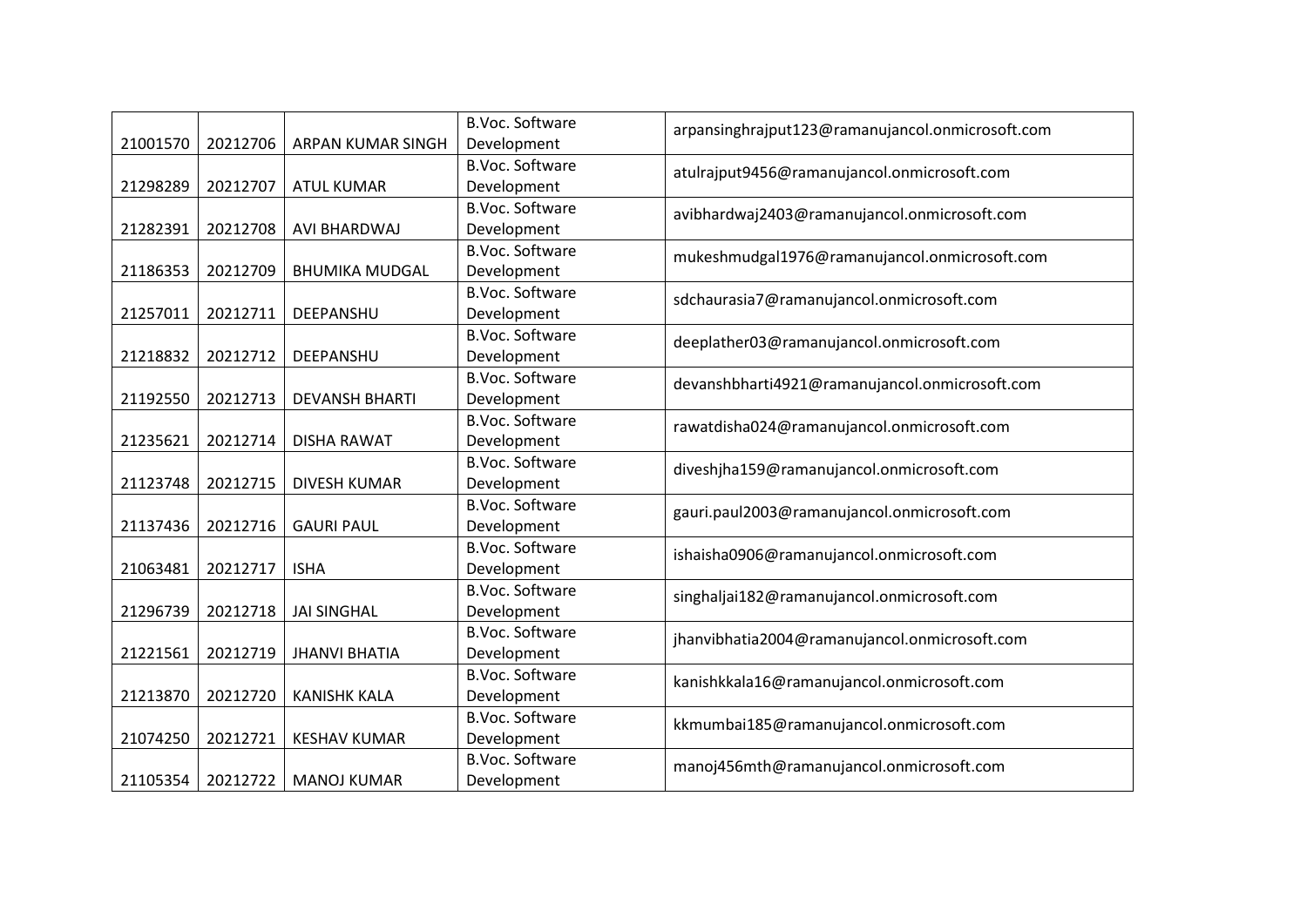|          |          |                         | <b>B.Voc. Software</b> | nehadalalstar123@ramanujancol.onmicrosoft.com     |
|----------|----------|-------------------------|------------------------|---------------------------------------------------|
| 21212139 | 20212723 | <b>NEHA</b>             | Development            |                                                   |
|          |          |                         | <b>B.Voc. Software</b> | nikhilk01245@ramanujancol.onmicrosoft.com         |
| 21051156 | 20212724 | <b>NIKHIL KUMAR</b>     | Development            |                                                   |
|          |          | PRANAY KUMAR            | <b>B.Voc. Software</b> | pranaysinghorigami@ramanujancol.onmicrosoft.com   |
| 21117737 | 20212725 | <b>SINGH</b>            | Development            |                                                   |
|          |          |                         | <b>B.Voc. Software</b> | prashantsingh1962003@ramanujancol.onmicrosoft.com |
| 21186691 | 20212726 | <b>PRASHANT SINGH</b>   | Development            |                                                   |
|          |          |                         | <b>B.Voc. Software</b> | aggarwalpriyank796@ramanujancol.onmicrosoft.com   |
| 21292358 | 20212727 | PRIYANK AGGARWAL        | Development            |                                                   |
|          |          |                         | <b>B.Voc. Software</b> | rahulyadav790387@ramanujancol.onmicrosoft.com     |
| 21189779 | 20212728 | <b>RAHUL YADAV</b>      | Development            |                                                   |
|          |          |                         | <b>B.Voc. Software</b> | ritu.ghai.nic@ramanujancol.onmicrosoft.com        |
| 21205317 | 20212729 | <b>RISHAB GHAI</b>      | Development            |                                                   |
|          |          |                         | <b>B.Voc. Software</b> | rr824566@ramanujancol.onmicrosoft.com             |
| 21242391 | 20212730 | <b>RITIK KUMAR</b>      | Development            |                                                   |
|          |          |                         | <b>B.Voc. Software</b> | roopalsingh48@ramanujancol.onmicrosoft.com        |
| 21106532 | 20212731 | <b>ROOPAL</b>           | Development            |                                                   |
|          |          |                         | <b>B.Voc. Software</b> | salmanraza71206@ramanujancol.onmicrosoft.com      |
| 21148945 | 20212732 | <b>SALMAN RAZA</b>      | Development            |                                                   |
|          |          |                         | <b>B.Voc. Software</b> | sa9487947@ramanujancol.onmicrosoft.com            |
| 21336408 | 20212733 | <b>SARTAZ ALI</b>       | Development            |                                                   |
|          |          |                         | <b>B.Voc. Software</b> | prajapatishivam2003@ramanujancol.onmicrosoft.com  |
| 21418133 | 20212734 | <b>SHIVAM PRAJAPATI</b> | Development            |                                                   |
|          |          |                         | <b>B.Voc. Software</b> | yadav.shruti2003@ramanujancol.onmicrosoft.com     |
| 21136455 | 20212735 | SHRUTI YADAV            | Development            |                                                   |
|          |          |                         | <b>B.Voc. Software</b> | psundram2004@ramanujancol.onmicrosoft.com         |
| 21016550 | 20212736 | <b>SUNDRAM PANDEY</b>   | Development            |                                                   |
|          |          |                         | <b>B.Voc. Software</b> | nareshprajapat4096@ramanujancol.onmicrosoft.com   |
| 21298645 | 20212737 | <b>SURENDER</b>         | Development            |                                                   |
|          |          |                         | <b>B.Voc. Software</b> | vsvicky84476@ramanujancol.onmicrosoft.com         |
| 21181472 | 20212739 | <b>VIKAS</b>            | Development            |                                                   |
|          |          |                         |                        |                                                   |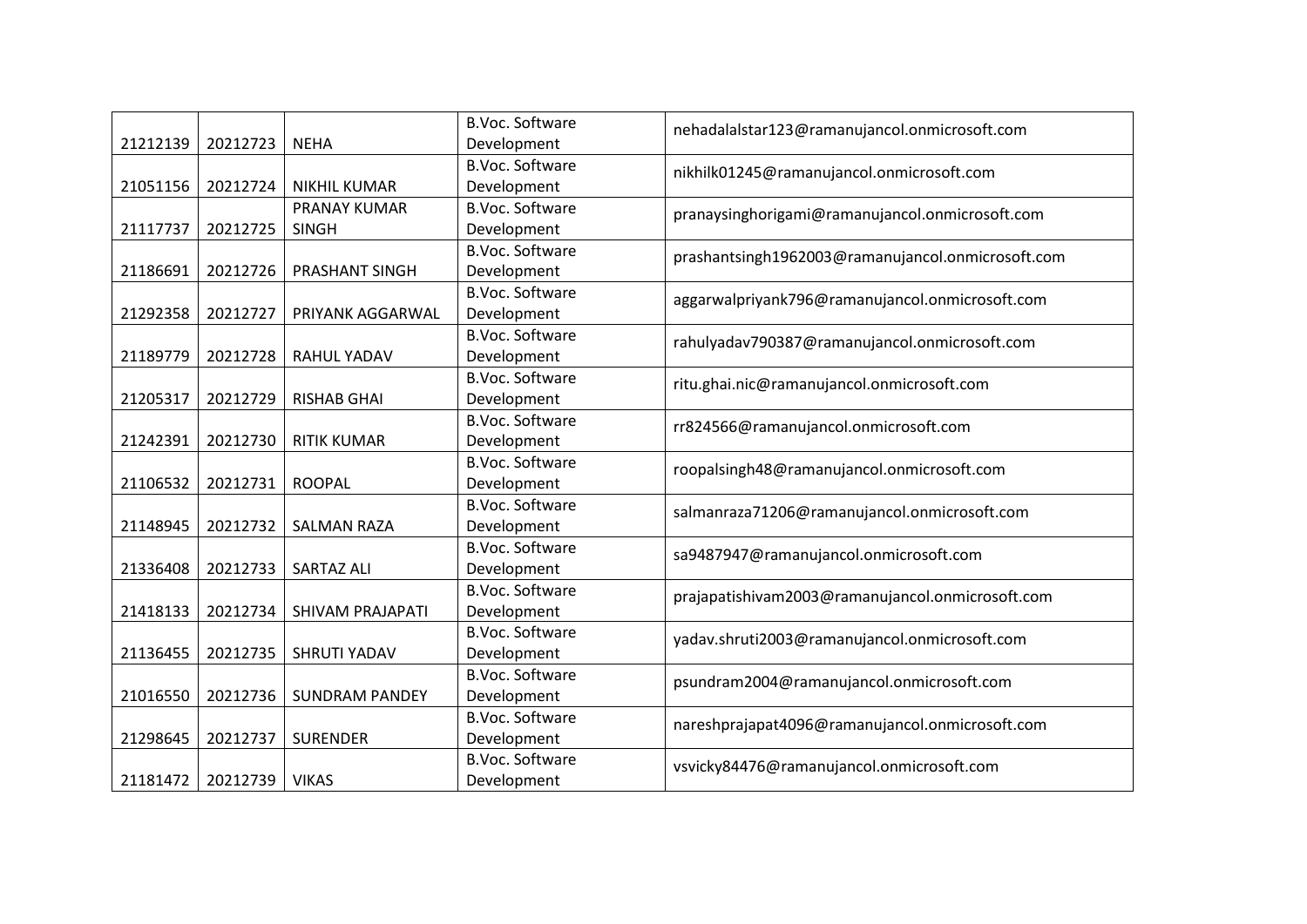| 21019026 | 20212740 | <b>VRATIKA MAURYA</b>                | <b>B.Voc. Software</b><br>Development | ashumaurya192@ramanujancol.onmicrosoft.com       |
|----------|----------|--------------------------------------|---------------------------------------|--------------------------------------------------|
| 21130427 | 20212741 | YOGESH PANDEY                        | <b>B.Voc. Software</b><br>Development | ypandey8859@ramanujancol.onmicrosoft.com         |
| 21090497 | 20211601 | AADHYAA KANT                         | B.A. (H) Applied Psychology           | aadhyaakant@ramanujancol.onmicrosoft.com         |
| 21004004 | 20211602 | <b>AADITHYA</b><br>BALACHANDRAN      | B.A. (H) Applied Psychology           | rathibalachandran19@ramanujancol.onmicrosoft.com |
| 21187649 | 20211603 | AASHNA NARULA                        | B.A. (H) Applied Psychology           | aashna1507@ramanujancol.onmicrosoft.com          |
| 21023291 | 20211604 | <b>ABHILIPSA</b><br><b>MAHAPATRA</b> | B.A. (H) Applied Psychology           | abhilipsa741@ramanujancol.onmicrosoft.com        |
| 21054672 | 20211605 | <b>ADITYA SHANDILYA</b>              | B.A. (H) Applied Psychology           | adityatooth@ramanujancol.onmicrosoft.com         |
| 21173715 | 20211606 | AKANKSHA<br><b>MOHAPATRA</b>         | B.A. (H) Applied Psychology           | 11akm004@ramanujancol.onmicrosoft.com            |
| 21012480 | 20211607 | ANSHIKA SHARMA                       | B.A. (H) Applied Psychology           | sharma.anshika027@ramanujancol.onmicrosoft.com   |
| 21150005 | 20211608 | ANURAG CHAUHAN                       | B.A. (H) Applied Psychology           | anuchauhan162003@ramanujancol.onmicrosoft.com    |
| 21008934 | 20211609 | APOORVA KUNWAR                       | B.A. (H) Applied Psychology           | apoorvakunwar@ramanujancol.onmicrosoft.com       |
| 21024649 | 20211610 | <b>ARPITA UPPAL</b>                  | B.A. (H) Applied Psychology           | arpitauppal2003@ramanujancol.onmicrosoft.com     |
| 21398318 | 20211611 | <b>ATUL KUMAR</b>                    | B.A. (H) Applied Psychology           | kumaratul27460@ramanujancol.onmicrosoft.com      |
| 21231346 | 20211612 | <b>AYUSH SAINI</b>                   | B.A. (H) Applied Psychology           | asaini152003@ramanujancol.onmicrosoft.com        |
| 21042570 | 20211613 | <b>AYUSHI VIRAT</b>                  | B.A. (H) Applied Psychology           | ayushivirat2003@ramanujancol.onmicrosoft.com     |
| 21090099 | 20211614 | <b>DHRUV KAYE3H</b>                  | B.A. (H) Applied Psychology           | kayesth31@ramanujancol.onmicrosoft.com           |
| 21020290 | 20211615 | <b>FREYA MINZ</b>                    | B.A. (H) Applied Psychology           | minzfreya24@ramanujancol.onmicrosoft.com         |
| 21230361 | 20211616 | <b>HANSIKA JAIN</b>                  | B.A. (H) Applied Psychology           | hansikajain0@ramanujancol.onmicrosoft.com        |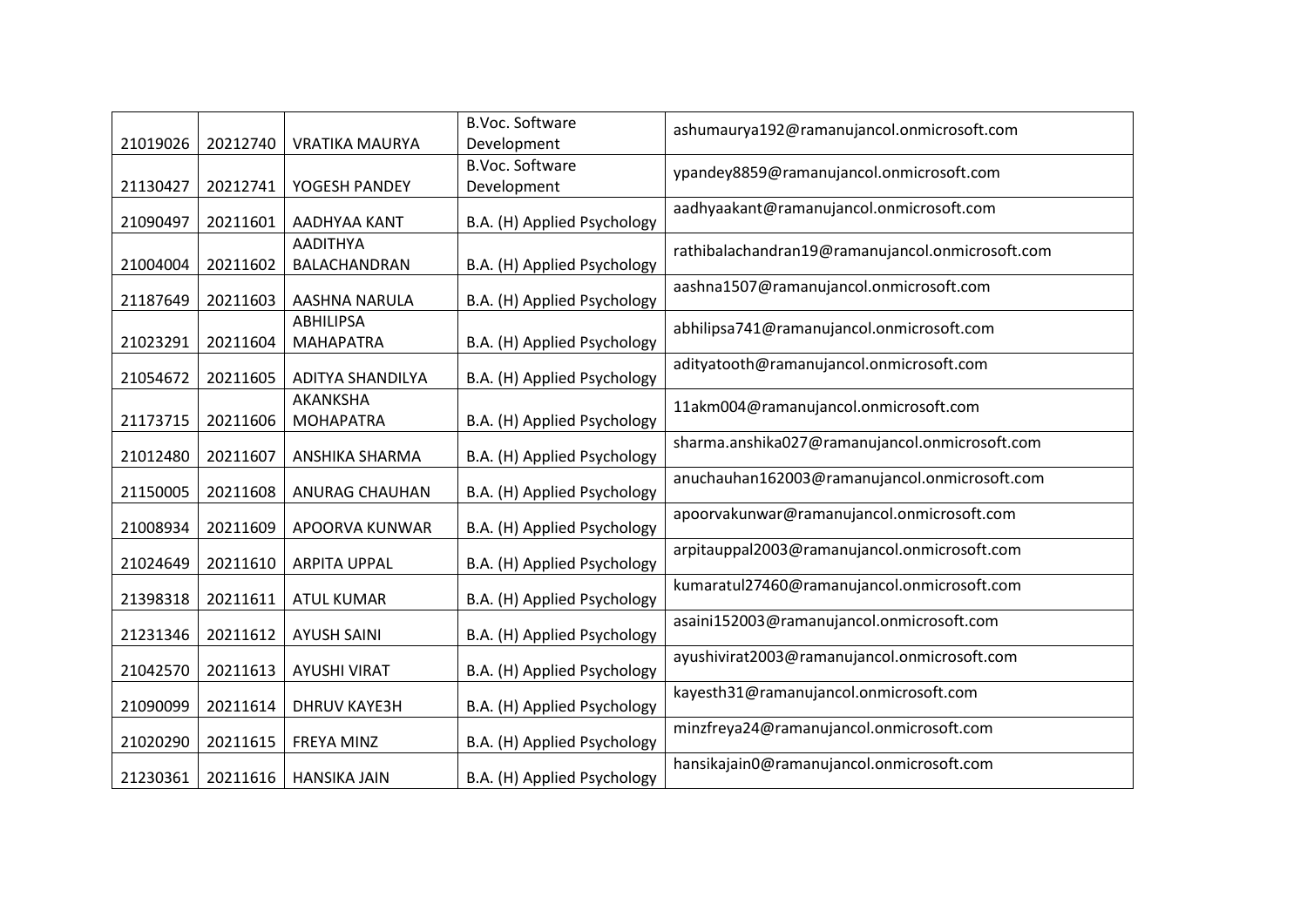| 21029650 | 20211617 | HARSAHIBA KAUR                        | B.A. (H) Applied Psychology | harsahibakaur2003@ramanujancol.onmicrosoft.com    |
|----------|----------|---------------------------------------|-----------------------------|---------------------------------------------------|
| 21045650 | 20211618 | <b>HARSYNA SINGH</b>                  | B.A. (H) Applied Psychology | xiicharsynasinghbis@ramanujancol.onmicrosoft.com  |
| 21266737 | 20211619 | KHUSHI YADAV                          | B.A. (H) Applied Psychology | yaduvanshikhushi2003@ramanujancol.onmicrosoft.com |
| 21169698 | 20211620 | <b>KRATIKA ARIWAN</b>                 | B.A. (H) Applied Psychology | menakshiariwan@ramanujancol.onmicrosoft.com       |
| 21164204 | 20211621 | <b>LAKSHYAA SONI</b>                  | B.A. (H) Applied Psychology | sonilakshyaa4403@ramanujancol.onmicrosoft.com     |
| 21047814 | 20211622 | <b>MADHURIMA</b><br><b>MANDAL</b>     | B.A. (H) Applied Psychology | madhurimamandal2103s@ramanujancol.onmicrosoft.com |
| 21022838 | 20211623 | <b>MERRIN ANGELA</b><br><b>MATHEW</b> | B.A. (H) Applied Psychology | Merrin.mat17@ramanujancol.onmicrosoft.com         |
| 21033392 | 20211624 | PALAK GAUTAM                          | B.A. (H) Applied Psychology | gautamp1108@ramanujancol.onmicrosoft.com          |
| 21013907 | 20211625 | PRAGYA                                | B.A. (H) Applied Psychology | bobbygaj@ramanujancol.onmicrosoft.com             |
| 21338501 | 20211626 | PRATHAM JAIN                          | B.A. (H) Applied Psychology | jainpratham438@ramanujancol.onmicrosoft.com       |
| 21072582 | 20211627 | RIDDHI GUPTA                          | B.A. (H) Applied Psychology | riddhigupta.0217@ramanujancol.onmicrosoft.com     |
| 21027875 | 20211628 | RISHIKA MAHANTA                       | B.A. (H) Applied Psychology | rishikamahanta@ramanujancol.onmicrosoft.com       |
| 21350703 | 20211629 | <b>RITIKA</b>                         | B.A. (H) Applied Psychology | ritikarao64@ramanujancol.onmicrosoft.com          |
| 21081603 | 20211630 | SARAH MARYAM                          | B.A. (H) Applied Psychology | zarnainmaryam10@ramanujancol.onmicrosoft.com      |
| 21248536 | 20211631 | <b>SEZAL VERMA</b>                    | B.A. (H) Applied Psychology | sezalverma02@ramanujancol.onmicrosoft.com         |
| 21087867 | 20211632 | SHAMBHAVI JHA                         | B.A. (H) Applied Psychology | shambhavijha9104@ramanujancol.onmicrosoft.com     |
| 21000368 | 20211633 | SHIRSH BHATI                          | B.A. (H) Applied Psychology | Shirshbhati111@ramanujancol.onmicrosoft.com       |
| 21192962 | 20211634 | SIMRAN FARTYAL                        | B.A. (H) Applied Psychology | simranfartyal4406@ramanujancol.onmicrosoft.com    |
| 21077106 | 20211635 | SOUMYA GULATI                         | B.A. (H) Applied Psychology | soumyagulati17@ramanujancol.onmicrosoft.com       |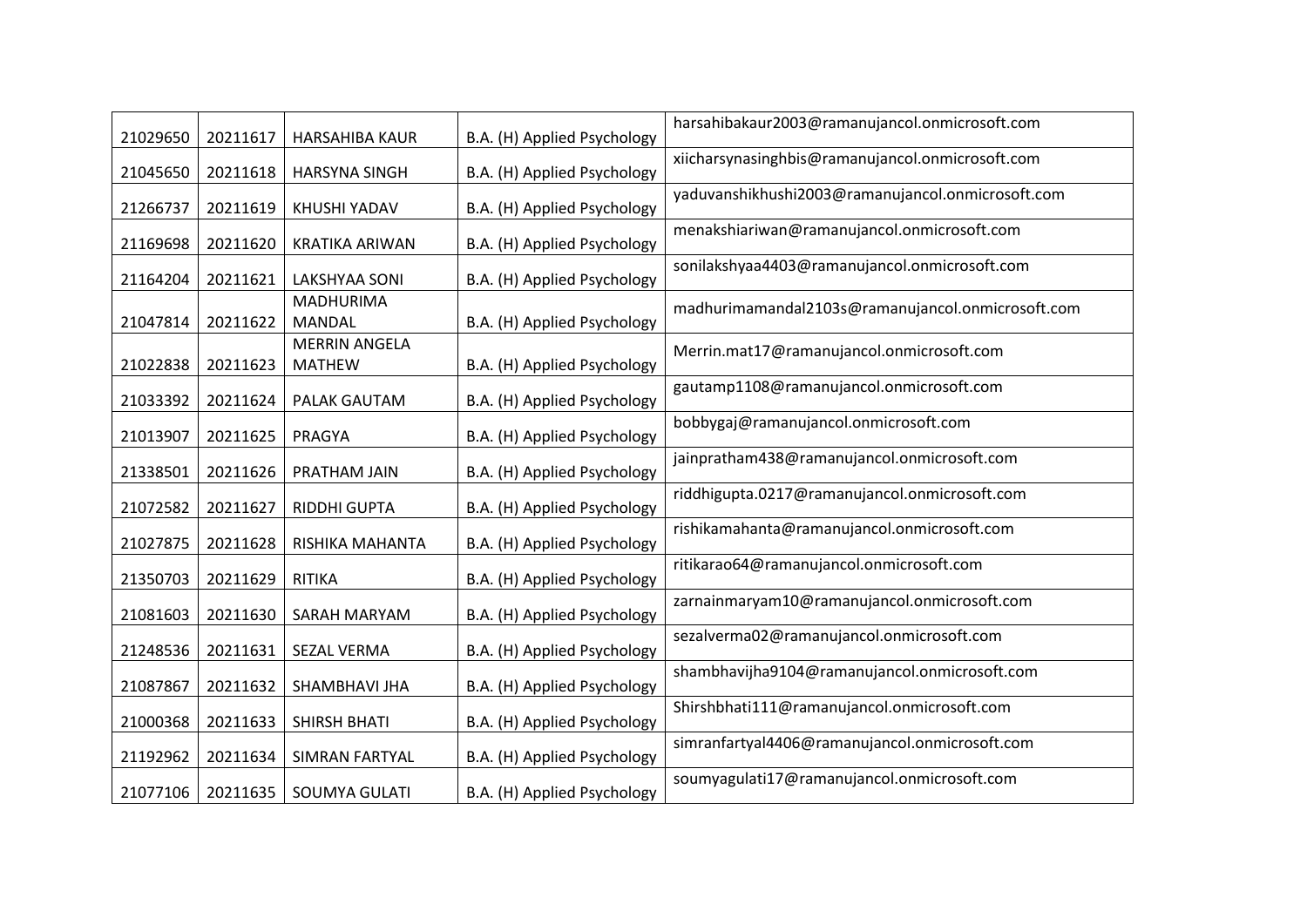| 21145536 | 20211636 | SRISHTI RAWAT         | B.A. (H) Applied Psychology | srishtirawat0406@ramanujancol.onmicrosoft.com     |
|----------|----------|-----------------------|-----------------------------|---------------------------------------------------|
| 21376865 | 20211637 | TAGRU PRIYANKA        | B.A. (H) Applied Psychology | tagruprity01@ramanujancol.onmicrosoft.com         |
| 21079928 | 20211638 | <b>VIBHUTI SALUJA</b> | B.A. (H) Applied Psychology | vibhutisaluja14march@ramanujancol.onmicrosoft.com |
| 21211032 | 20211639 | <b>VIPASHA BAGGA</b>  | B.A. (H) Applied Psychology | vipasha1809@ramanujancol.onmicrosoft.com          |
| 21328828 | 20212901 | AFRAH NAAYAAB         | B.A. (H) Economics          | naayaab.afrah@ramanujancol.onmicrosoft.com        |
| 21154253 | 20212902 | <b>ALIZA ALVI</b>     | B.A. (H) Economics          | aliza.1442003@ramanujancol.onmicrosoft.com        |
| 21020034 | 20212903 | ANOUSHA SINGH         | B.A. (H) Economics          | anoushasingh20@ramanujancol.onmicrosoft.com       |
| 21006382 | 20212904 | <b>ARPITA ARORA</b>   | B.A. (H) Economics          | arpitaarora.arora28@ramanujancol.onmicrosoft.com  |
| 21303319 | 20212906 | <b>ASHUTOSH GUPTA</b> | B.A. (H) Economics          | ashutoshg067@ramanujancol.onmicrosoft.com         |
| 21186060 | 20212907 | <b>JAYA MALIK</b>     | B.A. (H) Economics          | jayamalikk16@ramanujancol.onmicrosoft.com         |
| 21004286 | 20212908 | KHUSHI MANCHANDA      | B.A. (H) Economics          | khushi.manchanda17@ramanujancol.onmicrosoft.com   |
| 21084287 | 20212909 | <b>LAKSHIT SONI</b>   | B.A. (H) Economics          | sonilakshit994@ramanujancol.onmicrosoft.com       |
| 21345533 | 20212910 | LAKSHITA BHATIA       | B.A. (H) Economics          | bhatiasonia947@ramanujancol.onmicrosoft.com       |
| 21099508 | 20212911 | <b>MANSI SHARMA</b>   | B.A. (H) Economics          | mansishma2327@ramanujancol.onmicrosoft.com        |
| 21247365 | 20212912 | <b>MANYA AHUJA</b>    | B.A. (H) Economics          | ahuja7691.rajiv@ramanujancol.onmicrosoft.com      |
| 21264017 |          | <b>MOHAMMAD</b>       |                             | mohammadmakbun@ramanujancol.onmicrosoft.com       |
|          | 20212913 | <b>MAKBUN</b>         | B.A. (H) Economics          | nipun2002pal@ramanujancol.onmicrosoft.com         |
| 21135627 | 20212914 | <b>NIPUN PAL</b>      | B.A. (H) Economics          | nysa.arora2003@ramanujancol.onmicrosoft.com       |
| 21128954 | 20212915 | <b>NYSA ARORA</b>     | B.A. (H) Economics          | priyayadav302002@ramanujancol.onmicrosoft.com     |
| 21367157 | 20212917 | PRIYA YADAV           | B.A. (H) Economics          |                                                   |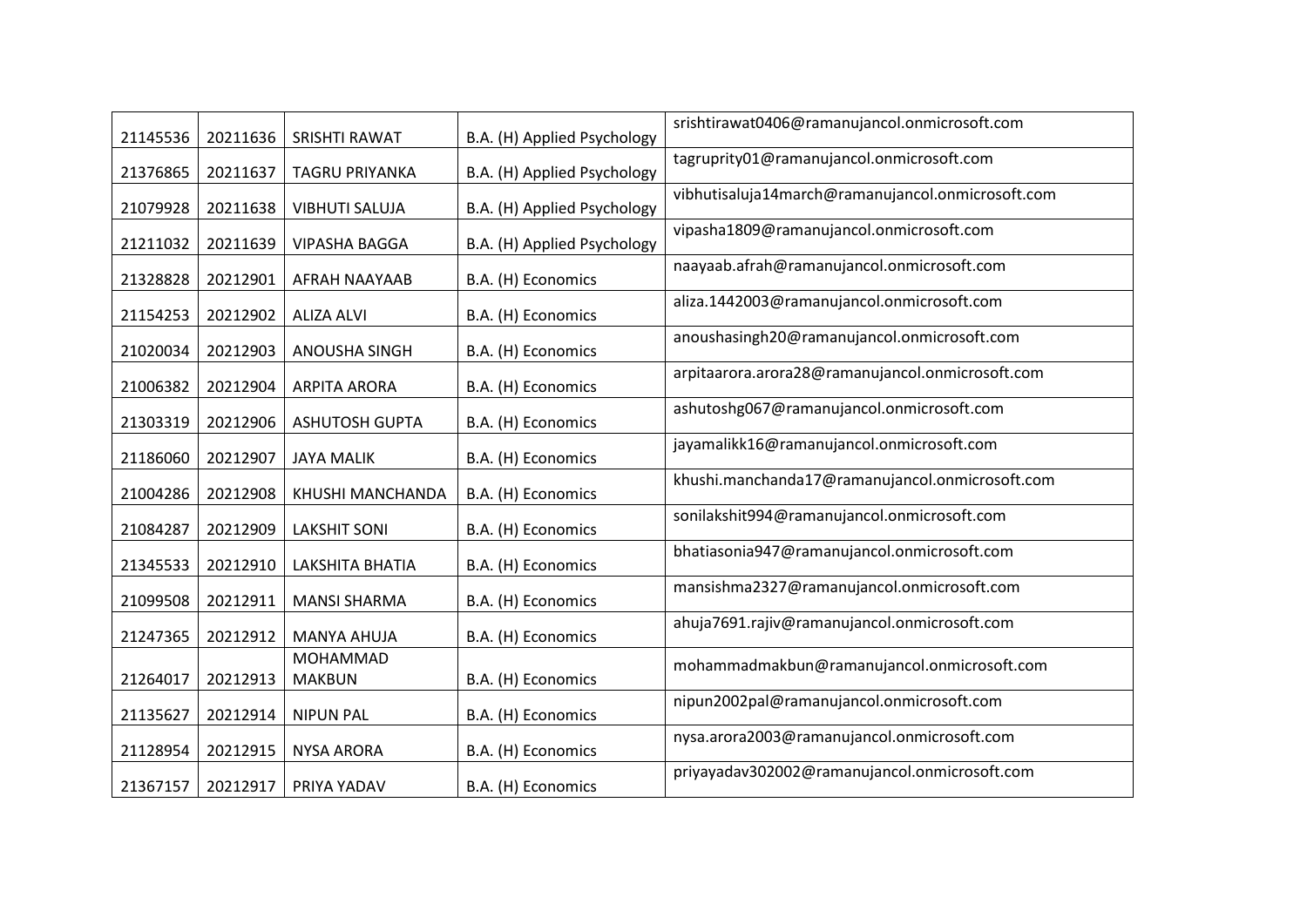| 21118029 | 20212918 | RICHA BANDAWALA              | B.A. (H) Economics | richabandawala465@ramanujancol.onmicrosoft.com    |
|----------|----------|------------------------------|--------------------|---------------------------------------------------|
| 21071182 | 20212919 | SARTHAK GROVER               | B.A. (H) Economics | sarthakgrover2004@ramanujancol.onmicrosoft.com    |
| 21084527 | 20212921 | <b>SUHANI DUA</b>            | B.A. (H) Economics | risdua@ramanujancol.onmicrosoft.com               |
| 21023793 | 20212922 | <b>SUKRITI SHARMA</b>        | B.A. (H) Economics | sukritisharma633@ramanujancol.onmicrosoft.com     |
| 21084869 | 20212923 | <b>SWAPNIL DUTTA</b>         | B.A. (H) Economics | majorkashyap007@ramanujancol.onmicrosoft.com      |
| 21211974 | 20212924 | <b>VRINDA GUPTA</b>          | B.A. (H) Economics | vrindagupta0407@ramanujancol.onmicrosoft.com      |
| 21176605 | 20212925 | YASHIKA ABBI                 | B.A. (H) Economics | yashikaabbi@ramanujancol.onmicrosoft.com          |
| 21045950 | 20213601 | <b>AASTHA RATHORE</b>        | B.A. (H) English   | aastharathore2606@ramanujancol.onmicrosoft.com    |
| 21102499 | 20213602 | <b>AANYA</b>                 | B.A. (H) English   | Sharmaaanya159@ramanujancol.onmicrosoft.com       |
| 21039320 | 20213603 | <b>ADITI SHARMA</b>          | B.A. (H) English   | sharmaditi216@ramanujancol.onmicrosoft.com        |
| 21055190 | 20213604 | AMULYA GUPTA                 | B.A. (H) English   | amulyagupta0009@ramanujancol.onmicrosoft.com      |
| 21209950 | 20213605 | ANAM                         | B.A. (H) English   | anam628888@ramanujancol.onmicrosoft.com           |
| 21101375 | 20213606 | <b>ANKUR VAISHNAV</b>        | B.A. (H) English   | ankurv771@ramanujancol.onmicrosoft.com            |
| 21059760 | 20213607 | <b>ANTRIKSH YADAV</b>        | B.A. (H) English   | yadavantriksh7@ramanujancol.onmicrosoft.com       |
| 21320103 | 20213608 | <b>ASHWINI SINGH</b>         | B.A. (H) English   | ashwinisingh2003@ramanujancol.onmicrosoft.com     |
| 21355888 | 20213609 | <b>BHUMIKA</b>               | B.A. (H) English   | bhumikakaushik05702@ramanujancol.onmicrosoft.com  |
| 21426906 | 20213610 | DANIYA SHAMEEM               | B.A. (H) English   | dan.shameem@ramanujancol.onmicrosoft.com          |
| 21235814 | 20213611 | <b>DEEPSHIKHA</b><br>CHAUHAN | B.A. (H) English   | chauhandeepshikha777@ramanujancol.onmicrosoft.com |
| 21039660 | 20213612 | DEWANKSHI AHUJA              | B.A. (H) English   | dewankshiahuja@ramanujancol.onmicrosoft.com       |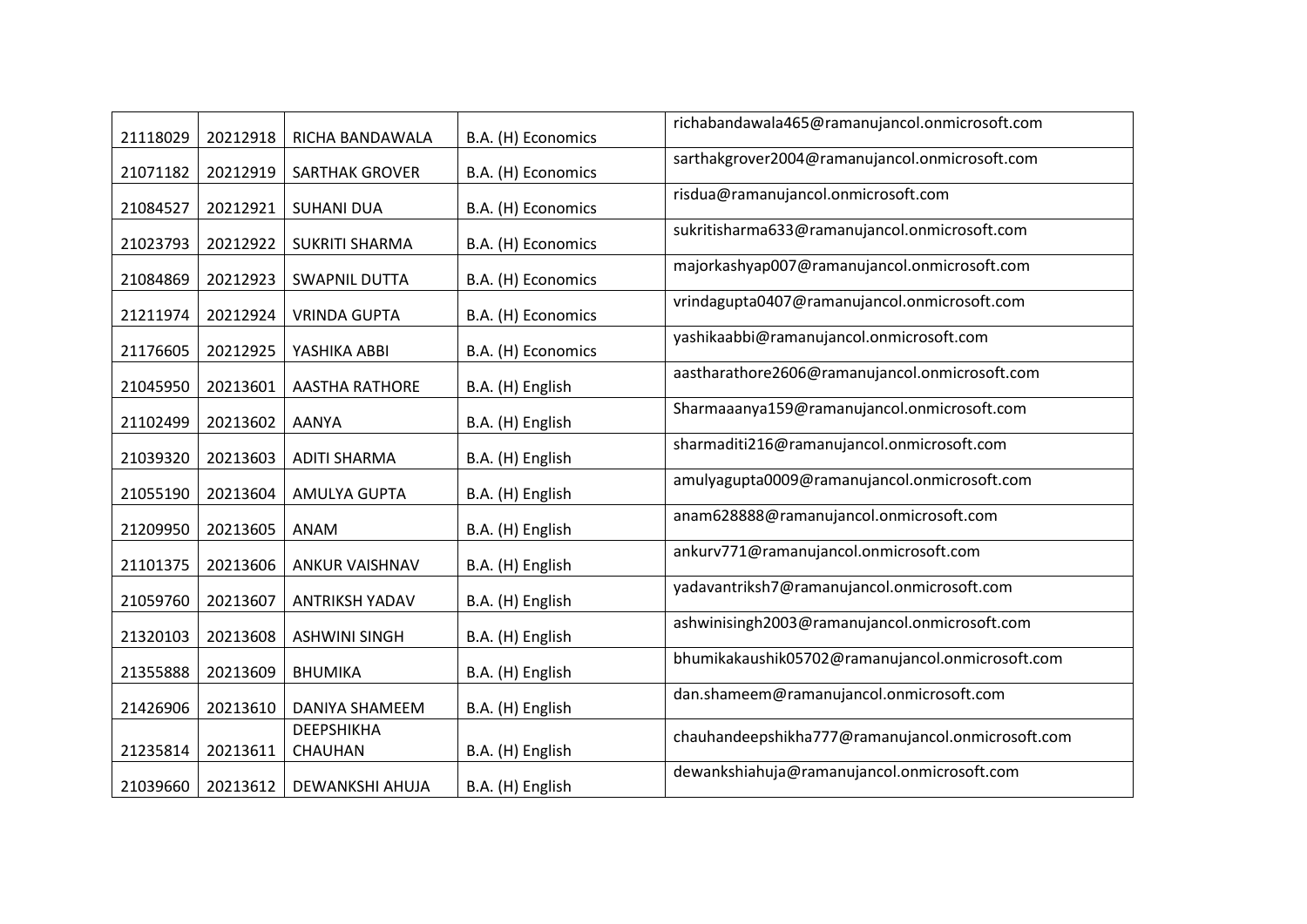| 21032354 | 20213613 | <b>GARIMA KUNAL</b><br><b>MUNJAL</b> | B.A. (H) English | garimamunjal01@ramanujancol.onmicrosoft.com        |
|----------|----------|--------------------------------------|------------------|----------------------------------------------------|
| 21236957 | 20213614 | <b>GAURAV KUMAR</b>                  | B.A. (H) English | gauravkullu3568@ramanujancol.onmicrosoft.com       |
| 21349424 | 20213615 | <b>GULRUKH</b>                       | B.A. (H) English | gulrukh1100@ramanujancol.onmicrosoft.com           |
| 21030067 | 20213616 | <b>JIGYASA ATREYA</b>                | B.A. (H) English | comtax.up@ramanujancol.onmicrosoft.com             |
| 21134316 | 20213617 | <b>JIYA</b>                          | B.A. (H) English | jiyachoudhary110315@ramanujancol.onmicrosoft.com   |
| 21320694 | 20213618 | <b>KANISHKA GAMBHIR</b>              | B.A. (H) English | gambhirkanishka23@ramanujancol.onmicrosoft.com     |
| 21152816 | 20213619 | <b>KHUSHI RAJ</b>                    | B.A. (H) English | rajkhushi6601@ramanujancol.onmicrosoft.com         |
| 21271641 | 20213620 | KHUSHI YADAV                         | B.A. (H) English | raokhushi18@ramanujancol.onmicrosoft.com           |
| 21068593 | 20213621 | <b>KIRTI GOYAL</b>                   | B.A. (H) English | goyalkirti764@ramanujancol.onmicrosoft.com         |
| 21186031 | 20213622 | KOMAL                                | B.A. (H) English | komalphogat2004@ramanujancol.onmicrosoft.com       |
| 21114797 | 20213623 | <b>KRITI SHARMA</b>                  | B.A. (H) English | kritisharma040703@ramanujancol.onmicrosoft.com     |
| 21131676 | 20213624 | <b>MONIKA PAL</b>                    | B.A. (H) English | monika31pal@ramanujancol.onmicrosoft.com           |
| 21152634 | 20213625 | <b>MUKTI HALDER</b>                  | B.A. (H) English | muktihalder76@ramanujancol.onmicrosoft.com         |
| 21228213 | 20213626 | MUNAZZAH NASIR                       | B.A. (H) English | nasiruzma2001@ramanujancol.onmicrosoft.com         |
| 21225768 | 20213627 | <b>MUSKAN</b>                        | B.A. (H) English | muskanjaroliya@ramanujancol.onmicrosoft.com        |
| 21061666 | 20213628 | <b>NAVYA SETHI</b>                   | B.A. (H) English | navyasethi2003@ramanujancol.onmicrosoft.com        |
| 21371260 | 20213629 | <b>PANKHURI GUPTA</b>                | B.A. (H) English | gupta.pankhuri03@ramanujancol.onmicrosoft.com      |
| 21073388 | 20213630 | PRIYANKA RAJ                         | B.A. (H) English | rpriyanka1518@ramanujancol.onmicrosoft.com         |
| 21401075 | 20213631 | PRIYANKA<br><b>MOHAPATRA</b>         | B.A. (H) English | priyankamohapatra0204@ramanujancol.onmicrosoft.com |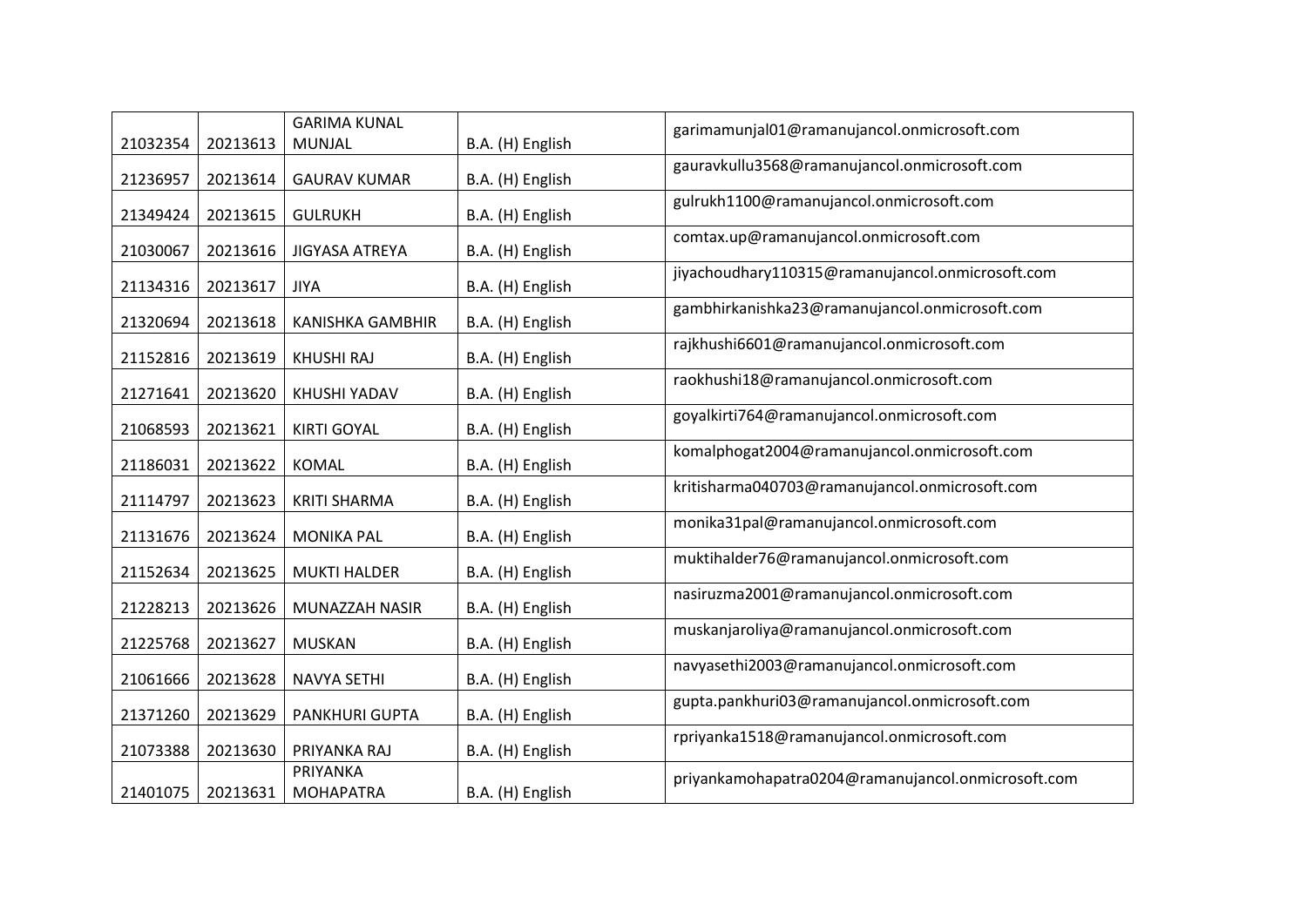| 21201539 | 20213632 | RACHEL KENGOO                  | B.A. (H) English | rachelkengoo@ramanujancol.onmicrosoft.com      |
|----------|----------|--------------------------------|------------------|------------------------------------------------|
| 21200484 | 20213633 | RAJ KAMAL                      | B.A. (H) English | ak7078550@ramanujancol.onmicrosoft.com         |
| 21093741 | 20213634 | ROHAN RAJOURIA                 | B.A. (H) English | ronisingh67890@ramanujancol.onmicrosoft.com    |
| 21053511 | 20213635 | RUBAL AHUJA                    | B.A. (H) English | rubal323ahuja@ramanujancol.onmicrosoft.com     |
| 21043335 | 20213636 | <b>RUCHI KUMARI</b>            | B.A. (H) English | ruchiroy0905@ramanujancol.onmicrosoft.com      |
| 21094297 | 20213637 | <b>SAGAR KHUNTE</b>            | B.A. (H) English | KHUNTESAGAR39@ramanujancol.onmicrosoft.com     |
| 21328574 | 20213638 | <b>SAMIR KUMAR</b>             | B.A. (H) English | SAMIR1989KUMAR8@ramanujancol.onmicrosoft.com   |
| 21196771 | 20213639 | SANGHITA DAS                   | B.A. (H) English | dassanghita02@ramanujancol.onmicrosoft.com     |
| 21124884 | 20213640 | <b>SARA AABDI</b>              | B.A. (H) English | aabdisara03@ramanujancol.onmicrosoft.com       |
| 21058558 | 20213641 | <b>SATISH KUMAR</b>            | B.A. (H) English | satishkumar828401@ramanujancol.onmicrosoft.com |
| 21069590 | 20213642 | <b>SHRUTI</b>                  | B.A. (H) English | shrutirai474@ramanujancol.onmicrosoft.com      |
| 21007301 | 20213643 | <b>SHRUTI</b><br>BHATTACHARYYA | B.A. (H) English | shruti.bhatta.17@ramanujancol.onmicrosoft.com  |
| 21291331 | 20213644 | SHWETA YADAV                   | B.A. (H) English | sanayarao520@ramanujancol.onmicrosoft.com      |
| 21447467 | 20213645 | SIMRAN                         | B.A. (H) English | Simranbidhuri271@ramanujancol.onmicrosoft.com  |
| 21372915 | 20213646 | SIMRAN SAYANI                  | B.A. (H) English | sayanisimran@ramanujancol.onmicrosoft.com      |
| 21255458 | 20213647 | <b>TANISHQA</b>                | B.A. (H) English | yashwinprofile@ramanujancol.onmicrosoft.com    |
| 21094528 | 20213648 | <b>VANSHIKA MISHRA</b>         | B.A. (H) English | vanshikamishra169@ramanujancol.onmicrosoft.com |
| 21316046 | 20213649 | <b>VIDHI MALIK</b>             | B.A. (H) English | vidhimalik560@ramanujancol.onmicrosoft.com     |
| 21236099 | 20213650 | <b>WASIFUR RAHAMAN</b>         | B.A. (H) English | wasiprince2002@ramanujancol.onmicrosoft.com    |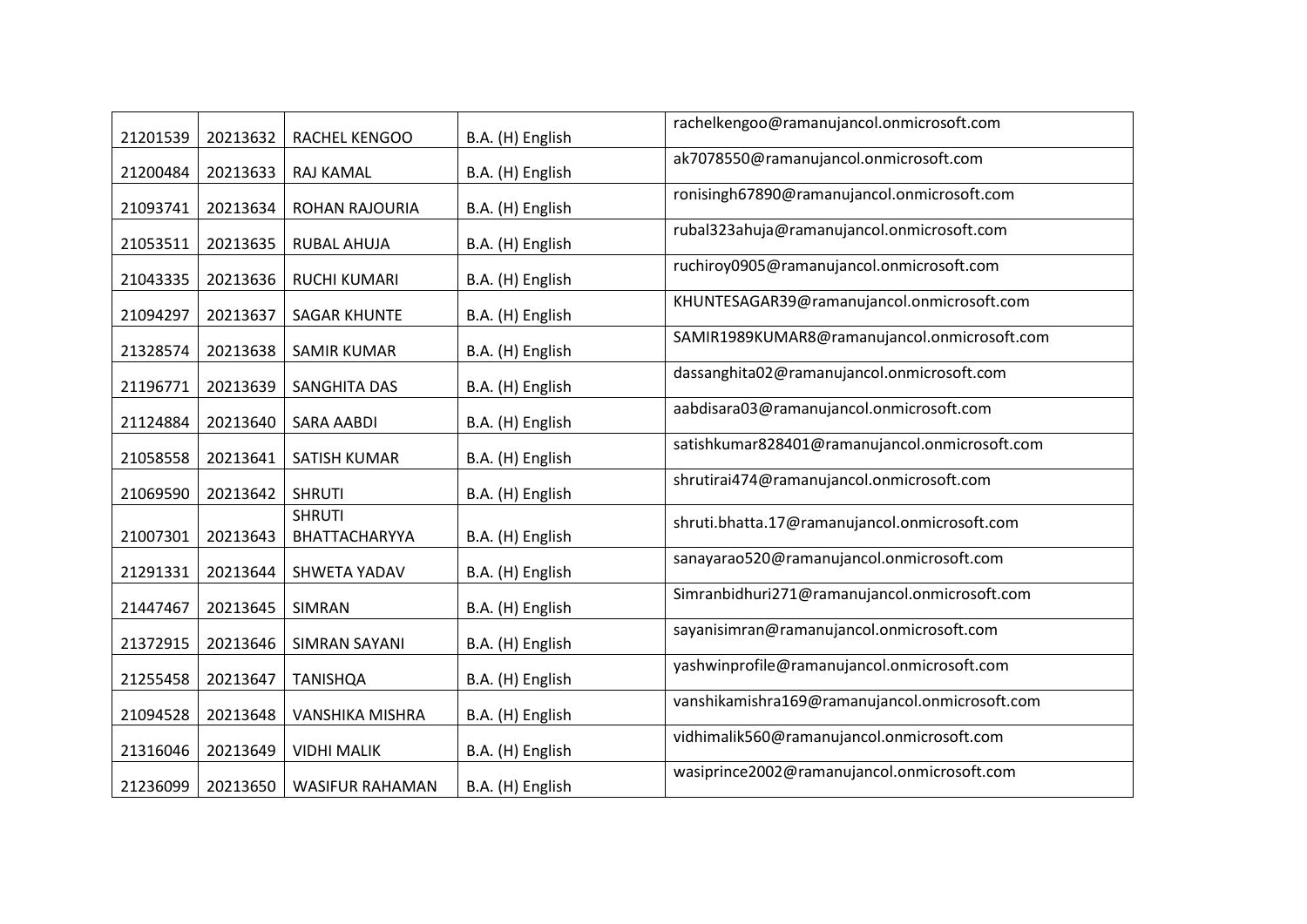| 21088369 | 20213401 | <b>AARTI</b>                    | B.A. (H) Hindi | kumarisangeeta32216@ramanujancol.onmicrosoft.com      |
|----------|----------|---------------------------------|----------------|-------------------------------------------------------|
| 21111860 | 20213402 | <b>ABHISHEK KUMAR</b>           | B.A. (H) Hindi | abhishekumarbasti@ramanujancol.onmicrosoft.com        |
| 21408989 | 20213403 | ABHISHEK<br>KUSHWAHA            | B.A. (H) Hindi | ashishdakore88@ramanujancol.onmicrosoft.com           |
| 21120198 | 20213404 | <b>ADARSH SHUKLA</b>            | B.A. (H) Hindi | adarshsh05072003@ramanujancol.onmicrosoft.com         |
| 21411373 | 20213405 | AMARNATH                        | B.A. (H) Hindi | ap1542003@ramanujancol.onmicrosoft.com                |
| 21231246 | 20213406 | <b>AMIT</b>                     | B.A. (H) Hindi | amitroy53576@ramanujancol.onmicrosoft.com             |
| 21024734 | 20213407 | <b>AMIT KUMAR</b>               | B.A. (H) Hindi | amitarajaputa76@ramanujancol.onmicrosoft.com          |
| 21147451 | 20213408 | <b>ANEES PATHAK</b>             | B.A. (H) Hindi | Pushpendra.pathak.137345@ramanujancol.onmicrosoft.com |
| 21345529 | 20213409 | <b>ANJALI MAHTO</b>             | B.A. (H) Hindi | mehtoanjali09@ramanujancol.onmicrosoft.com            |
| 21047960 | 20213410 | <b>ANKIT KUMAR</b>              | B.A. (H) Hindi | anku35379@ramanujancol.onmicrosoft.com                |
| 21116491 | 20213411 | <b>ANKIT KUMAR</b>              | B.A. (H) Hindi | ankitkumarrajput68@ramanujancol.onmicrosoft.com       |
| 21049957 | 20213412 | ANSHU KUMARI                    | B.A. (H) Hindi | mantuyadav76733@ramanujancol.onmicrosoft.com          |
| 21148079 | 20213413 | <b>ARYAN SINGH</b>              | B.A. (H) Hindi | Aryanbhadauria2003@ramanujancol.onmicrosoft.com       |
| 21276149 | 20213414 | <b>ASHWANI SHARMA</b>           | B.A. (H) Hindi | ashwanisharma.24november@ramanujancol.onmicrosoft.com |
| 21152978 | 20213415 | <b>AYUSH</b>                    | B.A. (H) Hindi | ayush.kumar157516@ramanujancol.onmicrosoft.com        |
| 21114984 | 20213416 | <b>BADAL</b>                    | B.A. (H) Hindi | badalsingh90615@ramanujancol.onmicrosoft.com          |
| 21051245 | 20213417 | CHANDRAPRAKASH<br><b>TANDAN</b> | B.A. (H) Hindi | Chandu0205tandan@ramanujancol.onmicrosoft.com         |
| 21207064 | 20213418 | <b>DEEPTI</b>                   | B.A. (H) Hindi | deeptisharma7882@ramanujancol.onmicrosoft.com         |
| 21013288 | 20213419 | <b>GAJENDER</b>                 | B.A. (H) Hindi | gajenderkumar25012003@ramanujancol.onmicrosoft.com    |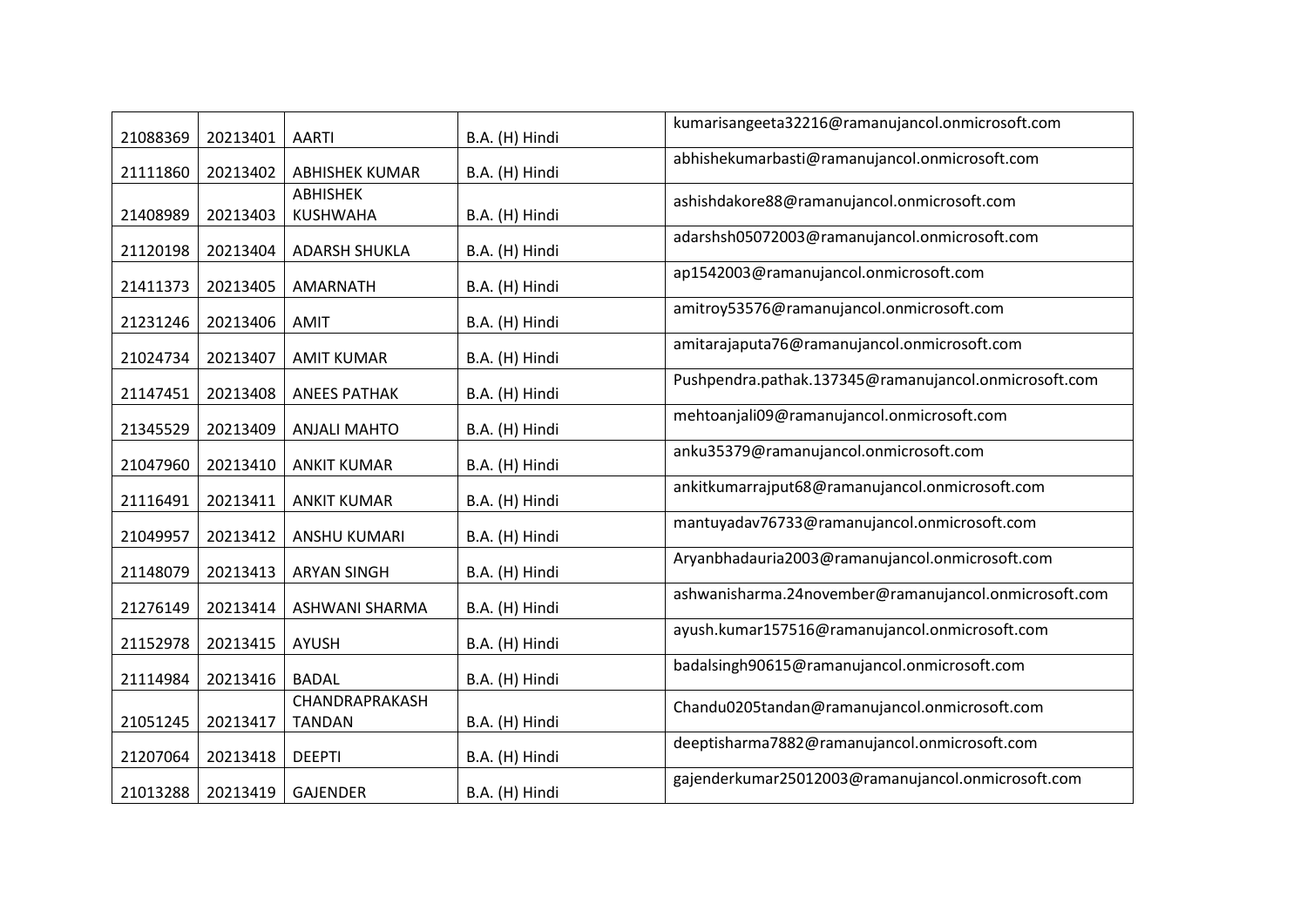| 21020134 | 20213420 | <b>HARSH BINDAL</b>  | B.A. (H) Hindi | bindalharsh70@ramanujancol.onmicrosoft.com      |
|----------|----------|----------------------|----------------|-------------------------------------------------|
| 21261309 | 20213421 | <b>JYOTI PAL</b>     | B.A. (H) Hindi | jyotipal2579@ramanujancol.onmicrosoft.com       |
| 21276820 | 20213422 | <b>KAPIL</b>         | B.A. (H) Hindi | bhaigcybercafe8570@ramanujancol.onmicrosoft.com |
| 21190358 | 20213423 | <b>KASAK GAUTAM</b>  | B.A. (H) Hindi | kasakgautam02021@ramanujancol.onmicrosoft.com   |
| 21080963 | 20213424 | KHUSHBOO MANDAL      | B.A. (H) Hindi | mkhushi1401@ramanujancol.onmicrosoft.com        |
| 21113619 | 20213425 | <b>KHUSHI SINGH</b>  | B.A. (H) Hindi | khushichettri097@ramanujancol.onmicrosoft.com   |
| 21043329 | 20213426 | KHUSHI KUMARI        | B.A. (H) Hindi | khushikumari072519@ramanujancol.onmicrosoft.com |
| 21149430 | 20213427 | <b>MADA RAM</b>      | B.A. (H) Hindi | madaramsuthar5005@ramanujancol.onmicrosoft.com  |
| 21320163 | 20213428 | <b>MAHESH SINGH</b>  | B.A. (H) Hindi | ms3982740@ramanujancol.onmicrosoft.com          |
| 21395196 | 20213429 | MANISHA NAGARKOTI    | B.A. (H) Hindi | Manishanagarkoti39@ramanujancol.onmicrosoft.com |
| 21144343 | 20213430 | <b>MEHAK CHOPRA</b>  | B.A. (H) Hindi | ramchander2906@ramanujancol.onmicrosoft.com     |
| 21226334 | 20213431 | MOHAK CHAUHAN        | B.A. (H) Hindi | mohak.1001chauhan@ramanujancol.onmicrosoft.com  |
| 21404361 | 20213432 | <b>MOHIT KUMAR</b>   | B.A. (H) Hindi | Mohitkumar962560@ramanujancol.onmicrosoft.com   |
| 21270777 | 20213433 | <b>MRANAL TIWARI</b> | B.A. (H) Hindi | mranaltiwari@ramanujancol.onmicrosoft.com       |
| 21106805 | 20213434 | NANDAN KUMAR JHA     | B.A. (H) Hindi | Nandan4994@ramanujancol.onmicrosoft.com         |
| 21225287 | 20213435 | NANDANI KUMARI       | B.A. (H) Hindi | nandumehta2003@ramanujancol.onmicrosoft.com     |
| 21140393 | 20213436 | NANDINI MISHRA       | B.A. (H) Hindi | mishranandini871@ramanujancol.onmicrosoft.com   |
| 21240127 | 20213437 | <b>NIKHIL</b>        | B.A. (H) Hindi | montygujjar.du@ramanujancol.onmicrosoft.com     |
| 21034045 | 20213438 | PAPIYA DUTTA         | B.A. (H) Hindi | papiyadutt19@ramanujancol.onmicrosoft.com       |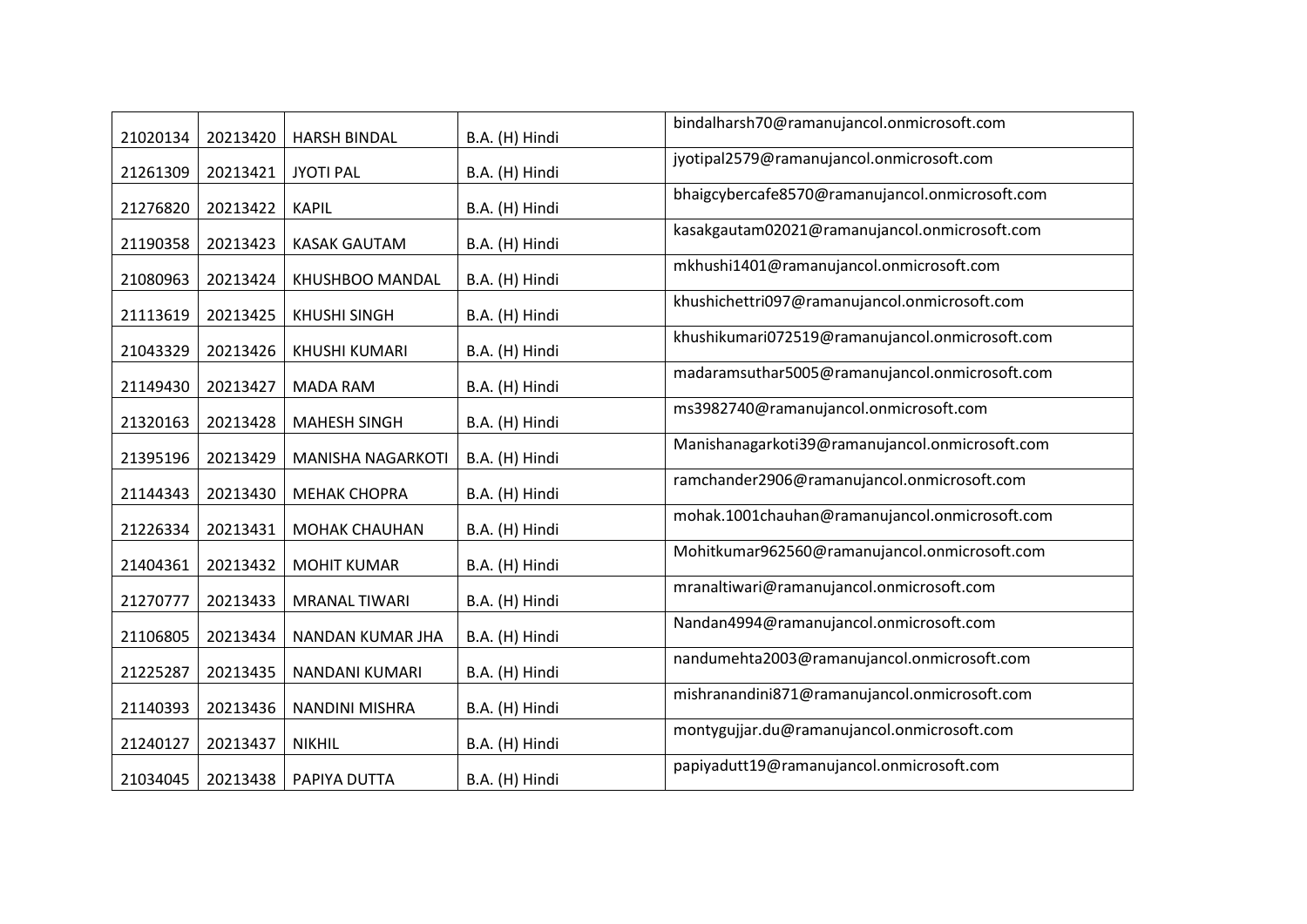| 21061086 | 20213439 | <b>RAHUL KUMAR</b>                 | B.A. (H) Hindi | kumarr81947@ramanujancol.onmicrosoft.com          |
|----------|----------|------------------------------------|----------------|---------------------------------------------------|
| 21278397 | 20213440 | <b>RAHUL SINGH</b>                 | B.A. (H) Hindi | rahulpatel933662@ramanujancol.onmicrosoft.com     |
| 21000284 | 20213441 | <b>RITIK KUMAR</b>                 | B.A. (H) Hindi | Kumarmanoj00224@ramanujancol.onmicrosoft.com      |
| 21047102 | 20213442 | RIYA CHAUDHARY                     | B.A. (H) Hindi | Chaudharyriya317@ramanujancol.onmicrosoft.com     |
| 21370816 | 20213443 | <b>ROHIT</b>                       | B.A. (H) Hindi | rohitjatt447@ramanujancol.onmicrosoft.com         |
| 21038928 | 20213444 | <b>ROSHAN KUMAR</b>                | B.A. (H) Hindi | prajapatiroshan2000@ramanujancol.onmicrosoft.com  |
| 21054783 | 20213445 | <b>RUKHSAR</b>                     | B.A. (H) Hindi | rukhsarsaifi930@ramanujancol.onmicrosoft.com      |
| 21292973 | 20213446 | <b>RUKSAR</b>                      | B.A. (H) Hindi | ruksarsalim648@ramanujancol.onmicrosoft.com       |
| 21404676 | 20213447 | SAJIYA                             | B.A. (H) Hindi | sajiyak121@ramanujancol.onmicrosoft.com           |
| 21208212 | 20213448 | SANA                               | B.A. (H) Hindi | sa9231486@ramanujancol.onmicrosoft.com            |
| 21287606 | 20213449 | SHALINI KUMARI                     | B.A. (H) Hindi | kumarishalini78206@ramanujancol.onmicrosoft.com   |
| 21214335 | 20213450 | <b>SHIKHA</b>                      | B.A. (H) Hindi | meenakhatana16@ramanujancol.onmicrosoft.com       |
| 21045398 | 20213451 | <b>SHOURYA</b><br><b>CHOUDHARY</b> | B.A. (H) Hindi | shouryachoudharyfire@ramanujancol.onmicrosoft.com |
| 21238723 | 20213452 | SHWETA                             | B.A. (H) Hindi | arvindkumara162@ramanujancol.onmicrosoft.com      |
| 21059338 | 20213453 | <b>SMRITI KUMARI</b>               | B.A. (H) Hindi | shandilyasmriti931@ramanujancol.onmicrosoft.com   |
| 21185581 | 20213454 | SONIYA                             | B.A. (H) Hindi | gautamsonia38@ramanujancol.onmicrosoft.com        |
| 21353648 | 20213455 | <b>SWATI SHARMA</b>                | B.A. (H) Hindi | swatisharma22797@ramanujancol.onmicrosoft.com     |
| 21147356 | 20213456 | <b>SWEETI</b>                      | B.A. (H) Hindi | sweetikaushal200@ramanujancol.onmicrosoft.com     |
| 21279664 | 20213457 | <b>TABREJ ALAM</b>                 | B.A. (H) Hindi | tabrejalam0856@ramanujancol.onmicrosoft.com       |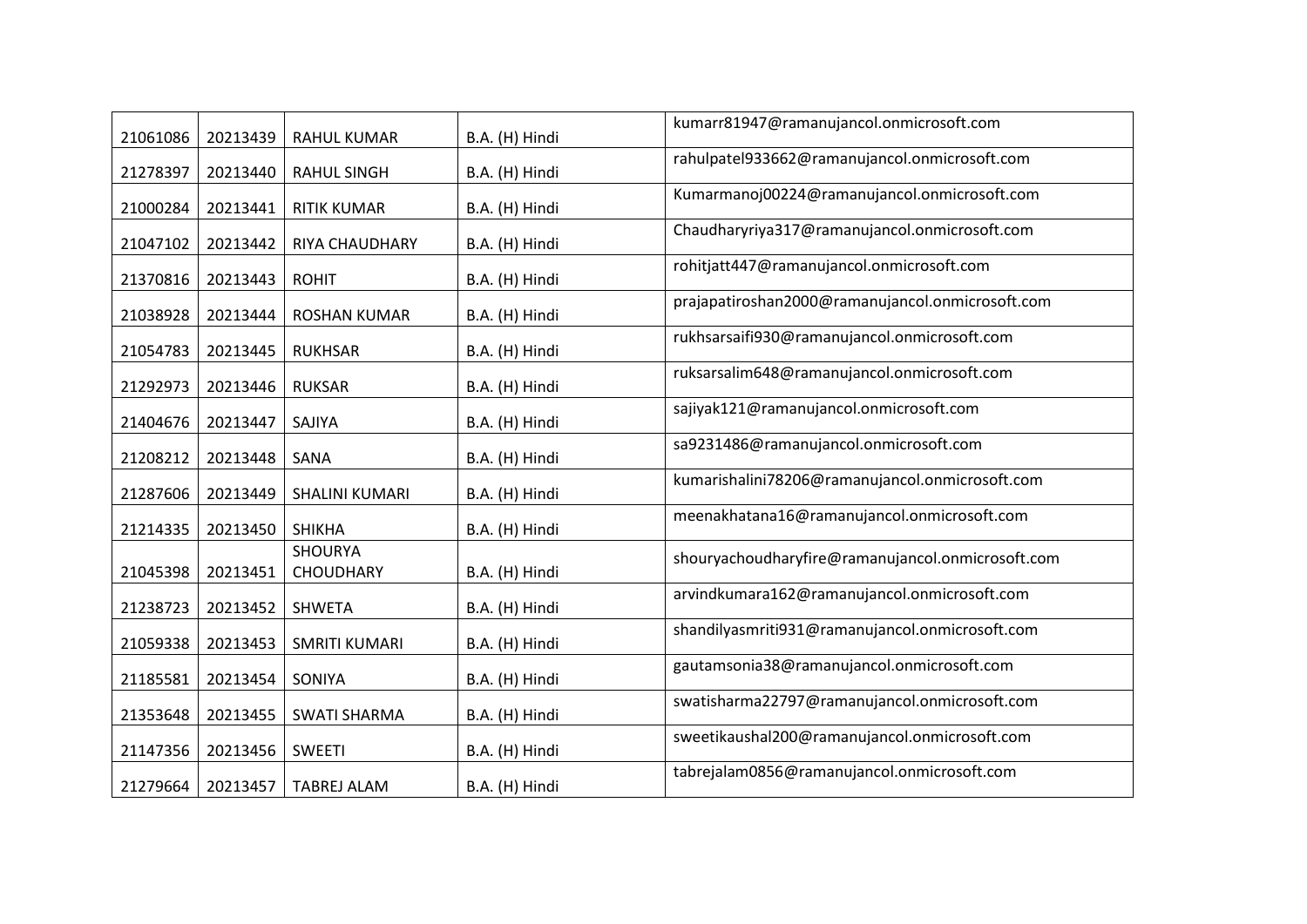| 21270724 | 20213458 | <b>TEERATH</b>                | B.A. (H) Hindi      | teerath032002@ramanujancol.onmicrosoft.com       |
|----------|----------|-------------------------------|---------------------|--------------------------------------------------|
| 21230858 | 20213459 | VANSHIKA                      | B.A. (H) Hindi      | VanshikaChauhan8225@ramanujancol.onmicrosoft.com |
| 21202470 | 20213460 | <b>VED PRAKASH</b>            | B.A. (H) Hindi      | basttaved22@ramanujancol.onmicrosoft.com         |
| 21387934 | 20213461 | <b>VIKAS KUMAR</b>            | B.A. (H) Hindi      | vikaskumar17092004@ramanujancol.onmicrosoft.com  |
| 21084175 | 20213462 | <b>VISHAL YADAV</b>           | B.A. (H) Hindi      | vy148333@ramanujancol.onmicrosoft.com            |
| 21039403 | 20213463 | <b>VIVEK KUMAR</b>            | B.A. (H) Hindi      | stvivekkumar786@ramanujancol.onmicrosoft.com     |
| 21352649 | 20213464 | YASH JANMEJAY                 | B.A. (H) Hindi      | gjaat6430@ramanujancol.onmicrosoft.com           |
| 21064169 | 20211801 | <b>AAYUSH GIRI</b>            | B.A. (H) Philosophy | aayush.giri2015@ramanujancol.onmicrosoft.com     |
| 21225738 | 20211802 | ABDUL WAHAB KHAN              | B.A. (H) Philosophy | abdul147wahab@ramanujancol.onmicrosoft.com       |
| 21388789 | 20211803 | <b>ABHISHEK NAYAK</b>         | B.A. (H) Philosophy | nayak9565@ramanujancol.onmicrosoft.com           |
| 21313947 | 20211804 | <b>AMIT KUMAR SINGH</b>       | B.A. (H) Philosophy | amit23092004@ramanujancol.onmicrosoft.com        |
| 21027079 | 20211805 | ANANYA SAXENA                 | B.A. (H) Philosophy | ananyasaxena2610@ramanujancol.onmicrosoft.com    |
| 21408695 | 20211806 | <b>ANIKET NASA</b>            | B.A. (H) Philosophy | aniketapj12@ramanujancol.onmicrosoft.com         |
| 21024328 | 20211807 | <b>ANIRUDDH VYAS</b>          | B.A. (H) Philosophy | anivyas1303@ramanujancol.onmicrosoft.com         |
| 21380502 | 20211808 | ANJALI                        | B.A. (H) Philosophy | anjali180105@ramanujancol.onmicrosoft.com        |
| 21012778 | 20211809 | ANJANA RAJAGOPAL              | B.A. (H) Philosophy | anjanarajagopal135@ramanujancol.onmicrosoft.com  |
| 21232040 | 20211810 | <b>ANUSHKA GIRI</b>           | B.A. (H) Philosophy | anushkagiri1995@ramanujancol.onmicrosoft.com     |
| 21353052 | 20211811 | <b>BHUMIT YADAV</b>           | B.A. (H) Philosophy | bhumitydv@ramanujancol.onmicrosoft.com           |
| 21258338 | 20211812 | <b>DINESH KUMAR</b><br>SHARMA | B.A. (H) Philosophy | diksh100@ramanujancol.onmicrosoft.com            |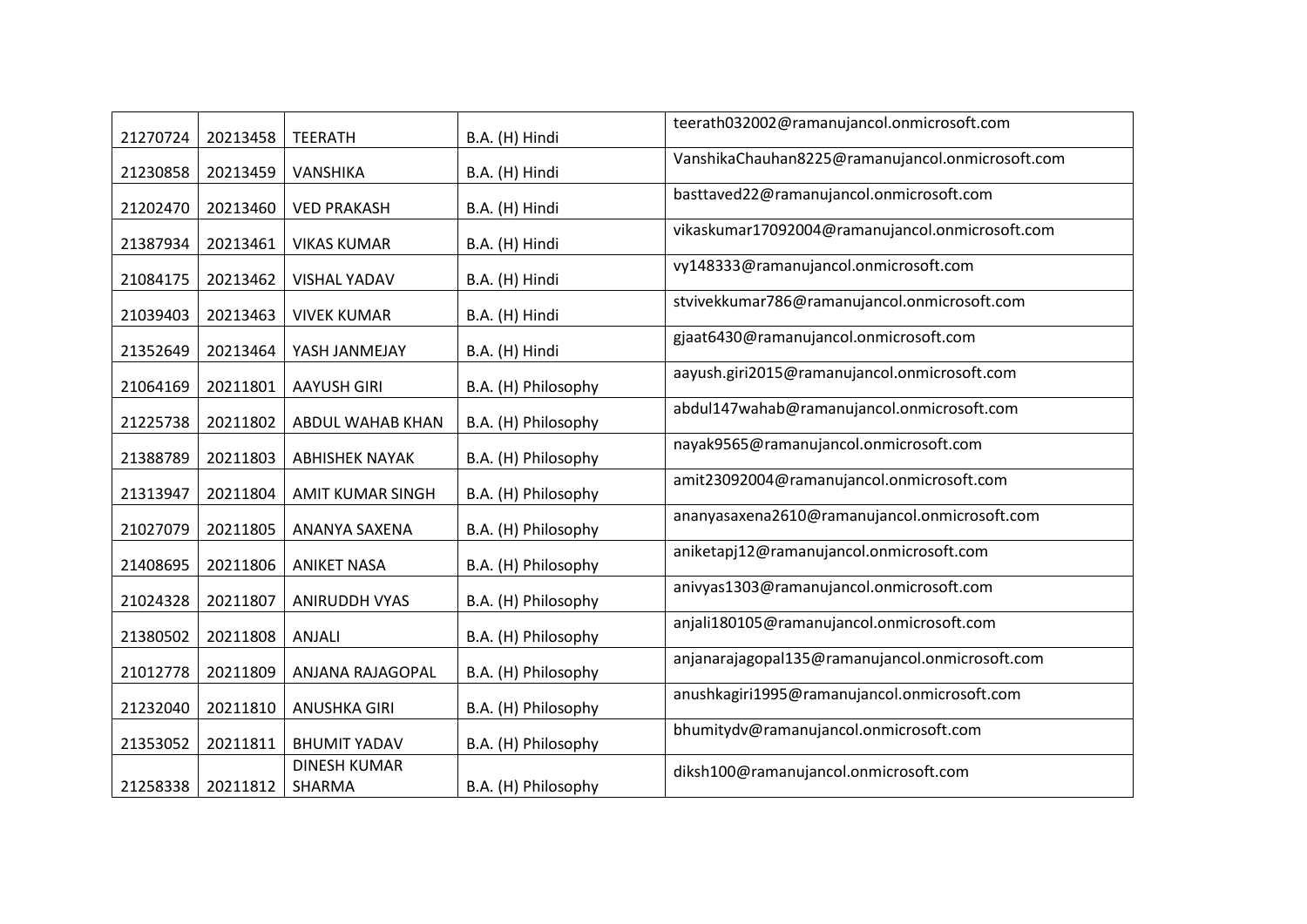| 21037946 | 20211814 | <b>FARHAAN KHAN</b>            | B.A. (H) Philosophy | farhaan24khan11@ramanujancol.onmicrosoft.com       |
|----------|----------|--------------------------------|---------------------|----------------------------------------------------|
| 21395042 | 20211815 | <b>GAURAV YADAV</b>            | B.A. (H) Philosophy | gauravyadav9500@ramanujancol.onmicrosoft.com       |
| 21400320 | 20211816 | <b>ISHITA ARORA</b>            | B.A. (H) Philosophy | ishitaa.arora99@ramanujancol.onmicrosoft.com       |
| 21112999 | 20211817 | <b>JAHNAVI MISHRA</b>          | B.A. (H) Philosophy | mishrajahnavi03@ramanujancol.onmicrosoft.com       |
| 21059213 | 20211818 | <b>JYOTI KUMARI</b>            | B.A. (H) Philosophy | Jyoti.Kumari200214@ramanujancol.onmicrosoft.com    |
| 21048601 | 20211819 | KAUSHAL KUMARI                 | B.A. (H) Philosophy | bharatsingh1645@ramanujancol.onmicrosoft.com       |
| 21133168 | 20211820 | <b>KRITI MAKKAR</b>            | B.A. (H) Philosophy | kriti.makkar17@ramanujancol.onmicrosoft.com        |
| 21405318 | 20211821 | <b>KRITY BARANWAL</b>          | B.A. (H) Philosophy | baranwalkrity@ramanujancol.onmicrosoft.com         |
| 21047773 | 20211822 | <b>KULVEER SINGH</b>           | B.A. (H) Philosophy | Maabajreshwari@ramanujancol.onmicrosoft.com        |
| 21154959 | 20211823 | <b>MAHI PRASAD</b>             | B.A. (H) Philosophy | mahiprasad2706@ramanujancol.onmicrosoft.com        |
| 21011719 | 20211824 | NIVEDITA TIWARI                | B.A. (H) Philosophy | nivedita.13tiwari@ramanujancol.onmicrosoft.com     |
| 21054073 | 20211825 | <b>PALLAVI</b>                 | B.A. (H) Philosophy | pallavibhadouriya2002@ramanujancol.onmicrosoft.com |
| 21077735 | 20211826 | PARITOSH AWANA                 | B.A. (H) Philosophy | awanaparitosh@ramanujancol.onmicrosoft.com         |
| 21358270 | 20211827 | PRANJUL SALUJA                 | B.A. (H) Philosophy | salujapranjul2407@ramanujancol.onmicrosoft.com     |
| 21182512 | 20211828 | PRIYA YADAV                    | B.A. (H) Philosophy | priyayadav552002@ramanujancol.onmicrosoft.com      |
| 21431852 | 20211829 | PUSHPITA PRIYA                 | B.A. (H) Philosophy | itzpushpita19@ramanujancol.onmicrosoft.com         |
| 21103167 | 20211830 | RAGHAV KUMAR                   | B.A. (H) Philosophy | raghav2000kumar@ramanujancol.onmicrosoft.com       |
| 21250357 | 20211831 | <b>RAHUL TULSIDAS</b><br>ANKAM | B.A. (H) Philosophy | ankam_tulsidas@ramanujancol.onmicrosoft.com        |
| 21268530 | 20211832 | RAJA ABHIMANYU                 | B.A. (H) Philosophy | rajaabhimanyu999@ramanujancol.onmicrosoft.com      |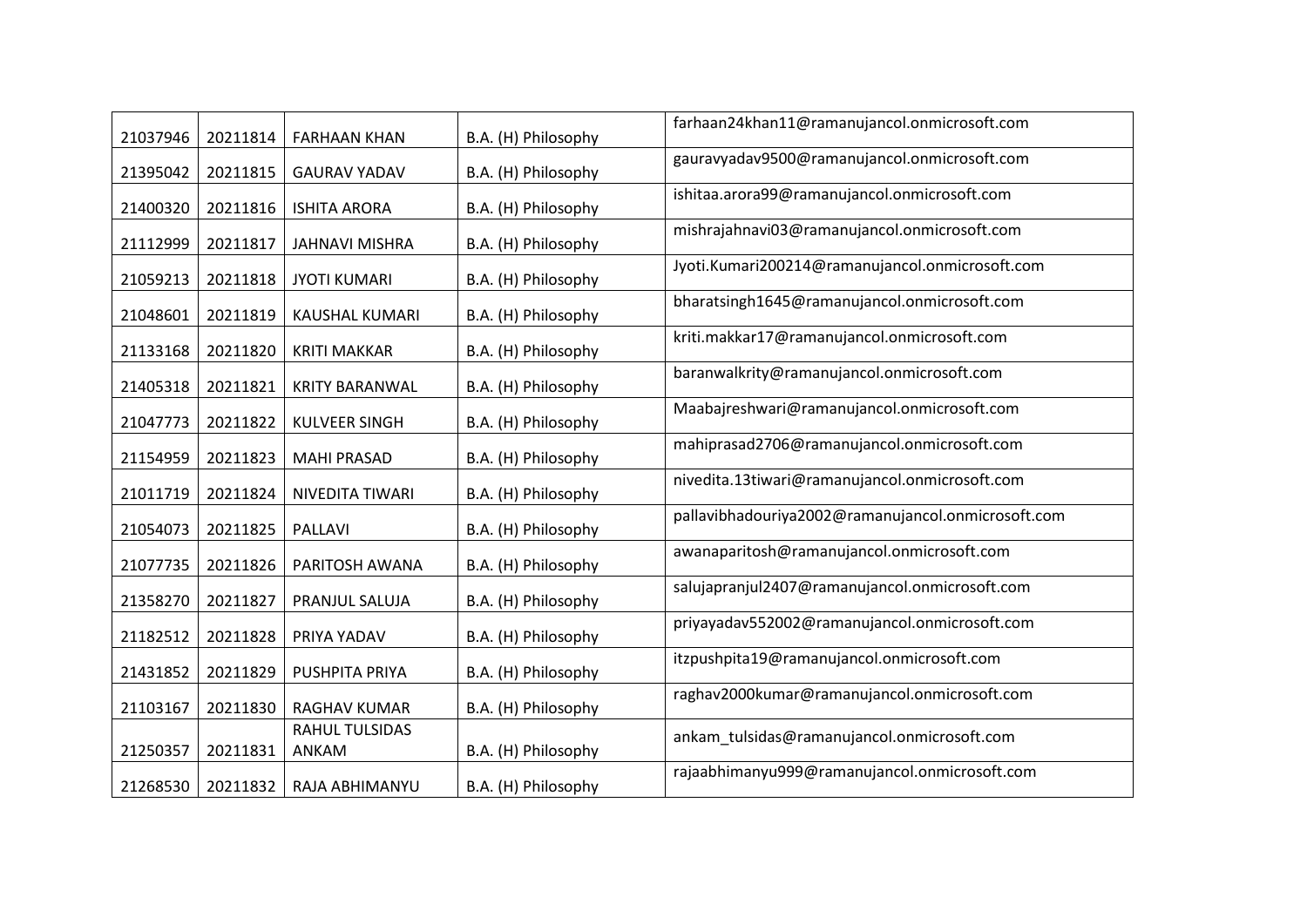| 21290472 | 20211833 | RONIT BANERJEE                            | B.A. (H) Philosophy        | ronitbanerjee503@ramanujancol.onmicrosoft.com      |
|----------|----------|-------------------------------------------|----------------------------|----------------------------------------------------|
| 21316663 | 20211834 | RUPAL SHARMA                              | B.A. (H) Philosophy        | rupal32003@ramanujancol.onmicrosoft.com            |
| 21060133 | 20211835 | <b>RUPALI SINGH</b>                       | B.A. (H) Philosophy        | rupalisingh7678@ramanujancol.onmicrosoft.com       |
| 21328835 | 20211836 | <b>SAMAR KHAN</b>                         | B.A. (H) Philosophy        | samark2121@ramanujancol.onmicrosoft.com            |
| 21287529 | 20211837 | SAMBHAVI TRIPATHI                         | B.A. (H) Philosophy        | sambhavisam2603@ramanujancol.onmicrosoft.com       |
| 21177134 | 20211838 | SHADAB AHMAD<br>AHMAD                     | B.A. (H) Philosophy        | shadab.sam12345@ramanujancol.onmicrosoft.com       |
| 21340722 | 20211839 | <b>SHIVAM KUMAR</b>                       | B.A. (H) Philosophy        | shivamkumarsingh09dec@ramanujancol.onmicrosoft.com |
| 21041600 | 20211840 | <b>SIMRAN DHILLON</b>                     | B.A. (H) Philosophy        | roochika@ramanujancol.onmicrosoft.com              |
| 21094205 | 20211841 | <b>SUBHASH GANDHI</b><br><b>VEMIREDDI</b> | B.A. (H) Philosophy        | Subhashgandhiv@ramanujancol.onmicrosoft.com        |
| 21297725 | 20211842 | <b>SURYAM SUDHIR</b><br>SARRAF            | B.A. (H) Philosophy        | suryamsudhirdu1806@ramanujancol.onmicrosoft.com    |
| 21053734 | 20211843 | TALARI SAI SHRAVYA                        | B.A. (H) Philosophy        | talarishravya5@ramanujancol.onmicrosoft.com        |
| 21116130 | 20211844 | <b>TANISHA CHOUDHARY</b>                  | B.A. (H) Philosophy        | vc3322806@ramanujancol.onmicrosoft.com             |
| 21183218 | 20211845 | <b>VANSH SHARMA</b>                       | B.A. (H) Philosophy        | vanshsunni@ramanujancol.onmicrosoft.com            |
| 21085117 | 20211846 | YASH                                      | B.A. (H) Philosophy        | Rathory24@ramanujancol.onmicrosoft.com             |
| 21091610 | 20211847 | YATIKA SHARMA                             | B.A. (H) Philosophy        | yatikasharma2110@ramanujancol.onmicrosoft.com      |
| 21294977 | 20211848 | YUVRAJ SINGH<br>CHARAN                    | B.A. (H) Philosophy        | yuvrajsinghcharan91@ramanujancol.onmicrosoft.com   |
| 21058157 | 20213801 | <b>AAKASH SONI</b>                        | B.A. (H) Political Science | soniaman0202@ramanujancol.onmicrosoft.com          |
| 21253401 | 20213802 | <b>AARTI BHATT</b>                        | B.A. (H) Political Science | aarti.bhatt2002@ramanujancol.onmicrosoft.com       |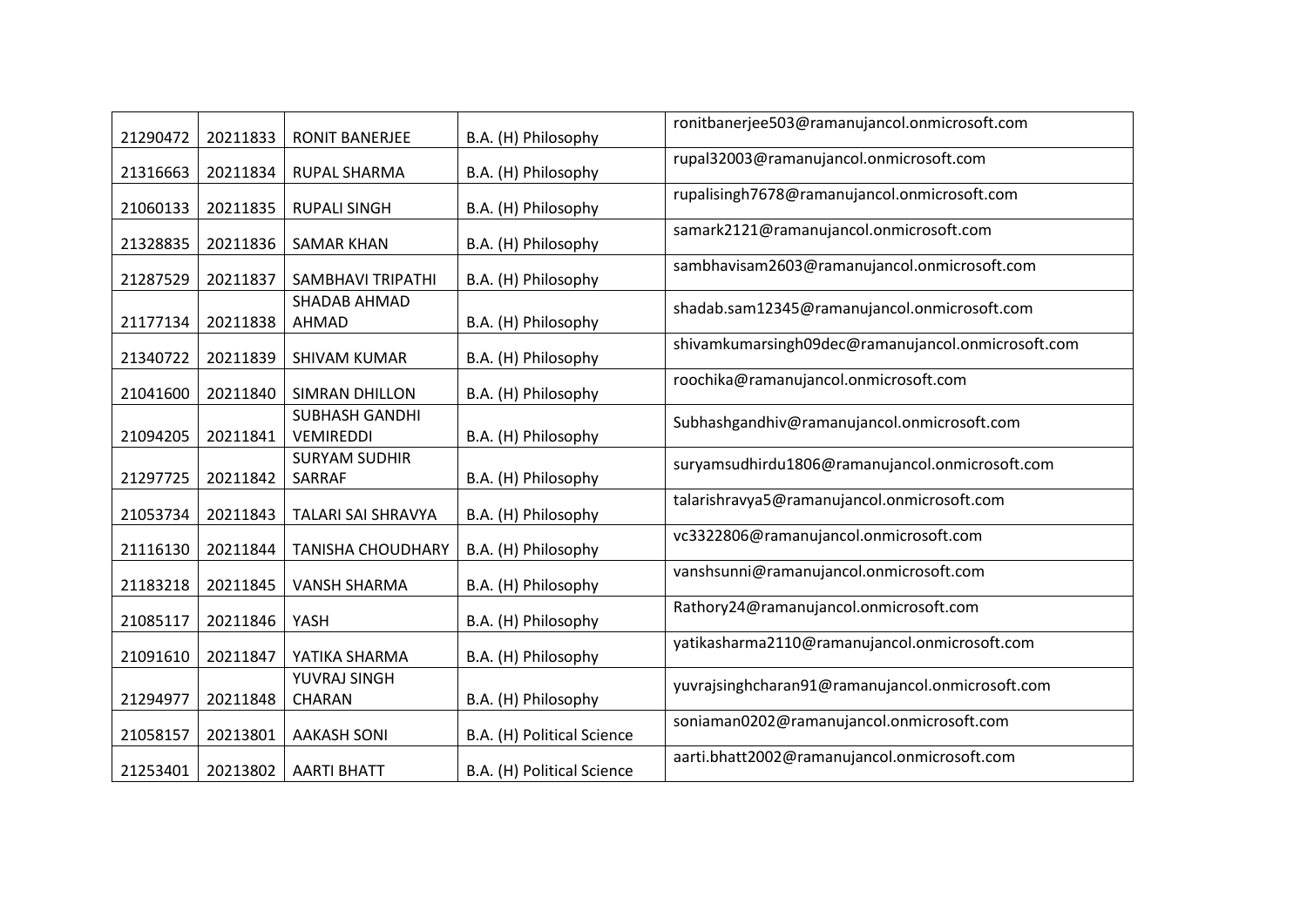| 21363446 | 20213803 | AASHIKA GUPTA          | B.A. (H) Political Science | aashikagupta800@ramanujancol.onmicrosoft.com     |
|----------|----------|------------------------|----------------------------|--------------------------------------------------|
| 21111853 | 20213804 | <b>ABHIJEET BERIYA</b> | B.A. (H) Political Science | BERIYAABHISHEK1892@ramanujancol.onmicrosoft.com  |
| 21425962 | 20213805 | <b>ABHISHEK MEENA</b>  | B.A. (H) Political Science | abhimeena7568@ramanujancol.onmicrosoft.com       |
| 21011376 | 20213806 | <b>ADITYA KISHAN</b>   | B.A. (H) Political Science | adityakishan779@ramanujancol.onmicrosoft.com     |
| 21030517 | 20213807 | ADITYA KUMAR           | B.A. (H) Political Science | dmet.abc@ramanujancol.onmicrosoft.com            |
| 21164374 | 20213808 | <b>AKASH YADAV</b>     | B.A. (H) Political Science | kapildev5365@ramanujancol.onmicrosoft.com        |
| 21137395 | 20213809 | <b>AMAN RAJ</b>        | B.A. (H) Political Science | rajaman2405@ramanujancol.onmicrosoft.com         |
| 21272080 | 20213810 | <b>AMAN YADAV</b>      | B.A. (H) Political Science | yadavaman9212@ramanujancol.onmicrosoft.com       |
| 21013201 | 20213811 | <b>ANJALI KUMARI</b>   | B.A. (H) Political Science | anjaliyaduvansi099@ramanujancol.onmicrosoft.com  |
| 21281615 | 20213812 | <b>ANKITA</b>          | B.A. (H) Political Science | ankitarajput9535@ramanujancol.onmicrosoft.com    |
| 21106742 | 20213813 | ANUSHKA UNIYAL         | B.A. (H) Political Science | anushkauniyal088@ramanujancol.onmicrosoft.com    |
| 21055246 | 20213814 | <b>ASHI SHARMA</b>     | B.A. (H) Political Science | ashi72086@ramanujancol.onmicrosoft.com           |
| 21331630 | 20213815 | <b>ASHUTOSH VERMA</b>  | B.A. (H) Political Science | av423089@ramanujancol.onmicrosoft.com            |
| 21201305 | 20213816 | <b>ASIN NEGI</b>       | B.A. (H) Political Science | asinnegi601@ramanujancol.onmicrosoft.com         |
| 21155542 | 20213817 | <b>BHUMIKA GULATI</b>  | B.A. (H) Political Science | bhumikagulati1@ramanujancol.onmicrosoft.com      |
| 21041631 | 20213818 | <b>BIMAL PATHAK</b>    | B.A. (H) Political Science | bimalpathak614@ramanujancol.onmicrosoft.com      |
| 21303650 | 20213819 | <b>CHIBENI ODYUO</b>   | B.A. (H) Political Science | chibenilkr03@ramanujancol.onmicrosoft.com        |
| 21128369 | 20213820 | DEEPAK KUMAR SAH       | B.A. (H) Political Science | deepakkumarshah2452@ramanujancol.onmicrosoft.com |
| 21124666 | 20213821 | <b>GAURAV KUMAR</b>    | B.A. (H) Political Science | gauravrajkar9876@ramanujancol.onmicrosoft.com    |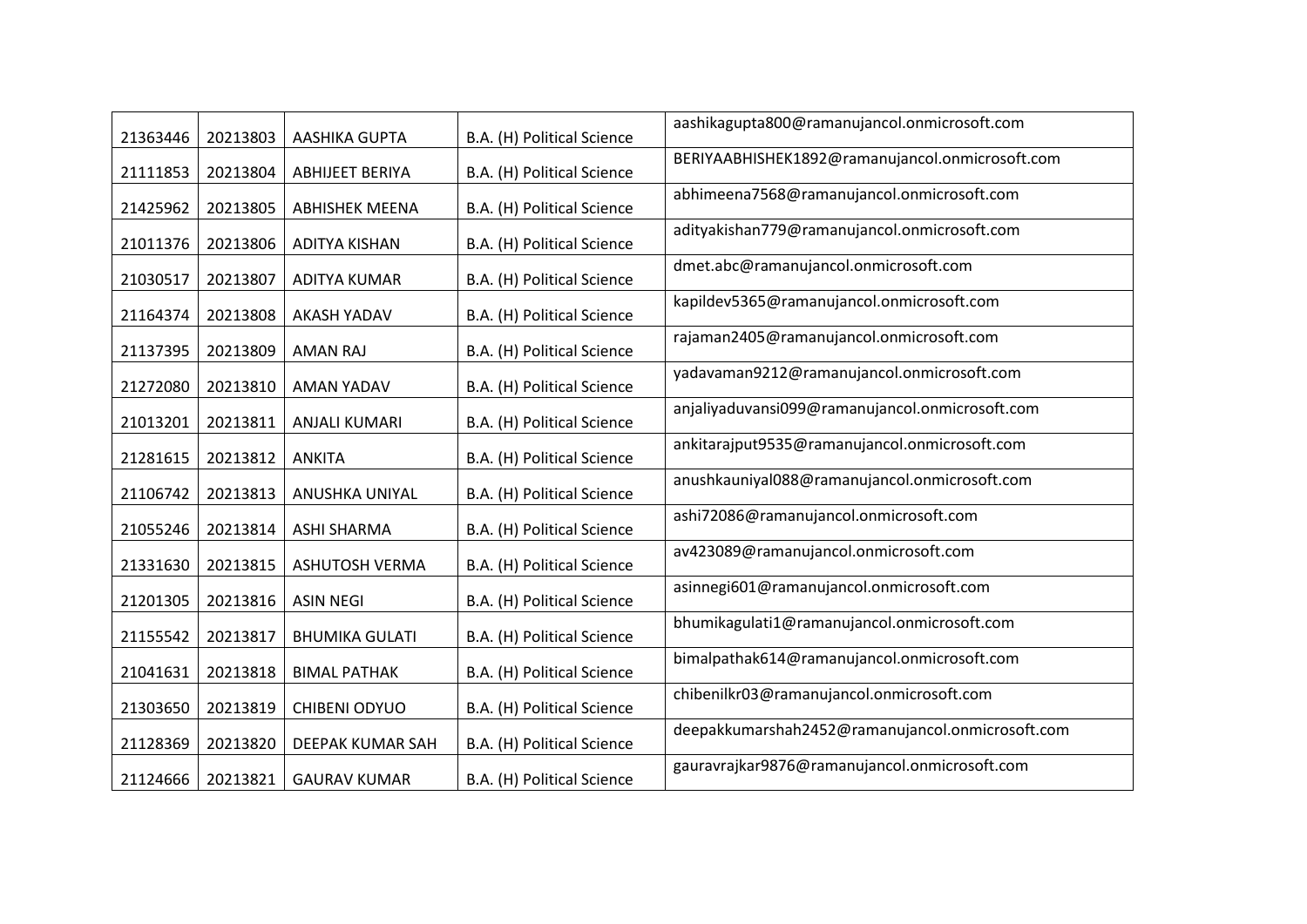| 21348171 | 20213822 | <b>GAURAV KUMAR</b>                    | B.A. (H) Political Science | gauravdu04@ramanujancol.onmicrosoft.com               |
|----------|----------|----------------------------------------|----------------------------|-------------------------------------------------------|
| 21230538 | 20213823 | HIMANSHU GUPTA                         | B.A. (H) Political Science | himanshugupta515@ramanujancol.onmicrosoft.com         |
| 21030061 | 20213824 | HIMANSHU JOSHI                         | B.A. (H) Political Science | hi.himanshujoshi@ramanujancol.onmicrosoft.com         |
| 21090535 | 20213825 | <b>ISHIKKA</b>                         | B.A. (H) Political Science | ishikka2017@ramanujancol.onmicrosoft.com              |
| 21254568 | 20213826 | <b>JITENDRA KUMAR</b><br>YADAV         | B.A. (H) Political Science | cby.chandu94@ramanujancol.onmicrosoft.com             |
| 21242998 | 20213827 | <b>KASHISH SEHRAWAT</b>                | B.A. (H) Political Science | kashishs2452@ramanujancol.onmicrosoft.com             |
| 21016388 | 20213828 | <b>KRISHNA NAND</b><br><b>TRIPATHI</b> | B.A. (H) Political Science | Krishnatripathi122@ramanujancol.onmicrosoft.com       |
| 21172166 | 20213829 | L MANGGUNHAO<br><b>KHONGSAI</b>        | B.A. (H) Political Science | manggun2002@ramanujancol.onmicrosoft.com              |
| 21327004 | 20213830 | <b>MANISHA</b>                         | B.A. (H) Political Science | manishakumari20140021087@ramanujancol.onmicrosoft.com |
| 21028095 | 20213831 | MANORAMA KESHRI                        | B.A. (H) Political Science | manoramakeshri.2103@ramanujancol.onmicrosoft.com      |
| 21234632 | 20213832 | <b>MEHUL KUMAR</b>                     | B.A. (H) Political Science | mehulyadav7703@ramanujancol.onmicrosoft.com           |
| 21143934 | 20213833 | <b>NANDINI TAANK</b>                   | B.A. (H) Political Science | nandinitaank23@ramanujancol.onmicrosoft.com           |
| 21091616 | 20213834 | <b>OJASVI GOEL</b>                     | B.A. (H) Political Science | ojasvigoel9@ramanujancol.onmicrosoft.com              |
| 21074917 | 20213835 | <b>OJASWINI CHOUHAN</b>                | B.A. (H) Political Science | ojaswinichouhan8888@ramanujancol.onmicrosoft.com      |
| 21053797 | 20213836 | POOJA YADAV                            | B.A. (H) Political Science | poojayadav90406@ramanujancol.onmicrosoft.com          |
| 21107537 | 20213837 | <b>PRACHI DAS</b>                      | B.A. (H) Political Science | prachidas623@ramanujancol.onmicrosoft.com             |
| 21010628 | 20213838 | PRAGYA GHIMIRAY<br><b>CHETTRI</b>      | B.A. (H) Political Science | pragyaghimiray414@ramanujancol.onmicrosoft.com        |
| 21019306 | 20213839 | PRERANA RAO                            | B.A. (H) Political Science | prexx16@ramanujancol.onmicrosoft.com                  |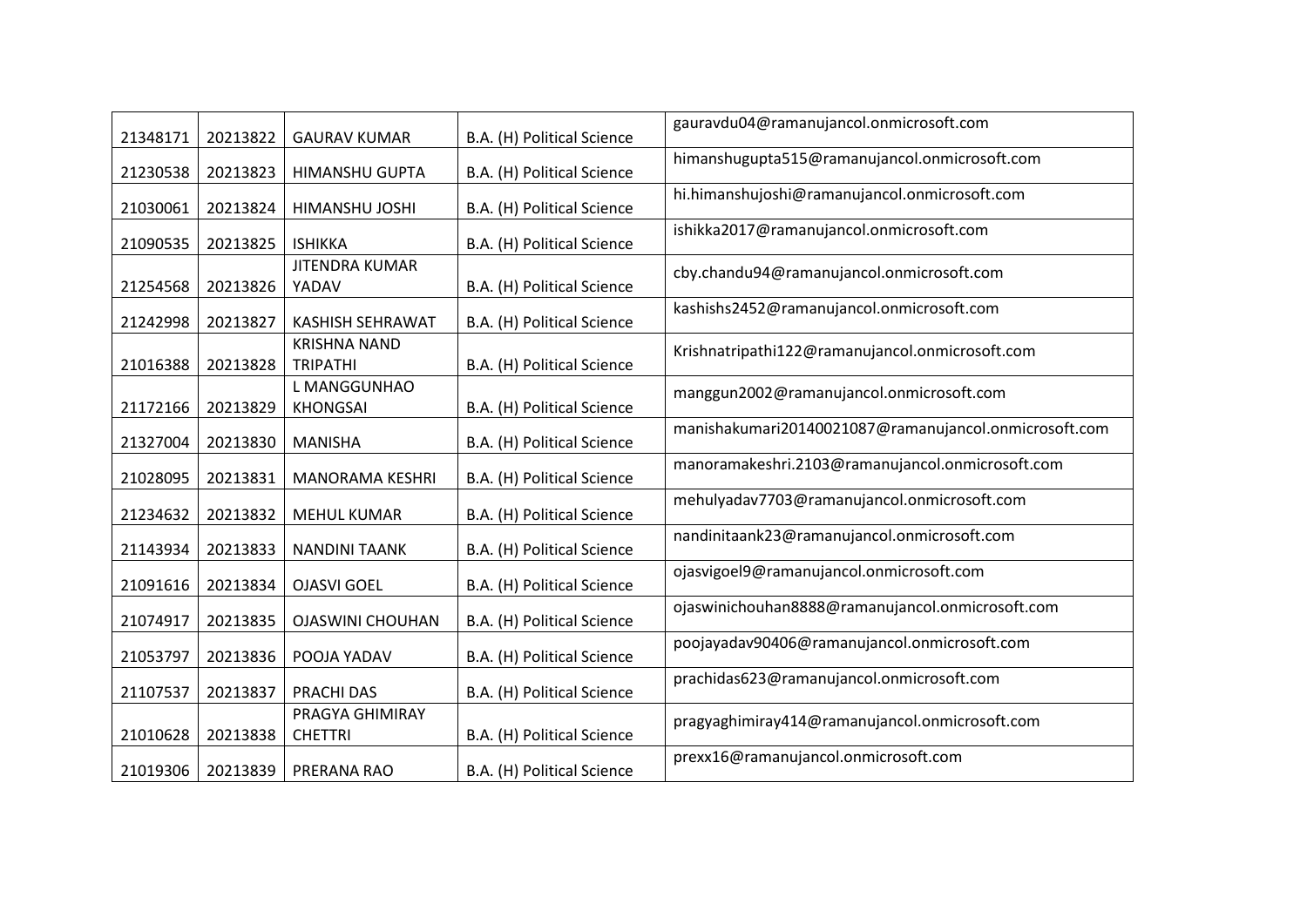| 21085500 | 20213840 | PRIYA RAWAT                    | B.A. (H) Political Science | rwtlaxmi123@ramanujancol.onmicrosoft.com                     |
|----------|----------|--------------------------------|----------------------------|--------------------------------------------------------------|
| 21217455 | 20213841 | PRIYAL CHOUDHARY               | B.A. (H) Political Science | talktorenusunil@ramanujancol.onmicrosoft.com                 |
| 21036188 | 20213842 | RANA NIRAJ KUMAR               | B.A. (H) Political Science | rananirajsingh000@ramanujancol.onmicrosoft.com               |
| 21066467 | 20213843 | <b>RISHABH KUMAR</b><br>SHARMA | B.A. (H) Political Science | rs4577787@ramanujancol.onmicrosoft.com                       |
| 21096419 | 20213844 | RIYA SHUKLA                    | B.A. (H) Political Science | riyashukla4691@ramanujancol.onmicrosoft.com                  |
| 21392393 | 20213845 | <b>SACHIN SINGH</b>            | B.A. (H) Political Science | sachinsingh3489@ramanujancol.onmicrosoft.com                 |
| 21199642 | 20213846 | SAKSHI KUMARI                  | B.A. (H) Political Science | sakshipriyadarshini.michaelite1@ramanujancol.onmicrosoft.com |
| 21202243 | 20213847 | SANJAY                         | B.A. (H) Political Science | sanjaydi7658@ramanujancol.onmicrosoft.com                    |
| 21030565 | 20213848 | SHREYA JAISWAL                 | B.A. (H) Political Science | ashokjaiswal0908@ramanujancol.onmicrosoft.com                |
| 21097286 | 20213849 | SHREYASEE<br>GOSWAMI           | B.A. (H) Political Science | shreyasee1203@ramanujancol.onmicrosoft.com                   |
| 21056904 | 20213850 | <b>SHUBH</b>                   | B.A. (H) Political Science | Shubhpathak2306@ramanujancol.onmicrosoft.com                 |
| 21089468 | 20213851 | <b>SNEHA</b>                   | B.A. (H) Political Science | yadavsneha64451@ramanujancol.onmicrosoft.com                 |
| 21073247 | 20213852 | SONU                           | B.A. (H) Political Science | sonuannu560@ramanujancol.onmicrosoft.com                     |
| 21084140 | 20213854 | SUDHANSHU SINGH                | B.A. (H) Political Science | sudhanshuguru423@ramanujancol.onmicrosoft.com                |
| 21165907 | 20213855 | <b>SWATI KATARIA</b>           | B.A. (H) Political Science | swatikataria182@ramanujancol.onmicrosoft.com                 |
| 21053798 | 20213856 | <b>TANYA JAISWAL</b>           | B.A. (H) Political Science | tannujaiswal977@ramanujancol.onmicrosoft.com                 |
| 21238493 | 20213857 | <b>UDYA KUMARI</b>             | B.A. (H) Political Science | uc33053@ramanujancol.onmicrosoft.com                         |
| 21345269 | 20213858 | VANDANA                        | B.A. (H) Political Science | eflanita1986@ramanujancol.onmicrosoft.com                    |
| 21206280 | 20213859 | VANSHIKA SHARMA                | B.A. (H) Political Science | vanshiikasharma@ramanujancol.onmicrosoft.com                 |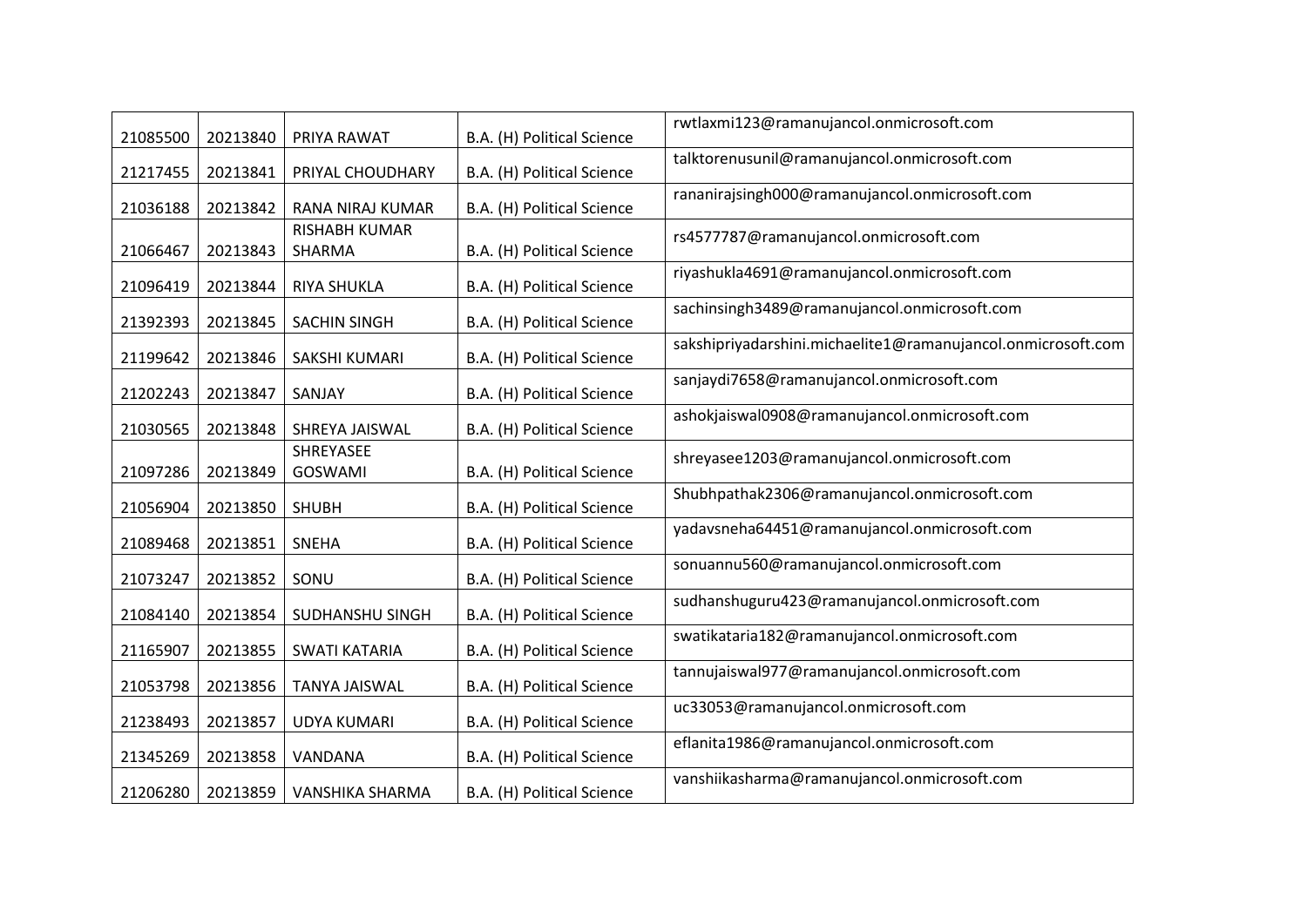| 21358925 | 20213860 | <b>VARDA JAIN</b>     | B.A. (H) Political Science | vardajain.slg@ramanujancol.onmicrosoft.com    |
|----------|----------|-----------------------|----------------------------|-----------------------------------------------|
| 21250927 | 20213861 | <b>VIBHA KUMARI</b>   | B.A. (H) Political Science | kumarivibha3040@ramanujancol.onmicrosoft.com  |
| 21313762 | 20213862 | <b>VIVEK</b>          | B.A. (H) Political Science | jhavivek7755@ramanujancol.onmicrosoft.com     |
|          |          |                       | <b>B.A Programme</b>       |                                               |
|          |          |                       | (Economics +               | asthapatel027@ramanujancol.onmicrosoft.com    |
| 21096418 | 20213101 | <b>ASTHA PATEL</b>    | Mathematics)               |                                               |
|          |          |                       | B.A Programme (Hindi +     | aayshakhan8384@ramanujancol.onmicrosoft.com   |
| 21215806 | 20213102 | AAISHA                | <b>Political Science)</b>  |                                               |
|          |          |                       | <b>B.A Programme</b>       |                                               |
|          |          |                       | (Accounting and Finance +  | agg.aakriti123@ramanujancol.onmicrosoft.com   |
| 21145164 | 20213103 | AAKRITI JINDAL        | Mathematics)               |                                               |
|          |          |                       | B.A Programme (History +   | apal04022004@ramanujancol.onmicrosoft.com     |
| 21239857 | 20213104 | <b>ABHISHEK KUMAR</b> | <b>Political Science)</b>  |                                               |
|          |          |                       | B.A Programme (History +   | akashyadavcoc12@ramanujancol.onmicrosoft.com  |
| 21301611 | 20213105 | AKASH                 | <b>Political Science)</b>  |                                               |
|          |          |                       | B.A Programme (Punjabi +   | kkulhari1122@ramanujancol.onmicrosoft.com     |
| 21048879 | 20213106 | <b>AKSHAT</b>         | <b>Political Science)</b>  |                                               |
|          |          |                       | B.A Programme (Punjabi +   | gaman0323@ramanujancol.onmicrosoft.com        |
| 21051624 | 20213107 | <b>AMAN GUPTA</b>     | History)                   |                                               |
|          |          |                       | <b>B.A Programme</b>       |                                               |
|          |          |                       | (Accounting and Finance +  | nbsmbd@ramanujancol.onmicrosoft.com           |
| 21342562 | 20213108 | AMREEN SIDDIQUI       | Economics)                 |                                               |
|          |          |                       | <b>B.A Programme</b>       |                                               |
|          |          |                       | (Philosophy + Political    | anany45187@ramanujancol.onmicrosoft.com       |
| 21006089 | 20213109 | <b>ANANY RATHORE</b>  | Science)                   |                                               |
|          |          |                       | <b>B.A Programme</b>       |                                               |
|          |          |                       | (Philosophy + Political    | sshreekrishna089@ramanujancol.onmicrosoft.com |
| 21406317 | 20213110 | <b>ANJALI VAISH</b>   | Science)                   |                                               |
|          |          |                       | B.A Programme (History +   | ankitabisht550@ramanujancol.onmicrosoft.com   |
| 21183921 | 20213111 | <b>ANKITA BISHT</b>   | <b>Political Science)</b>  |                                               |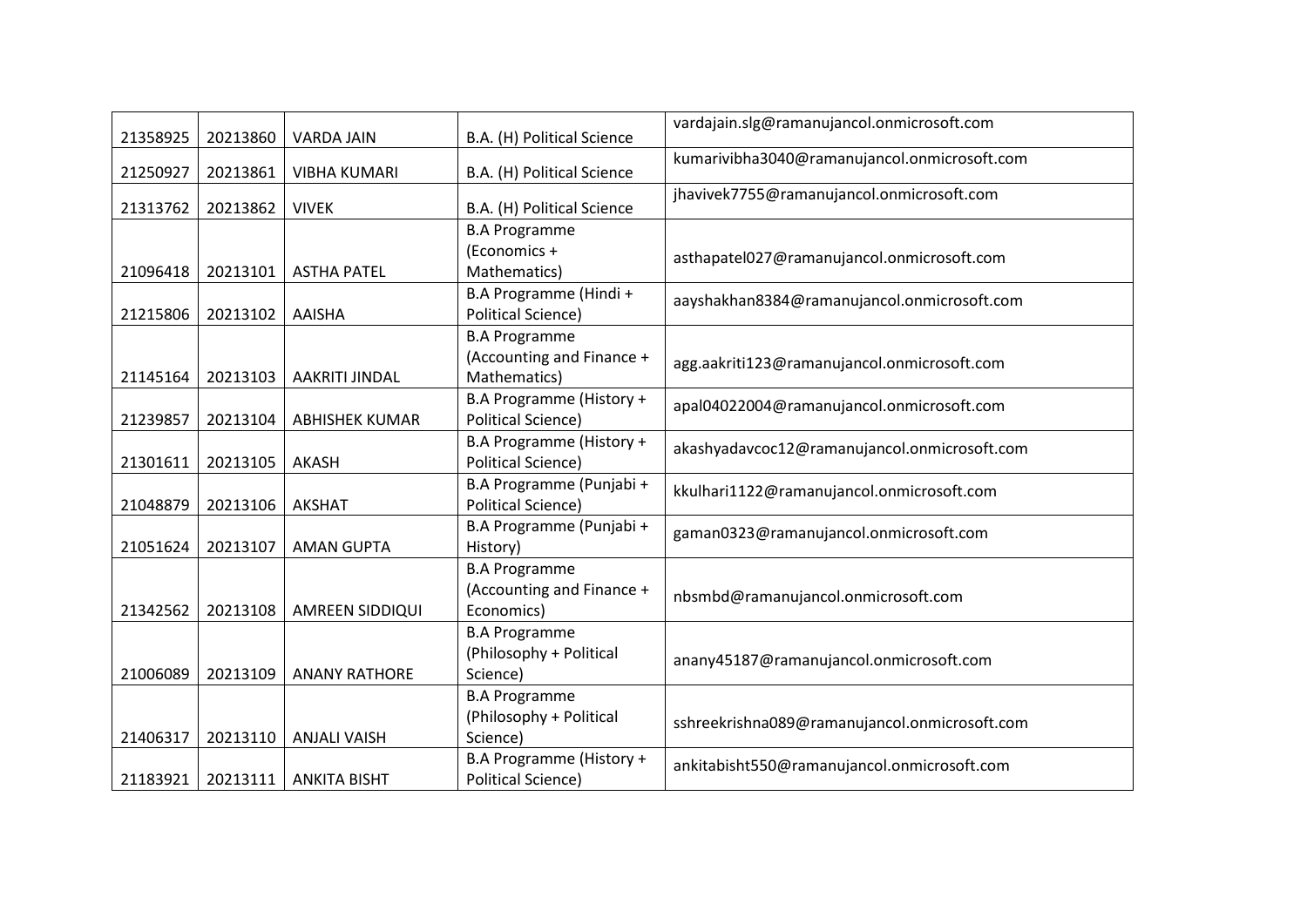| 21162292 | 20213112 | ANSHIKA CHAUHAN      | B.A Programme (History +<br><b>Political Science)</b> | chauhananshika238@ramanujancol.onmicrosoft.com |
|----------|----------|----------------------|-------------------------------------------------------|------------------------------------------------|
|          |          |                      | <b>B.A Programme</b>                                  |                                                |
|          |          |                      | (Philosophy + Political                               | coldamit28@ramanujancol.onmicrosoft.com        |
| 21199115 | 20213113 | ANSHIKA PANDEY       | Science)                                              |                                                |
|          |          |                      | <b>B.A Programme</b>                                  | Anugairola30@ramanujancol.onmicrosoft.com      |
| 21112099 | 20213114 | ANU SHREE GAIROLA    | (Economics + Psychology)                              |                                                |
|          |          |                      | <b>B.A Programme</b>                                  |                                                |
|          |          |                      | (Philosophy + Political                               | ydvanuj111@ramanujancol.onmicrosoft.com        |
| 21219220 | 20213115 | <b>ANUJ KUMAR</b>    | Science)                                              |                                                |
|          |          |                      | B.A Programme (History +                              | singhanurag0267@ramanujancol.onmicrosoft.com   |
| 21152068 | 20213116 | <b>ANURAG SINGH</b>  | <b>Political Science)</b>                             |                                                |
|          |          |                      | <b>B.A Programme</b>                                  |                                                |
|          |          |                      | (Economics +                                          |                                                |
|          |          |                      | Entrepreneurship and                                  | apoorv.agarwal86@ramanujancol.onmicrosoft.com  |
| 21130770 | 20213117 | APOORV AGARWAL       | <b>Small Business (ESB))</b>                          |                                                |
|          |          |                      | <b>B.A Programme</b>                                  |                                                |
|          |          |                      | (Accounting and Finance +                             | arpit4532brar@ramanujancol.onmicrosoft.com     |
| 21081974 | 20213118 | <b>ARPIT BRAR</b>    | Mathematics)                                          |                                                |
|          |          |                      | <b>B.A Programme</b>                                  |                                                |
|          |          |                      | (Economics +                                          | arshg1207@ramanujancol.onmicrosoft.com         |
| 21030110 | 20213119 | <b>ARSH GULIA</b>    | Mathematics)                                          |                                                |
|          |          |                      | <b>B.A Programme</b>                                  |                                                |
|          |          |                      | (Economics +                                          |                                                |
|          |          |                      | Entrepreneurship and                                  | negiarti44@ramanujancol.onmicrosoft.com        |
| 21038356 | 20213120 | <b>ARTI NEGI</b>     | <b>Small Business (ESB))</b>                          |                                                |
|          |          |                      | <b>B.A Programme</b>                                  |                                                |
|          |          |                      | (Economics +                                          | ashmitthakur8888@ramanujancol.onmicrosoft.com  |
| 21058621 | 20213121 | <b>ASHMIT THAKUR</b> | Mathematics)                                          |                                                |
|          |          |                      | <b>B.A Programme</b>                                  |                                                |
|          |          |                      | (Economics +                                          |                                                |
|          |          |                      | Entrepreneurship and                                  | dasashmita22@ramanujancol.onmicrosoft.com      |
| 21026489 | 20213122 | <b>ASHMITA DAS</b>   | <b>Small Business (ESB))</b>                          |                                                |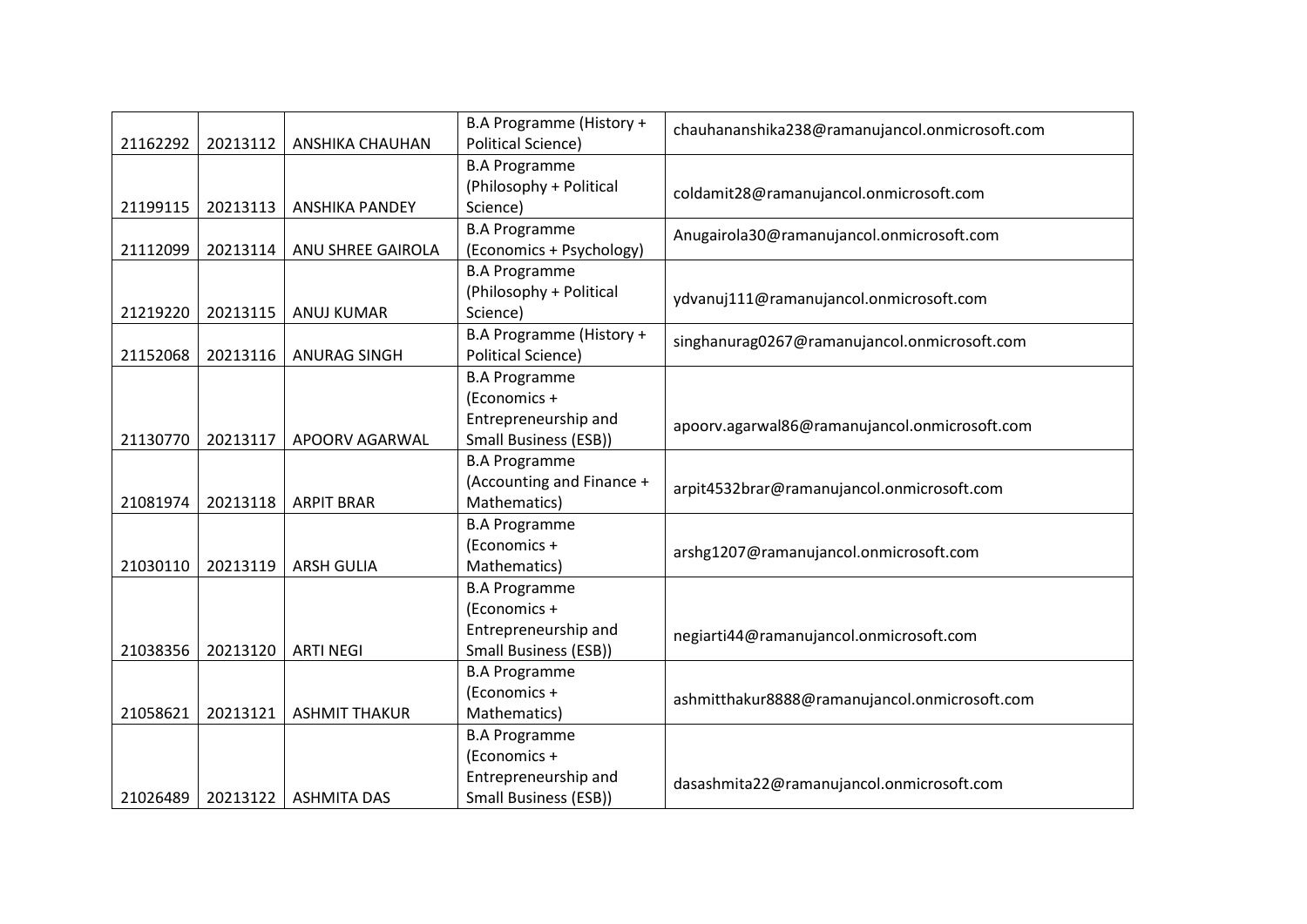|          |          |                                         | <b>B.A Programme</b>                |                                                |
|----------|----------|-----------------------------------------|-------------------------------------|------------------------------------------------|
| 21056441 | 20213123 | <b>AVANINDRA PRATAP</b><br><b>SINGH</b> | (Philosophy + Political<br>Science) | Singhpavanindra@ramanujancol.onmicrosoft.com   |
|          |          |                                         | B.A Programme (History +            |                                                |
| 21007968 | 20213124 | <b>BUDDHADEV SINHA</b>                  | Philosophy)                         | buddhadevsinha165@ramanujancol.onmicrosoft.com |
|          |          |                                         | <b>B.A Programme (Political</b>     | chhaviarora2003@ramanujancol.onmicrosoft.com   |
| 21017369 | 20213125 | <b>CHHAVI ARORA</b>                     | Science + Psychology)               |                                                |
|          |          |                                         | <b>B.A Programme</b>                |                                                |
|          |          |                                         | (Economics +                        |                                                |
|          |          |                                         | Entrepreneurship and                | deeyamalhotra7@ramanujancol.onmicrosoft.com    |
| 21089005 | 20213126 | <b>DEEYA MALHOTRA</b>                   | <b>Small Business (ESB))</b>        |                                                |
|          |          |                                         | B.A Programme (History +            | jaindisha135@ramanujancol.onmicrosoft.com      |
| 21176620 | 20213127 | <b>DISHA JAIN</b>                       | Philosophy)                         |                                                |
|          |          |                                         | <b>B.A Programme</b>                |                                                |
|          |          |                                         | (Accounting and Finance +           | tiwaridivyanshu07@ramanujancol.onmicrosoft.com |
| 21383654 | 20213128 | <b>DIVYANSHU TIWARI</b>                 | Economics)                          |                                                |
|          |          |                                         | <b>B.A Programme</b>                |                                                |
|          |          |                                         | (Economics +                        |                                                |
|          |          |                                         | Entrepreneurship and                | neerajagarwal102@ramanujancol.onmicrosoft.com  |
| 21078079 | 20213129 | <b>ESHAAN AGARWAL</b>                   | Small Business (ESB))               |                                                |
|          |          |                                         | <b>B.A Programme</b>                | fairasifwat847@ramanujancol.onmicrosoft.com    |
| 21178754 | 20213130 | <b>FAIRA SIFWAT</b>                     | (Economics + Psychology)            |                                                |
|          |          |                                         | B.A Programme (History +            | fatimaalamjb46@ramanujancol.onmicrosoft.com    |
| 21071608 | 20213131 | <b>FATIMA ALAM</b>                      | <b>Political Science)</b>           |                                                |
|          |          |                                         | B.A Programme (Hindi +              | ydvshaan@ramanujancol.onmicrosoft.com          |
| 21362328 | 20213132 | <b>GAURAV YADAV</b>                     | <b>Political Science)</b>           |                                                |
|          |          |                                         | B.A Programme (Hindi +              | hskhambi50@ramanujancol.onmicrosoft.com        |
| 21317268 | 20213133 | <b>GOPAL</b>                            | <b>Political Science)</b>           |                                                |
|          |          |                                         | <b>B.A Programme</b>                |                                                |
|          |          |                                         | (Economics +                        |                                                |
|          |          |                                         | Entrepreneurship and                | gunjanjoshi241@ramanujancol.onmicrosoft.com    |
| 21061999 | 20213134 | <b>GUNJAN JOSHI</b>                     | <b>Small Business (ESB))</b>        |                                                |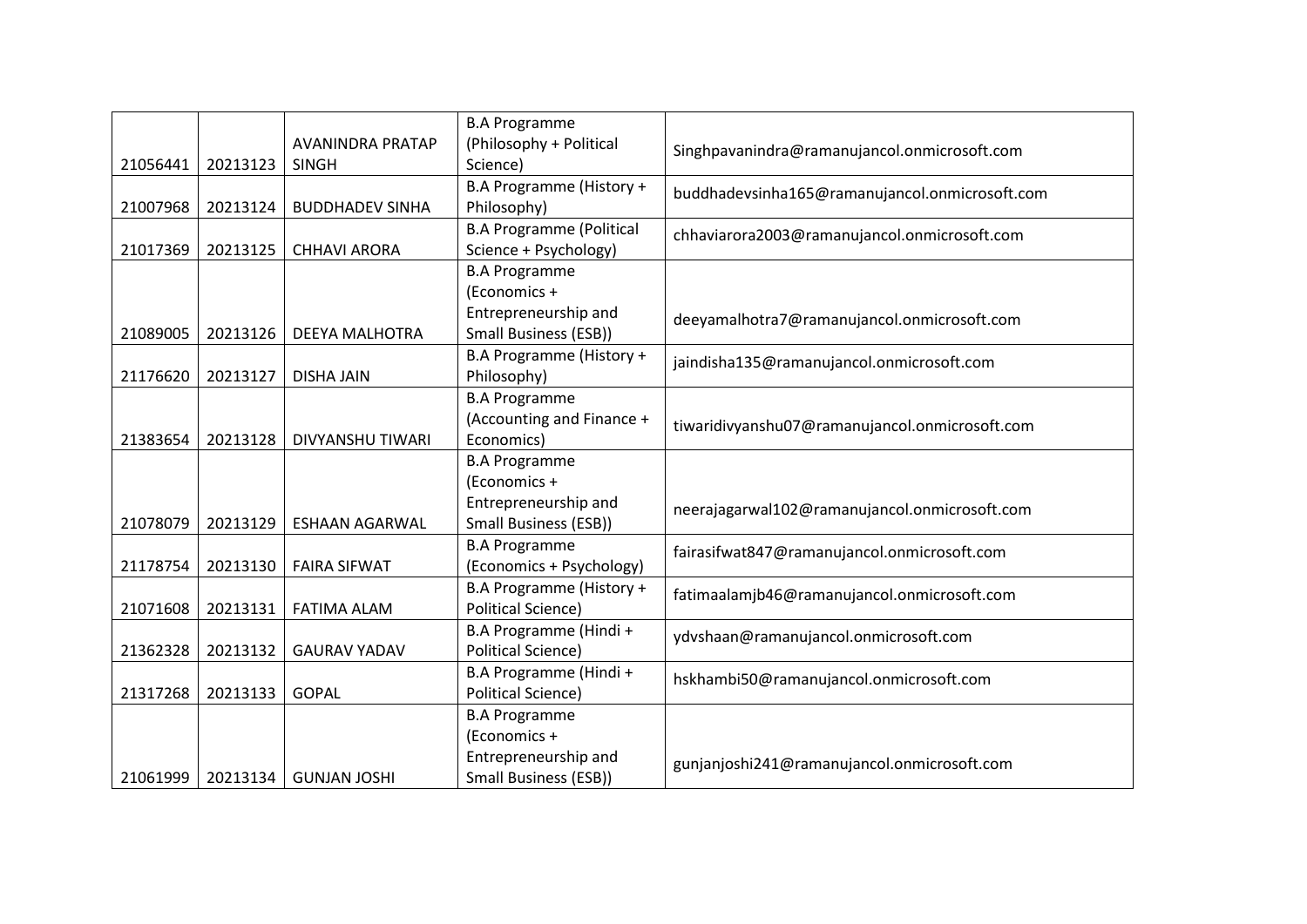|          |          |                         | <b>B.A Programme</b><br>(Accounting and Finance + | hanutgera2003@ramanujancol.onmicrosoft.com      |
|----------|----------|-------------------------|---------------------------------------------------|-------------------------------------------------|
| 21020467 | 20213135 | <b>HANUT GERA</b>       | Mathematics)                                      |                                                 |
|          |          |                         | <b>B.A Programme</b>                              |                                                 |
|          |          |                         | (Philosophy + Political                           | 07harshgupta1234@ramanujancol.onmicrosoft.com   |
| 21178502 | 20213136 | <b>HARSH GUPTA</b>      | Science)                                          |                                                 |
|          |          |                         | <b>B.A Programme</b>                              |                                                 |
|          |          |                         | (Accounting and Finance +                         | hrai2994@ramanujancol.onmicrosoft.com           |
| 21083563 | 20213137 | <b>HARSH RAI</b>        | Economics)                                        |                                                 |
|          |          |                         | <b>B.A Programme</b>                              |                                                 |
|          |          |                         | (Philosophy + Political                           | himanigangwar1@ramanujancol.onmicrosoft.com     |
| 21134693 | 20213138 | <b>HIMANI GANGWAR</b>   | Science)                                          |                                                 |
|          |          |                         | <b>B.A Programme (Political</b>                   | himanshii21dhillon@ramanujancol.onmicrosoft.com |
| 21238271 | 20213139 | <b>HIMANSHI DHILLON</b> | Science + Psychology)                             |                                                 |
|          |          | HIMANSHU KUMAR          | B.A Programme (History +                          | himanshu7749kumar@ramanujancol.onmicrosoft.com  |
| 21242181 | 20213140 | <b>JHA</b>              | <b>Political Science)</b>                         |                                                 |
|          |          |                         | B.A Programme (History +                          | ilma977017@ramanujancol.onmicrosoft.com         |
| 21240414 | 20213141 | <b>ILMA</b>             | Philosophy)                                       |                                                 |
|          |          |                         | B.A Programme (History +                          | parveen.horizon@ramanujancol.onmicrosoft.com    |
| 21027308 | 20213142 | <b>ISHA</b>             | Philosophy)                                       |                                                 |
|          |          |                         | B.A Programme (History +                          | issha.upadhyay@ramanujancol.onmicrosoft.com     |
| 21013832 | 20213143 | <b>ISHA UPADHYAY</b>    | Philosophy)                                       |                                                 |
|          |          |                         | B.A Programme (History +                          | ishasinghshivanshi@ramanujancol.onmicrosoft.com |
| 21016905 | 20213144 | <b>ISHA SINGH</b>       | Philosophy)                                       |                                                 |
|          |          |                         | <b>B.A Programme</b>                              |                                                 |
|          |          |                         | (Economics +                                      |                                                 |
|          |          |                         | Entrepreneurship and                              | ishanpuri4774@ramanujancol.onmicrosoft.com      |
| 21271792 | 20213145 | <b>ISHAN PURI</b>       | <b>Small Business (ESB))</b>                      |                                                 |
|          |          |                         | B.A Programme (Punjabi +                          | Vimalishika04@ramanujancol.onmicrosoft.com      |
| 21034465 | 20213146 | <b>ISHIKA K. VIMAL</b>  | <b>Political Science)</b>                         |                                                 |
|          |          | <b>JAGATH SAI REDDY</b> | <b>B.A Programme (Political</b>                   | sjreddy1043@ramanujancol.onmicrosoft.com        |
| 21005675 | 20213147 | SOMASANI                | Science + Psychology)                             |                                                 |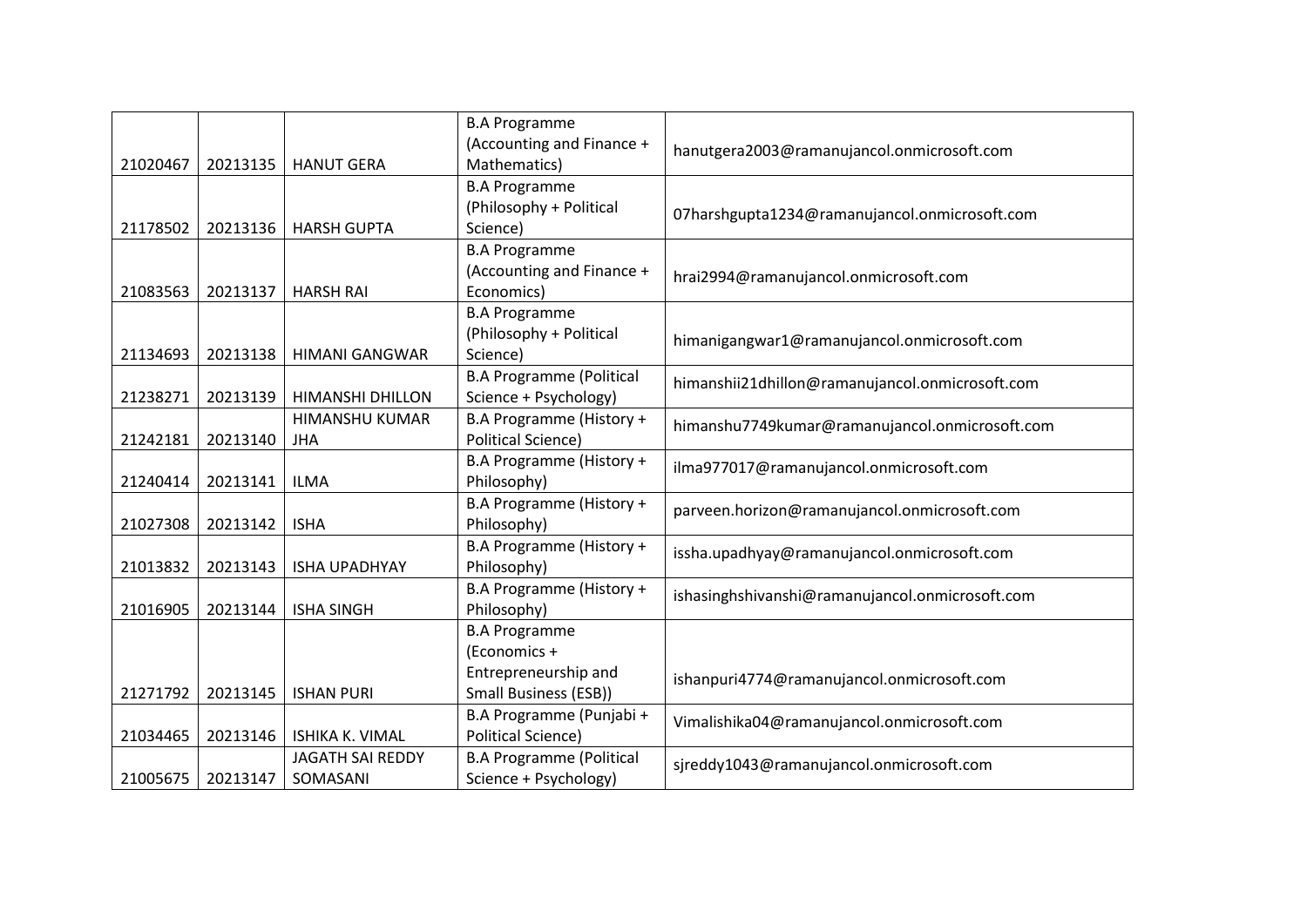|          |          |                        | <b>B.A Programme (Political</b> | jainandguejar2003@ramanujancol.onmicrosoft.com     |
|----------|----------|------------------------|---------------------------------|----------------------------------------------------|
| 21342500 | 20213148 | <b>JAINAND GURJAR</b>  | Science + Psychology)           |                                                    |
|          |          |                        | <b>B.A Programme</b>            |                                                    |
|          |          |                        | (Accounting and Finance +       | jayatisab@ramanujancol.onmicrosoft.com             |
| 21011657 | 20213149 | JAYATI SABHARWAL       | Economics)                      |                                                    |
|          |          |                        | B.A Programme (History +        | kp0864864@ramanujancol.onmicrosoft.com             |
| 21082887 | 20213150 | KAJAL                  | <b>Political Science)</b>       |                                                    |
|          |          | <b>KASPHA SHAZADAY</b> | B.A Programme (History +        | saif.siddiqui16061997@ramanujancol.onmicrosoft.com |
| 21143574 | 20213151 | SIDDIQUI               | Philosophy)                     |                                                    |
|          |          |                        | B.A Programme (Punjabi +        | Keshavkapur2003@ramanujancol.onmicrosoft.com       |
| 21444766 | 20213152 | <b>KESHAV KAPUR</b>    | History)                        |                                                    |
|          |          |                        | <b>B.A Programme</b>            |                                                    |
|          |          |                        | (Economics +                    |                                                    |
|          |          |                        | Entrepreneurship and            | ktapadiya17@ramanujancol.onmicrosoft.com           |
| 21245445 | 20213153 | <b>KESHAV TAPADIYA</b> | <b>Small Business (ESB))</b>    |                                                    |
|          |          |                        | <b>B.A Programme</b>            |                                                    |
|          |          |                        | (Economics +                    |                                                    |
|          |          |                        | Entrepreneurship and            | khushitejaswi@ramanujancol.onmicrosoft.com         |
| 21269428 | 20213154 | <b>KHUSHI</b>          | <b>Small Business (ESB))</b>    |                                                    |
|          |          |                        | <b>B.A Programme</b>            |                                                    |
|          |          |                        | (Economics +                    |                                                    |
|          |          |                        | Entrepreneurship and            | Khushiisharmaa2308@ramanujancol.onmicrosoft.com    |
| 21000651 | 20213155 | <b>KHUSHI SHARMA</b>   | <b>Small Business (ESB))</b>    |                                                    |
|          |          |                        | B.A Programme (Hindi +          | Kritikr482@ramanujancol.onmicrosoft.com            |
| 21037765 | 20213156 | <b>KRITI KUMARI</b>    | <b>Political Science)</b>       |                                                    |
|          |          |                        | <b>B.A Programme</b>            |                                                    |
|          |          |                        | (Economics +                    |                                                    |
|          |          |                        | Entrepreneurship and            | kshitijraj026@ramanujancol.onmicrosoft.com         |
| 21089517 | 20213157 | <b>KSHITIJ RAJ</b>     | Small Business (ESB))           |                                                    |
|          |          |                        | <b>B.A Programme</b>            |                                                    |
|          |          |                        | (Economics +                    |                                                    |
|          |          |                        | Entrepreneurship and            | leharrana76@ramanujancol.onmicrosoft.com           |
| 21107980 | 20213158 | <b>LEHAR RANA</b>      | Small Business (ESB))           |                                                    |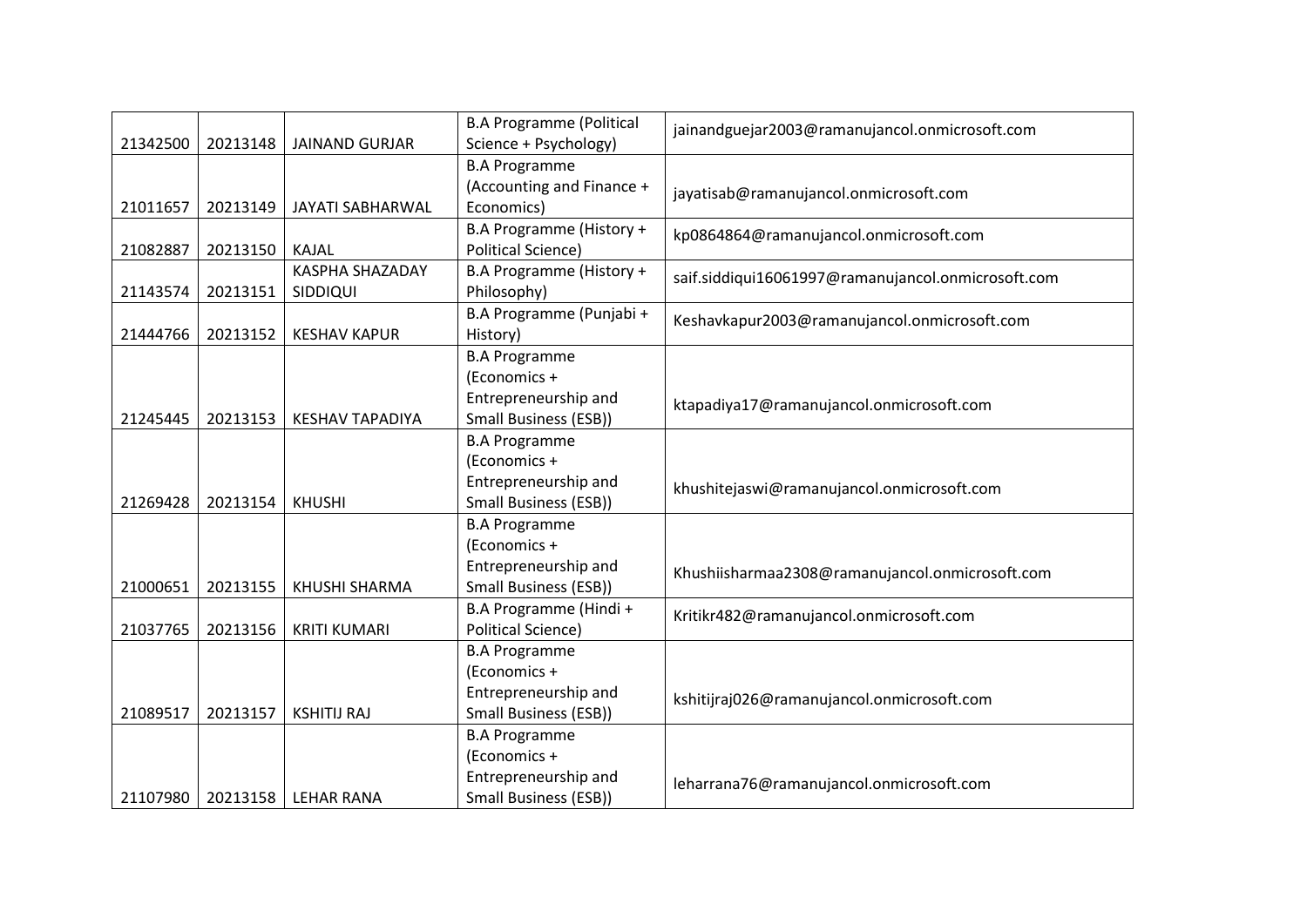| 21127412 | 20213159 | <b>MAHAK CHADHA</b>    | B.A Programme (Punjabi +<br>History)    | Mahakchadha11@ramanujancol.onmicrosoft.com    |
|----------|----------|------------------------|-----------------------------------------|-----------------------------------------------|
| 21285683 | 20213160 | <b>MAHIMA DIXIT</b>    | B.A Programme (History +<br>Philosophy) | dixitmahima25@ramanujancol.onmicrosoft.com    |
|          |          |                        | <b>B.A Programme</b>                    |                                               |
|          |          |                        | (Accounting and Finance +               | maniii0504@ramanujancol.onmicrosoft.com       |
| 21000900 | 20213161 | <b>MANISH KUMAR</b>    | Mathematics)                            |                                               |
|          |          |                        | <b>B.A Programme (Political</b>         | manseekushwah18@ramanujancol.onmicrosoft.com  |
| 21128619 | 20213162 | <b>MANSEE KUSHWAH</b>  | Science + Psychology)                   |                                               |
|          |          | <b>MANSI VIRENDRA</b>  | <b>B.A Programme (Political</b>         | mansimankar1053@ramanujancol.onmicrosoft.com  |
| 21044700 | 20213163 | <b>MANKAR</b>          | Science + Psychology)                   |                                               |
|          |          |                        | <b>B.A Programme</b>                    |                                               |
|          |          |                        | (Accounting and Finance +               | manvi.kumar0912@ramanujancol.onmicrosoft.com  |
| 21235027 | 20213164 | <b>MANVI KUMAR</b>     | Economics)                              |                                               |
|          |          |                        | <b>B.A Programme</b>                    |                                               |
|          |          |                        | (Economics +                            |                                               |
|          |          |                        | Entrepreneurship and                    | pure19khan@ramanujancol.onmicrosoft.com       |
| 21087622 | 20213165 | <b>MARIAM FATIMA</b>   | <b>Small Business (ESB))</b>            |                                               |
|          |          |                        | <b>B.A Programme</b>                    |                                               |
|          |          |                        | (Accounting and Finance +               | mitalitanwar2003@ramanujancol.onmicrosoft.com |
| 21214491 | 20213166 | <b>MITALI TANWAR</b>   | Mathematics)                            |                                               |
|          |          |                        | B.A Programme (Punjabi +                | Namanchoudharyy@ramanujancol.onmicrosoft.com  |
| 21078111 | 20213167 | <b>NAMAN CHAUDHARY</b> | History)                                |                                               |
|          |          |                        | <b>B.A Programme</b>                    |                                               |
|          |          |                        | (Accounting and Finance +               | nandinibansal899@ramanujancol.onmicrosoft.com |
| 21362059 | 20213168 | <b>NANDINI BANSAL</b>  | Economics)                              |                                               |
|          |          |                        | B.A Programme (History +                | saleem696khan@ramanujancol.onmicrosoft.com    |
| 21167665 | 20213169 | <b>NAZIA</b>           | <b>Political Science)</b>               |                                               |
|          |          |                        | <b>B.A Programme</b>                    | nehabishnoi731@ramanujancol.onmicrosoft.com   |
| 21222396 | 20213170 | <b>NEHA</b>            | (Economics + Psychology)                |                                               |
|          |          |                        | B.A Programme (Hindi +                  | ajaysharmalss623@ramanujancol.onmicrosoft.com |
| 21204958 | 20213171 | NIDHI SHARMA           | History)                                |                                               |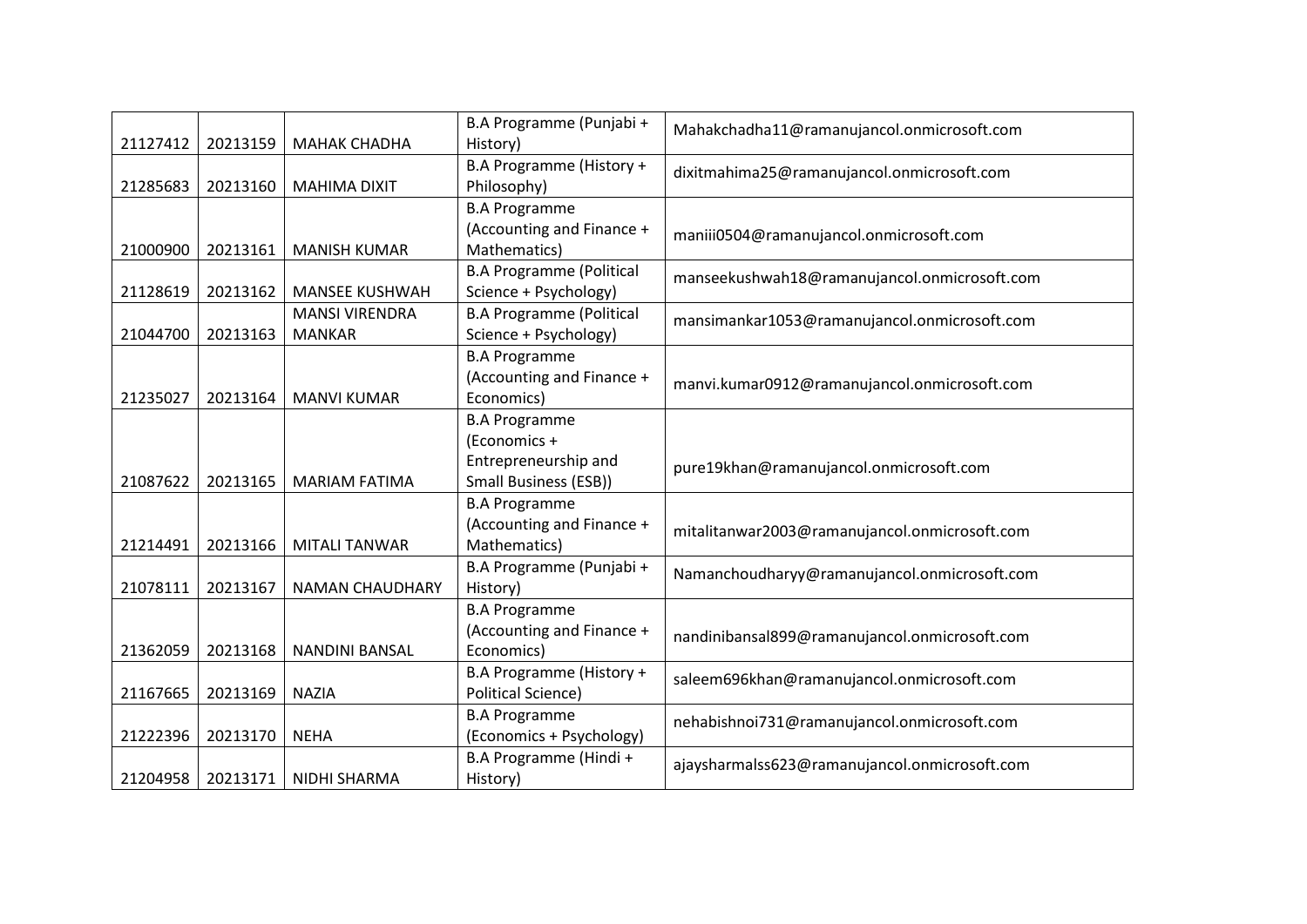| 21010097 | 20213172 | <b>NISHA YADAV</b>   | <b>B.A Programme</b><br>(Economics + Psychology)                                      | nisha3477@ramanujancol.onmicrosoft.com            |
|----------|----------|----------------------|---------------------------------------------------------------------------------------|---------------------------------------------------|
| 21015980 | 20213173 | NISHIKA RAWAT        | B.A Programme (Hindi +<br><b>Political Science)</b>                                   | nishikarawat7588@ramanujancol.onmicrosoft.com     |
| 21009214 | 20213174 | <b>NIYU TIWARI</b>   | <b>B.A Programme</b><br>(Economics + Psychology)                                      | niyutiwari@ramanujancol.onmicrosoft.com           |
| 21232930 | 20213175 | OM MALHOTRA          | <b>B.A Programme</b><br>(Accounting and Finance +<br>Economics)                       | ommalhotra2003@ramanujancol.onmicrosoft.com       |
| 21170746 | 20213176 | PEEHU SINGH          | B.A Programme (History +<br>Philosophy)                                               | singhpeehu414@ramanujancol.onmicrosoft.com        |
| 21175394 | 20213177 | <b>PIYUSH</b>        | <b>B.A Programme</b><br>(Economics +<br>Entrepreneurship and<br>Small Business (ESB)) | piyushak2003@ramanujancol.onmicrosoft.com         |
| 21223148 | 20213178 | PRABHA YADAV         | B.A Programme (History +<br>Philosophy)                                               | prabhayadav821@ramanujancol.onmicrosoft.com       |
| 21139379 | 20213179 | <b>PRACHI PANDEY</b> | <b>B.A Programme</b><br>(Economics + Psychology)                                      | pandeyprachi836@ramanujancol.onmicrosoft.com      |
| 21058535 | 20213180 | PRAKHAR PANDEY       | <b>B.A Programme</b><br>(Philosophy + Political<br>Science)                           | prakharpandey.310104@ramanujancol.onmicrosoft.com |
| 21327176 | 20213181 | PRAKHYAT SINGH       | <b>B.A Programme (Political</b><br>Science + Psychology)                              | prakhyatsingh001@ramanujancol.onmicrosoft.com     |
| 21106424 | 20213183 | PRASHANT KUMAR       | B.A Programme (History +<br><b>Political Science)</b>                                 | prashant827337@ramanujancol.onmicrosoft.com       |
| 21032084 | 20213184 | PRIYANSHI SHANGLE    | <b>B.A Programme (Political</b><br>Science + Psychology)                              | priyanshishangle30@ramanujancol.onmicrosoft.com   |
| 21359397 | 20213185 | PRIYANSHI TRIPATHI   | B.A Programme (History +<br>Philosophy)                                               | priyanshitripathi552@ramanujancol.onmicrosoft.com |
| 21001348 | 20213186 | PRIYANSHU PANWAR     | B.A Programme (History +<br>Philosophy)                                               | PRIYANSHUPANWAR8218@ramanujancol.onmicrosoft.com  |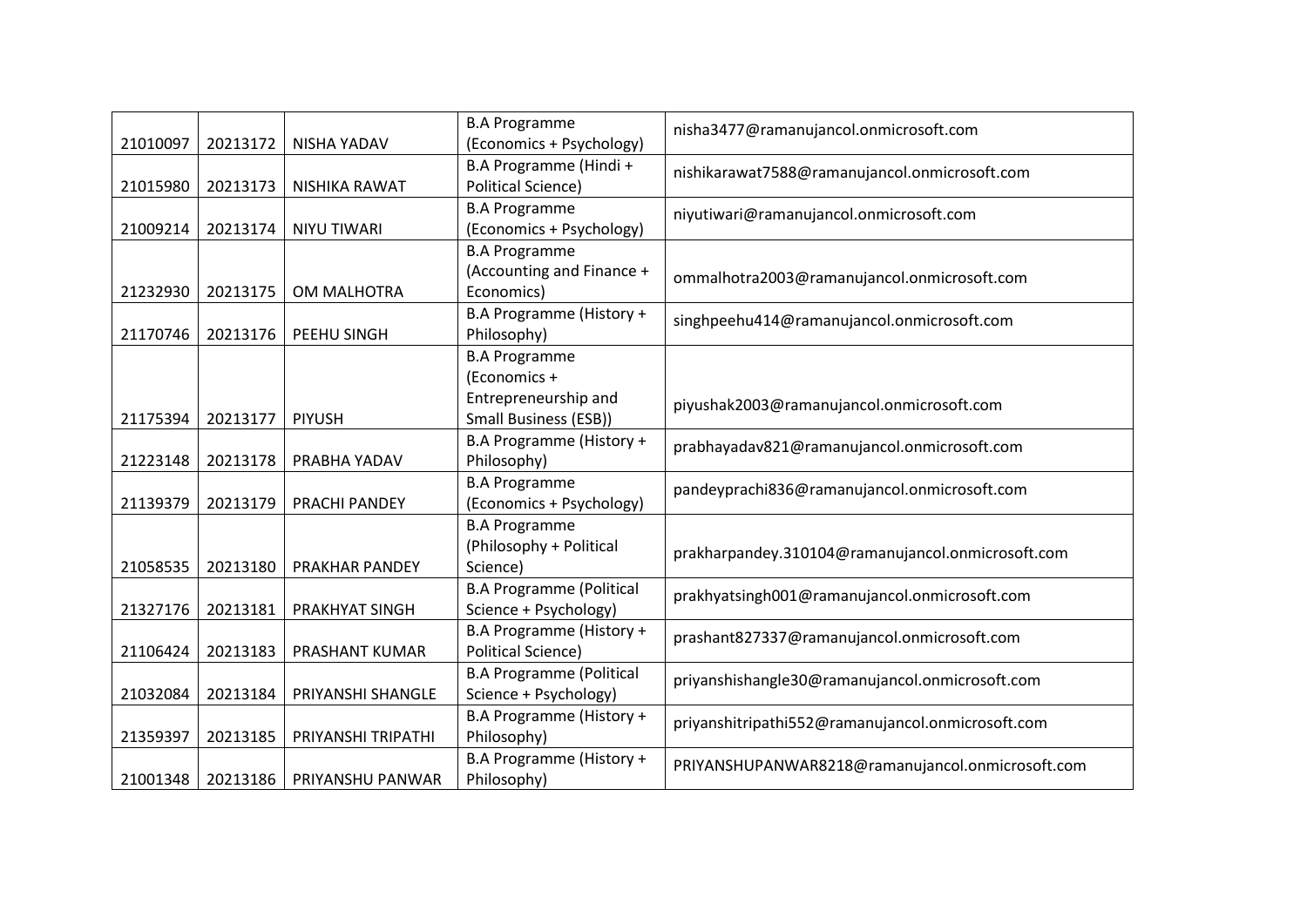|          |          |                        | <b>B.A Programme</b>                                  |                                                  |
|----------|----------|------------------------|-------------------------------------------------------|--------------------------------------------------|
| 21010624 | 20213187 | <b>RAKSHIT JAIN</b>    | (Accounting and Finance +<br>Economics)               | rakshitjain2002jain@ramanujancol.onmicrosoft.com |
|          |          |                        | B.A Programme (History +                              |                                                  |
| 21286746 | 20213188 | <b>RAMAN KUMAR</b>     | <b>Political Science)</b>                             | ramanphogat004@ramanujancol.onmicrosoft.com      |
|          |          |                        | <b>B.A Programme</b>                                  |                                                  |
|          |          |                        | (Accounting and Finance +                             | rickdev1273@ramanujancol.onmicrosoft.com         |
| 21381038 | 20213189 | <b>RICK DEV</b>        | Economics)                                            |                                                  |
|          |          |                        | B.A Programme (Hindi +                                | ravindranayre12@ramanujancol.onmicrosoft.com     |
| 21384982 | 20213190 | <b>RITIK</b>           | History)                                              |                                                  |
|          |          |                        | B.A Programme (Punjabi +                              | RIYACUTEX662@ramanujancol.onmicrosoft.com        |
| 21034480 | 20213191 | RIYA SACHDEVA          | History)                                              |                                                  |
|          |          |                        | B.A Programme (Hindi +                                | rohitbainsla945@ramanujancol.onmicrosoft.com     |
| 21297074 | 20213192 | <b>ROHIT</b>           | <b>Political Science)</b>                             |                                                  |
|          |          |                        | B.A Programme (History +                              | Rohitsiyag248@ramanujancol.onmicrosoft.com       |
| 21298793 | 20213193 | <b>ROHIT R SIYAG</b>   | <b>Political Science)</b>                             |                                                  |
|          |          |                        | <b>B.A Programme</b>                                  |                                                  |
|          |          |                        | (Economics +                                          |                                                  |
|          |          |                        | Entrepreneurship and                                  | salonidadheech7@ramanujancol.onmicrosoft.com     |
| 21389413 | 20213194 | <b>SALONI DADHEECH</b> | <b>Small Business (ESB))</b>                          |                                                  |
|          |          |                        | <b>B.A Programme</b>                                  |                                                  |
|          |          |                        | (Philosophy + Political                               | sanchitagoyal2003@ramanujancol.onmicrosoft.com   |
| 21259706 | 20213195 | SANCHITA GOYAL         | Science)                                              |                                                  |
| 21147201 | 20213196 | SANJANA                | B.A Programme (History +<br><b>Political Science)</b> | sanjanamanchanda62@ramanujancol.onmicrosoft.com  |
|          |          |                        | <b>B.A Programme</b>                                  |                                                  |
| 21077880 | 20213197 | SARTHAK YADAV          | (Economics + Psychology)                              | sarthakyadav470@ramanujancol.onmicrosoft.com     |
|          |          |                        | <b>B.A Programme (Political</b>                       |                                                  |
| 21272685 | 20213198 | SAURABH GUPTA          | Science + Psychology)                                 | saurabhgupta6127@ramanujancol.onmicrosoft.com    |
|          |          |                        | B.A Programme (Hindi +                                |                                                  |
| 21211503 | 20213199 | SHALU                  | <b>Political Science)</b>                             | shalukataria2022@ramanujancol.onmicrosoft.com    |
|          |          |                        | <b>B.A Programme</b>                                  |                                                  |
| 21365430 | 20213200 | SHIKHA CHAUDHARY       | (Economics +                                          | shikhachaudhary2807@ramanujancol.onmicrosoft.com |
|          |          |                        |                                                       |                                                  |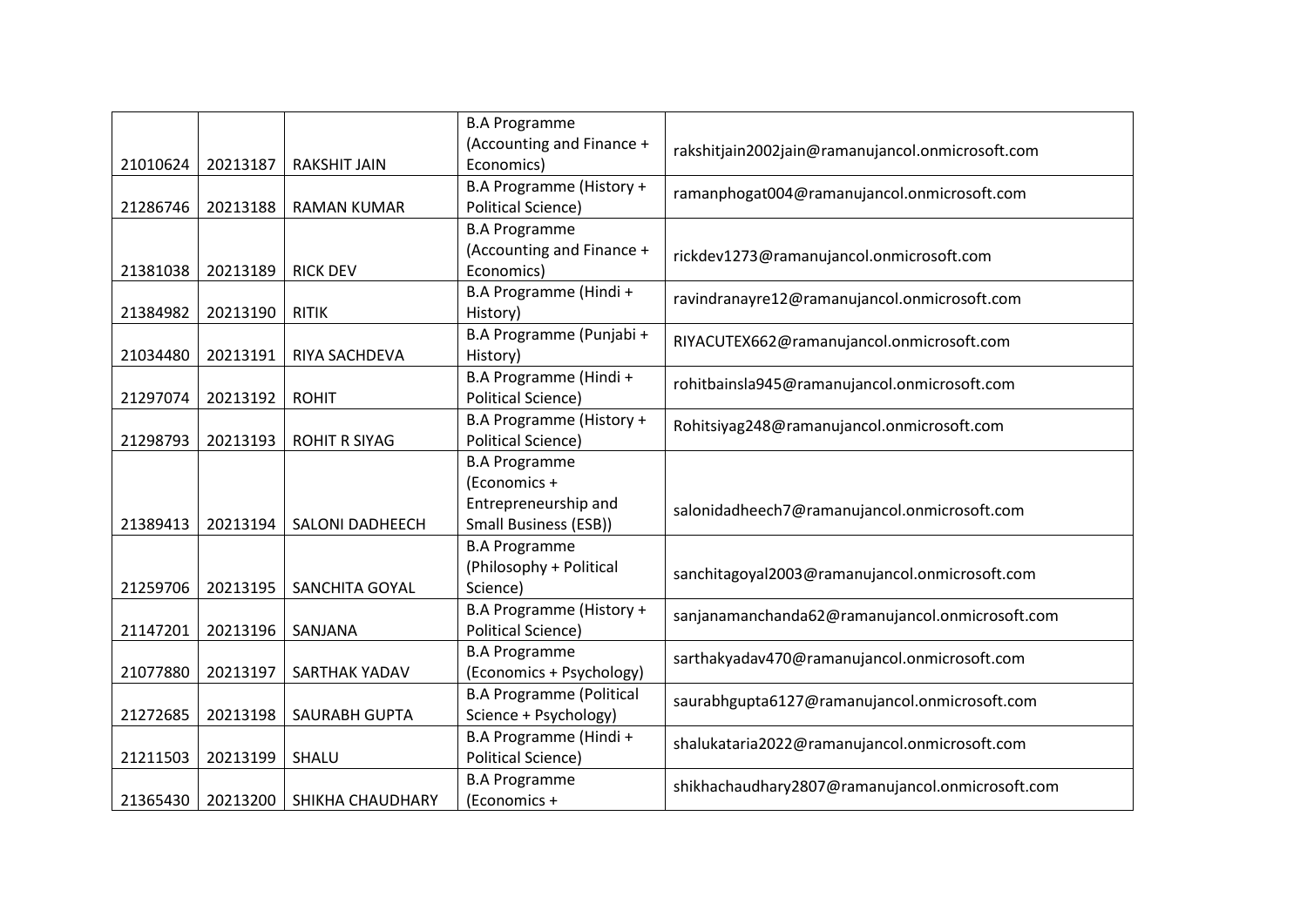|          |          |                          | Entrepreneurship and            |                                                      |
|----------|----------|--------------------------|---------------------------------|------------------------------------------------------|
|          |          |                          | Small Business (ESB))           |                                                      |
|          |          |                          | B.A Programme (History +        | shitalpannu6@ramanujancol.onmicrosoft.com            |
| 21272052 | 20213201 | <b>SHITAL</b>            | <b>Political Science)</b>       |                                                      |
|          |          |                          | <b>B.A Programme</b>            |                                                      |
|          |          |                          | (Economics +                    | aditivermav933@ramanujancol.onmicrosoft.com          |
| 21074169 | 20213202 | <b>SHIVAM VERMA</b>      | Mathematics)                    |                                                      |
|          |          |                          | <b>B.A Programme (Political</b> | shreshthirathi071@ramanujancol.onmicrosoft.com       |
| 21001787 | 20213203 | SHRESHTHI RATHI          | Science + Psychology)           |                                                      |
|          |          |                          | B.A Programme (Punjabi +        | shreya.tiwari0129@ramanujancol.onmicrosoft.com       |
| 21349698 | 20213204 | <b>SHREYA TIWARI</b>     | History)                        |                                                      |
|          |          |                          | B.A Programme (Hindi +          | Devmanthan07@ramanujancol.onmicrosoft.com            |
| 21164921 | 20213205 | <b>SHRUTI PATEL</b>      | <b>Political Science)</b>       |                                                      |
|          |          |                          | <b>B.A Programme</b>            |                                                      |
|          |          |                          | (Economics +                    | sjoshi10903@ramanujancol.onmicrosoft.com             |
| 21031747 | 20213206 | SHUBHAM JOSHI            | Mathematics)                    |                                                      |
|          |          |                          | <b>B.A Programme</b>            |                                                      |
|          |          |                          | (Philosophy + Political         | siddhilahoti1921@ramanujancol.onmicrosoft.com        |
| 21024627 | 20213207 | SIDDHI LAHOTI            | Science)                        |                                                      |
|          |          |                          | <b>B.A Programme</b>            |                                                      |
|          |          | SOUMYAVRATA              | (Philosophy + Political         | soumyavratasarmah@ramanujancol.onmicrosoft.com       |
| 21017203 | 20213208 | SARMAH                   | Science)                        |                                                      |
|          |          |                          | B.A Programme (History +        | sukanyachoudharykashyap@ramanujancol.onmicrosoft.com |
| 21295941 | 20213209 | <b>SUKANYA KUMARI</b>    | <b>Political Science)</b>       |                                                      |
|          |          |                          | <b>B.A Programme</b>            |                                                      |
|          |          |                          | (Philosophy + Political         | amaannaqvi0@ramanujancol.onmicrosoft.com             |
| 21206399 | 20213210 | SYED AMAAN NAQVI         | Science)                        |                                                      |
|          |          |                          | <b>B.A Programme</b>            |                                                      |
|          |          | <b>SYED MOHSIN ABBAS</b> | (Accounting and Finance +       | zaidi6078@ramanujancol.onmicrosoft.com               |
| 21011159 | 20213211 | ZAIDI                    | Economics)                      |                                                      |
|          |          |                          | <b>B.A Programme</b>            | taniyachoudhary2018@ramanujancol.onmicrosoft.com     |
| 21015052 | 20213212 | <b>TANIA CHAUDHARY</b>   | (Economics + Psychology)        |                                                      |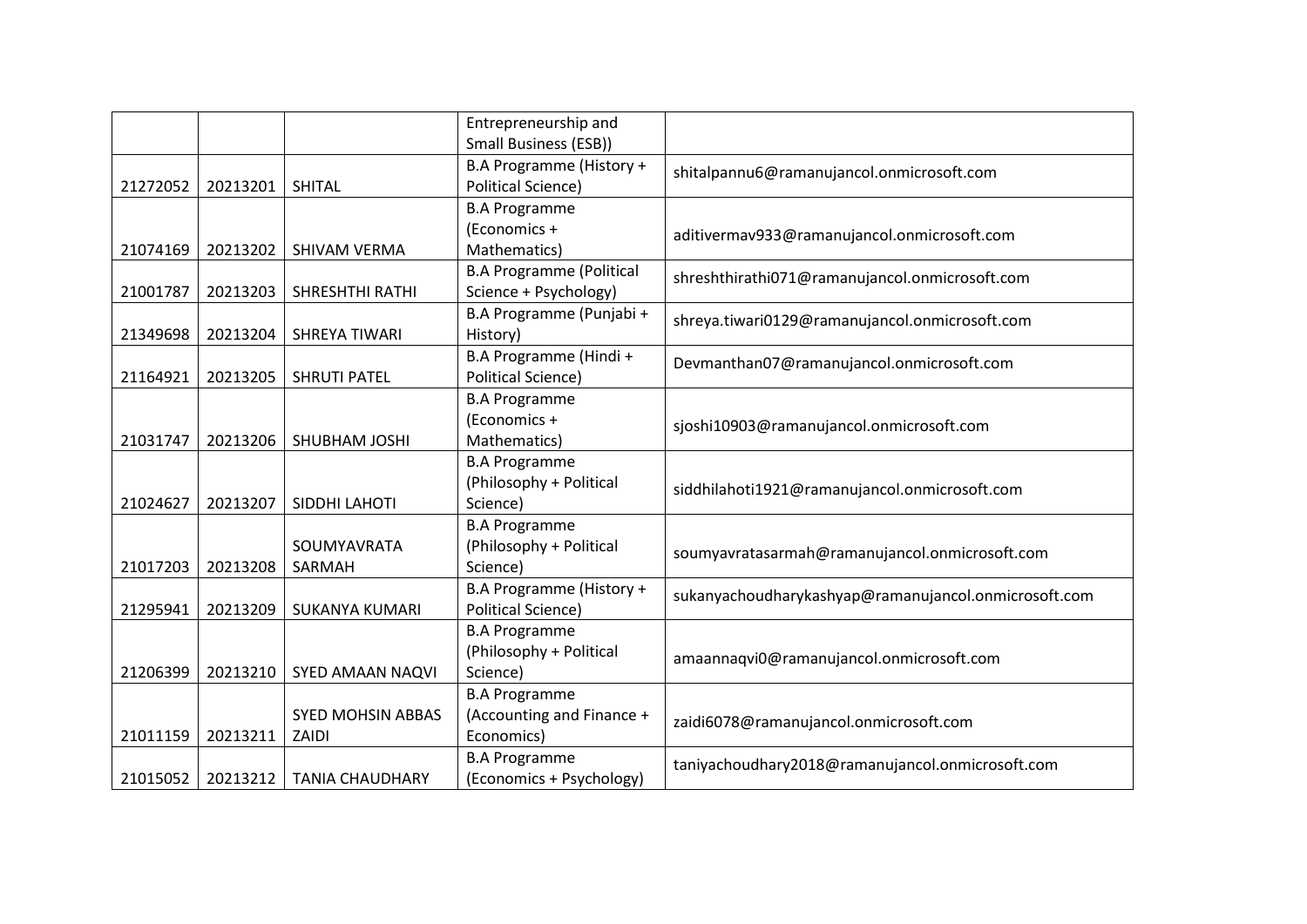|          |          |                          | <b>B.A Programme</b>            |                                                 |
|----------|----------|--------------------------|---------------------------------|-------------------------------------------------|
|          |          |                          | (Economics +                    |                                                 |
|          |          |                          | Entrepreneurship and            |                                                 |
| 21364256 | 20213213 | <b>TARAN CHANDEL</b>     | Small Business (ESB))           | taranchandel816@ramanujancol.onmicrosoft.com    |
|          |          |                          | B.A Programme (Hindi +          |                                                 |
| 21188587 | 20213214 | <b>TEJASWINI TOMAR</b>   | History)                        | singhtejas597@ramanujancol.onmicrosoft.com      |
|          |          |                          | <b>B.A Programme</b>            |                                                 |
|          |          |                          | (Economics +                    |                                                 |
|          |          |                          | Entrepreneurship and            |                                                 |
| 21313609 | 20213215 | <b>TINA KEWLANI</b>      | Small Business (ESB))           | tinakewlani25@ramanujancol.onmicrosoft.com      |
|          |          |                          | <b>B.A Programme</b>            |                                                 |
|          |          |                          | (Economics +                    |                                                 |
|          |          |                          |                                 | udaybnsl03@ramanujancol.onmicrosoft.com         |
| 21039504 | 20213216 | <b>UDAY BANSAL</b>       | Mathematics)                    |                                                 |
|          |          |                          | <b>B.A Programme</b>            | uddeshya6102002@ramanujancol.onmicrosoft.com    |
| 21094546 | 20213217 | <b>UDDESHYA GUPTA</b>    | (Economics + Psychology)        |                                                 |
|          |          |                          | <b>B.A Programme (Political</b> | vvashishth59@ramanujancol.onmicrosoft.com       |
| 21026454 | 20213218 | <b>VANSH VASHISHT</b>    | Science + Psychology)           |                                                 |
|          |          |                          | B.A Programme (Punjabi +        | vibhatikataria2003@ramanujancol.onmicrosoft.com |
| 21045633 | 20213219 | <b>VIBHATI KATARIA</b>   | History)                        |                                                 |
|          |          |                          | <b>B.A Programme</b>            |                                                 |
|          |          |                          | (Philosophy + Political         | vidhee.tripathi@ramanujancol.onmicrosoft.com    |
| 21038611 | 20213220 | <b>VIDHEE TRIPATHI</b>   | Science)                        |                                                 |
|          |          |                          | <b>B.A Programme</b>            |                                                 |
|          |          |                          | (Economics +                    | Vidhiw17@ramanujancol.onmicrosoft.com           |
| 21085366 | 20213221 | VIDHI WADHAWAN           | Mathematics)                    |                                                 |
|          |          |                          | <b>B.A Programme (Political</b> | sakiv2020@ramanujancol.onmicrosoft.com          |
| 21310897 | 20213222 | <b>VIDUSHI TRIVEDI</b>   | Science + Psychology)           |                                                 |
|          |          |                          | <b>B.A Programme</b>            |                                                 |
|          |          |                          | (Economics +                    | vinitarya12g@ramanujancol.onmicrosoft.com       |
| 21057007 | 20213223 | <b>VINEET KUMAR ARYA</b> | Mathematics)                    |                                                 |
|          |          |                          | B.A Programme (Hindi +          |                                                 |
| 21123441 | 20213224 | <b>VISHAL</b>            | History)                        | vishalkumarpbic27@ramanujancol.onmicrosoft.com  |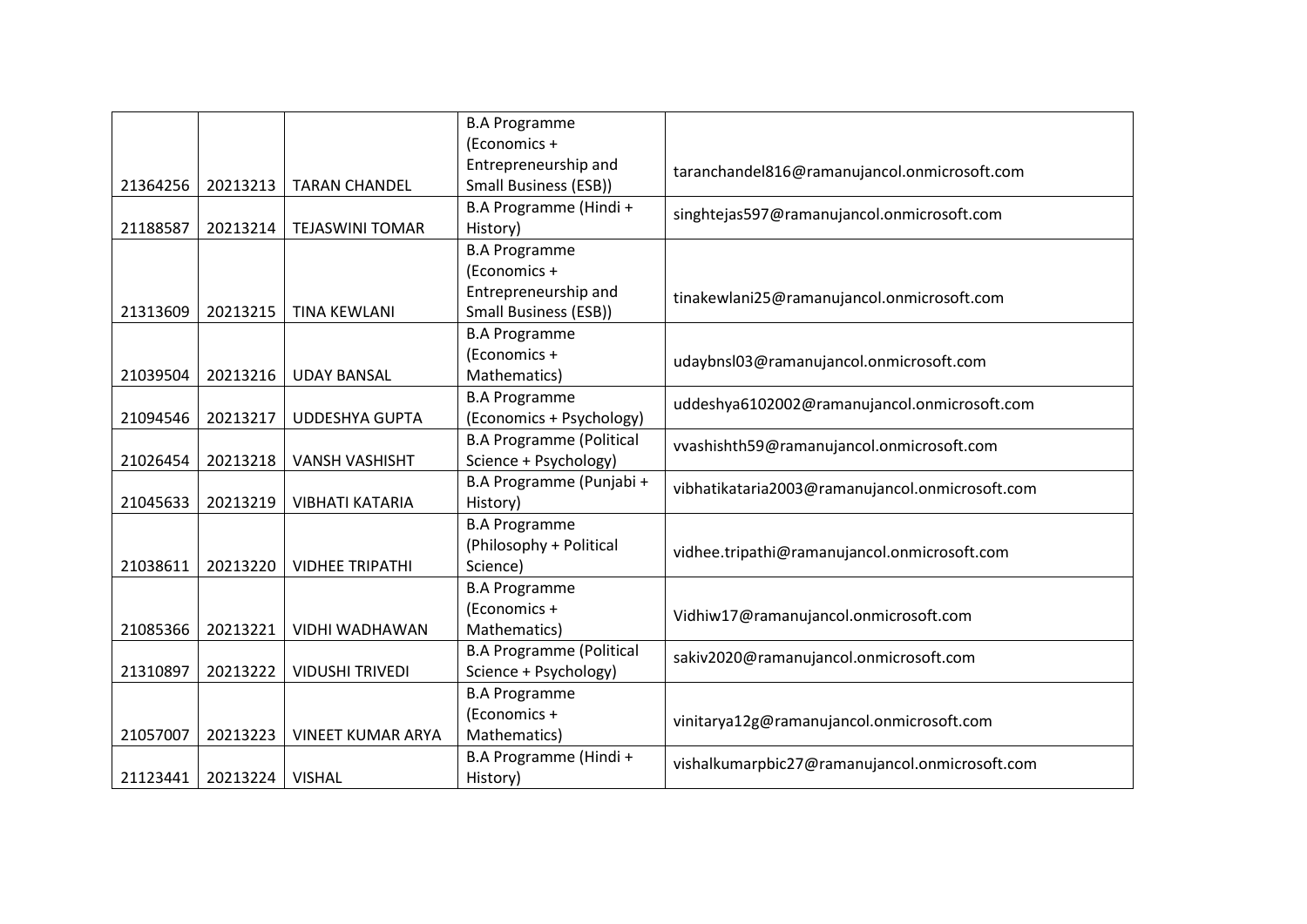| 21105646 | 20213225 | <b>VISHAL CHOUDHARY</b> | B.A Programme (Hindi +<br><b>Political Science)</b> | vishal3600choudhary@ramanujancol.onmicrosoft.com  |
|----------|----------|-------------------------|-----------------------------------------------------|---------------------------------------------------|
|          |          |                         | <b>B.A Programme</b>                                |                                                   |
|          |          |                         | (Economics +                                        |                                                   |
| 21082937 | 20213226 | <b>VITTAL CHOKHANI</b>  | Mathematics)                                        | vitthaldell.999@ramanujancol.onmicrosoft.com      |
|          |          |                         | <b>B.A Programme</b>                                |                                                   |
| 21100838 | 20213227 | YANA AGARWAL            | (Economics + Psychology)                            | agarwal.yana@ramanujancol.onmicrosoft.com         |
|          |          |                         | B.A Programme (History +                            | buntychauhan8055@ramanujancol.onmicrosoft.com     |
| 21135179 | 20213228 | YOGESH KUMAR            | <b>Political Science)</b>                           |                                                   |
|          |          |                         | <b>B.A Programme</b>                                | tarradalal@ramanujancol.onmicrosoft.com           |
| 21025058 | 20213229 | <b>YOGITA</b>           | (Economics + Psychology)                            |                                                   |
|          |          | YUVRAAJ KUMAR           | B.A Programme (History +                            | yuvraaj.ks1@ramanujancol.onmicrosoft.com          |
| 21285846 | 20213230 | <b>SINGH</b>            | Philosophy)                                         |                                                   |
| 21018914 | 20212301 | AASHIMA SUDAN           | <b>BMS</b>                                          | aashimasudan@ramanujancol.onmicrosoft.com         |
| 21345677 | 20212303 | <b>AGRIM GAUTAM</b>     | <b>BMS</b>                                          | agrimgautam2014@ramanujancol.onmicrosoft.com      |
|          |          | AKANKSHA                |                                                     | akankshachoudhary593@ramanujancol.onmicrosoft.com |
| 21294587 | 20212304 | <b>CHOUDHARY</b>        | <b>BMS</b>                                          |                                                   |
| 21398256 | 20212305 | <b>AKSH GUPTA</b>       | <b>BMS</b>                                          | dollygupta773@ramanujancol.onmicrosoft.com        |
|          |          |                         |                                                     | aniketnagar8963@ramanujancol.onmicrosoft.com      |
| 21071412 | 20212307 | <b>ANIKET NAGAR</b>     | <b>BMS</b>                                          |                                                   |
| 21027156 | 20212308 | <b>ANISHMA BORAH</b>    | <b>BMS</b>                                          | anishmaborah@ramanujancol.onmicrosoft.com         |
| 21028626 | 20212309 | ANUJ AGGARWAL           | <b>BMS</b>                                          | anujagg0930@ramanujancol.onmicrosoft.com          |
|          |          |                         |                                                     | armaan.jangra112@ramanujancol.onmicrosoft.com     |
| 21050837 | 20212310 | ARMAAN JANGRA           | <b>BMS</b>                                          |                                                   |
| 21302894 | 20212311 | <b>ARNAV KHANTWAL</b>   | <b>BMS</b>                                          | 12e8.arnavkhantwal@ramanujancol.onmicrosoft.com   |
| 21075268 | 20212314 | <b>ARYAN ARORA</b>      | <b>BMS</b>                                          | aryanarorarsg@ramanujancol.onmicrosoft.com        |
| 21273010 | 20212315 | <b>ARYAN GUPTA</b>      | <b>BMS</b>                                          | aryan.gupta05112002@ramanujancol.onmicrosoft.com  |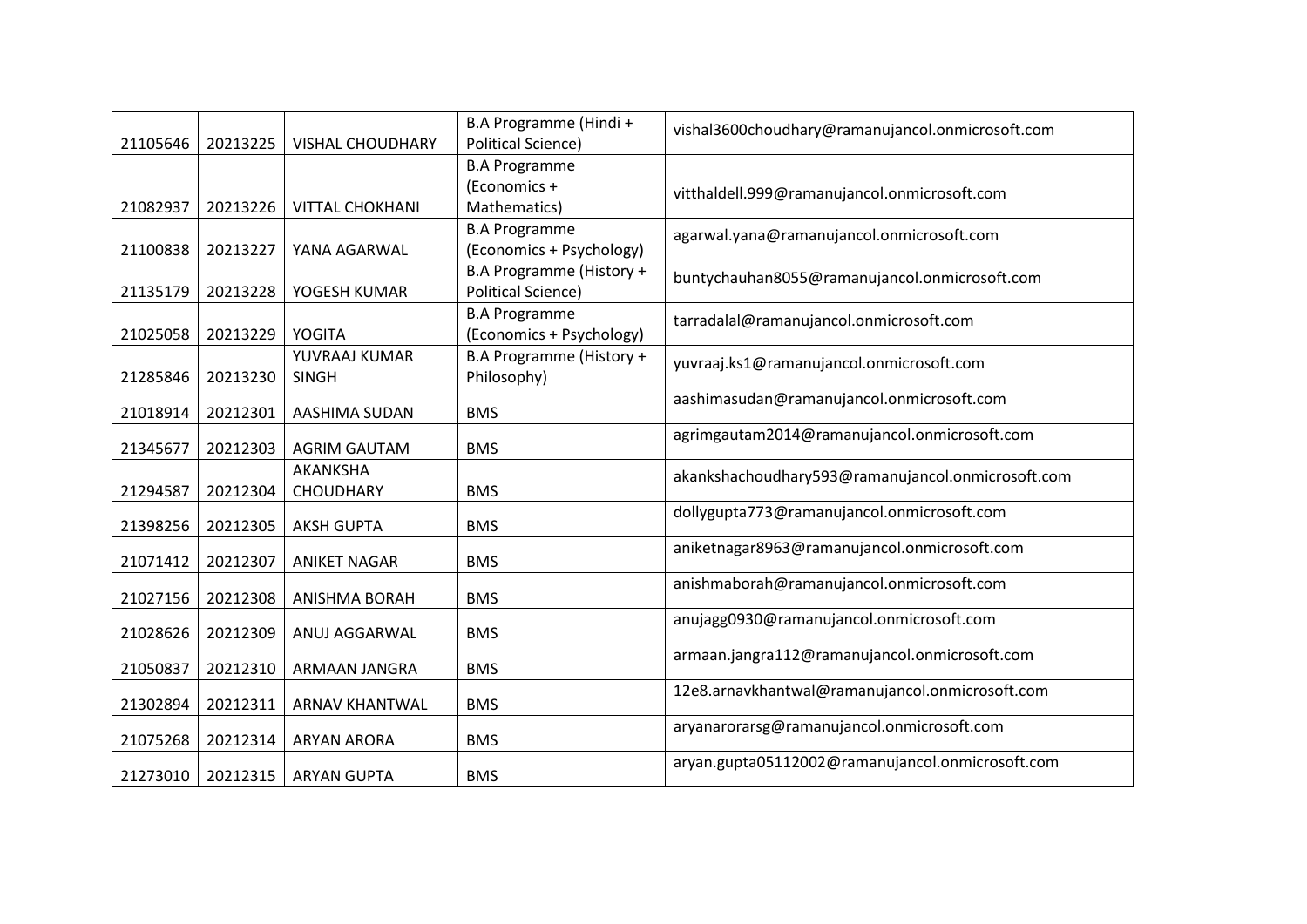| 21098067 | 20212316 | <b>ARYAN KUMAR</b>                 | <b>BMS</b> | ak6520261@ramanujancol.onmicrosoft.com          |
|----------|----------|------------------------------------|------------|-------------------------------------------------|
| 21221636 | 20212317 | <b>AYUSH RAJ</b>                   | <b>BMS</b> | ayushraj230903@ramanujancol.onmicrosoft.com     |
| 21013895 | 20212318 | <b>BHAVYA GOEL</b>                 | <b>BMS</b> | bhavyagoel2003@ramanujancol.onmicrosoft.com     |
| 21414043 | 20212319 | <b>BHAVYA GUPTA</b>                | <b>BMS</b> | bhavyagupta08@ramanujancol.onmicrosoft.com      |
| 21309344 | 20212320 | DANIKA AGGARWAL                    | <b>BMS</b> | danika.agg77@ramanujancol.onmicrosoft.com       |
| 21048195 | 20212321 | <b>DHRUV GARG</b>                  | <b>BMS</b> | dhruvgarg22012003@ramanujancol.onmicrosoft.com  |
| 21320548 | 20212322 | <b>DISHANT KUMAR</b><br>YADAV      | <b>BMS</b> | yadavdishant61@ramanujancol.onmicrosoft.com     |
| 21026974 | 20212323 | GAURAV<br>SURYAVANSHI              | <b>BMS</b> | 9999087078.gs@ramanujancol.onmicrosoft.com      |
| 21042219 | 20212324 | <b>HAARDIQ</b><br><b>CHOUDHARY</b> | <b>BMS</b> | Choudharyhaardiq@ramanujancol.onmicrosoft.com   |
| 21067893 | 20212325 | <b>HIMANK JANGID</b>               | <b>BMS</b> | hjangid1810@ramanujancol.onmicrosoft.com        |
| 21349041 | 20212326 | HIMANSHU CHAUHAN                   | <b>BMS</b> | himanshuchauhan741@ramanujancol.onmicrosoft.com |
| 21030457 | 20212327 | <b>HRIDAY BABEL</b>                | <b>BMS</b> | hridaybabel@ramanujancol.onmicrosoft.com        |
| 21341783 | 20212328 | JEEVANSH KHURANA                   | <b>BMS</b> | khuranajeevansh@ramanujancol.onmicrosoft.com    |
| 21274182 | 20212329 | <b>JIVESH VEDVAL</b>               | <b>BMS</b> | Jiveshvedwal03@ramanujancol.onmicrosoft.com     |
| 21072368 | 20212330 | <b>KRISHA KHURANA</b>              | <b>BMS</b> | krishakhurana1@ramanujancol.onmicrosoft.com     |
| 21421869 | 20212332 | <b>MAYANK JOSHI</b>                | <b>BMS</b> | mayankjoshimk111@ramanujancol.onmicrosoft.com   |
| 21404294 | 20212333 | <b>NAMAN GARG</b>                  | <b>BMS</b> | gargnaman500@ramanujancol.onmicrosoft.com       |
| 21257161 | 20212334 | RAGHAV AGSTAM                      | <b>BMS</b> | raghavagastam@ramanujancol.onmicrosoft.com      |
| 21035511 | 20212335 | <b>RAGHAV CHUGH</b>                | <b>BMS</b> | raghavchugh12@ramanujancol.onmicrosoft.com      |